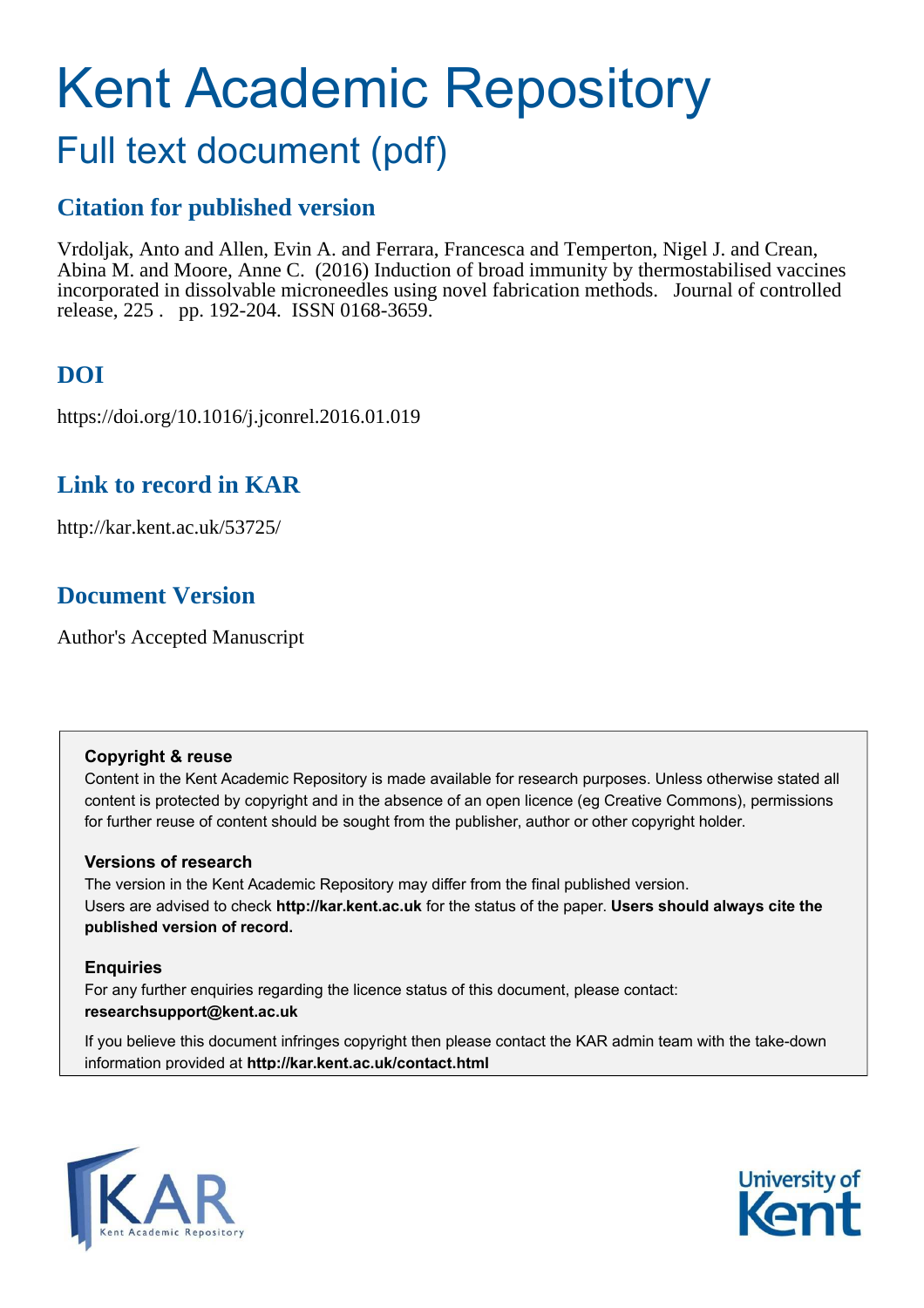### 

Induction of broad immunity by thermostabilised vaccines incorporated in dissolvable microneedles using novel fabrication methods

Anto Vrdoljak, Evin A. Allen, Francesca Ferrara, Nigel J. Temperton, Abina M. Crean, Anne C. Moore

| PII:       | S0168-3659(16)30018-9              |
|------------|------------------------------------|
| DOI:       | doi: 10.1016/j.jconrel.2016.01.019 |
| Reference: | <b>COREL 8075</b>                  |

To appear in: *Journal of Controlled Release*

Received date: 12 August 2015 Revised date: 10 January 2016 Accepted date: 11 January 2016

©2016. This manuscript version is made available under the CC-BY-NC-ND 4.0 license http://creativecommons.org/licenses/by-nc-nd/4.0/

Please cite this article as: Anto Vrdoljak, Evin A. Allen, Francesca Ferrara, Nigel J. Temperton, Abina M. Crean, Anne C. Moore, Induction of broad immunity by thermostabilised vaccines incorporated in dissolvable microneedles using novel fabrication methods, *Journal of Controlled Release* (2016), doi: 10.1016/j.jconrel.2016.01.019

This is a PDF file of an unedited manuscript that has been accepted for publication. As a service to our customers we are providing this early version of the manuscript. The manuscript will undergo copyediting, typesetting, and review of the resulting proof before it is published in its final form. Please note that during the production process errors may be discovered which could affect the content, and all legal disclaimers that apply to the journal pertain.

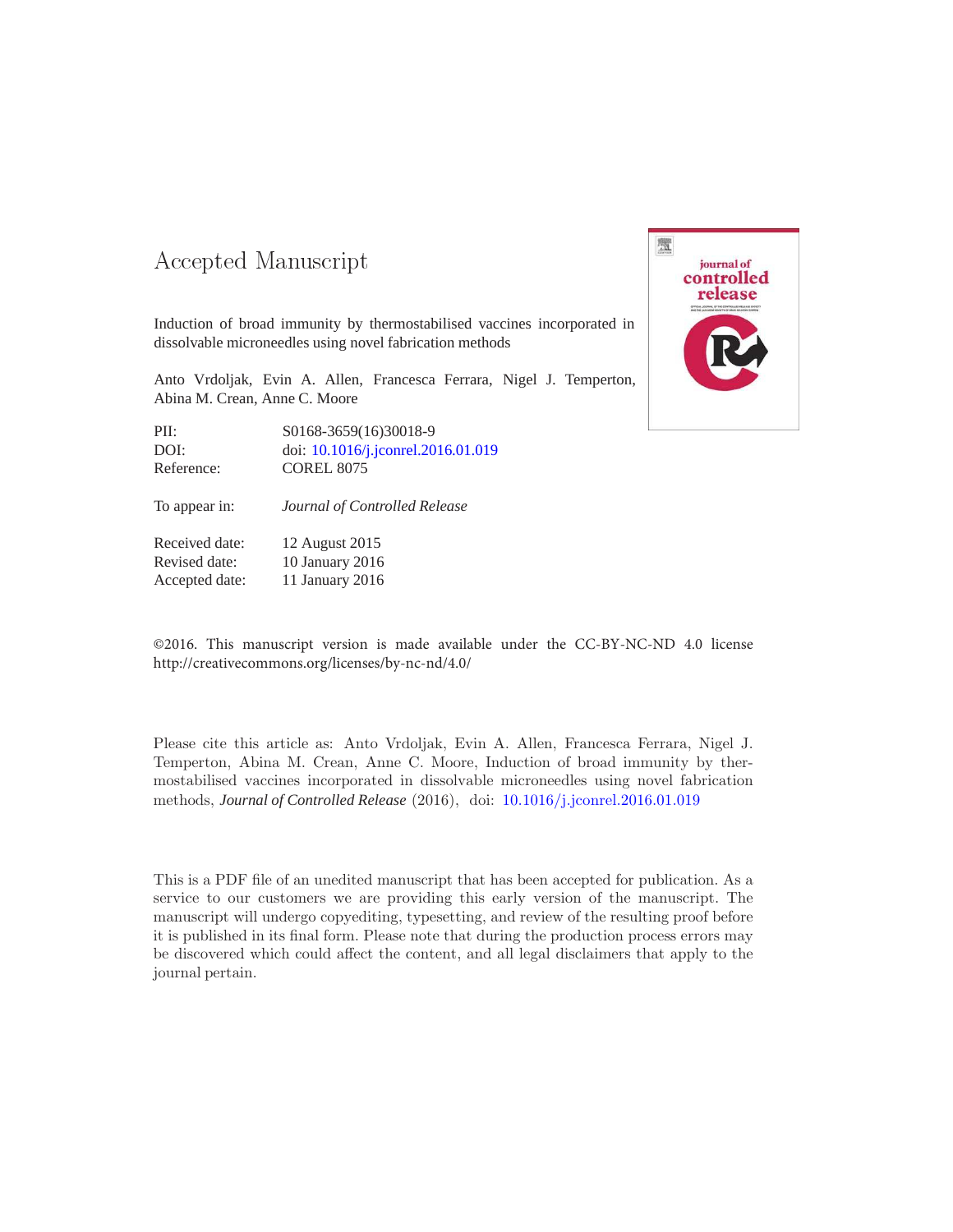# **Induction of Broad Immunity by Thermostabilised Vaccines Incorporated in Dissolvable Microneedles Using Novel Fabrication Methods**

Short title: Immunity of Stabilized Vaccine in Microneedles

Anto Vrdoljak<sup>a</sup>, Evin A. Allen<sup>a</sup>, Francesca Ferrara<sup>b</sup>, Nigel J. Temperton<sup>b</sup>,

Abina M. Crean<sup>a</sup> Anne C. Moore<sup>a</sup>,<sup>c, \*</sup>

aSchool of Pharmacy, University College Cork, Cork, Ireland.

**bSchool of Pharmacy, University of Kent, the Medway, UK.** 

<sup>c</sup>Department of Pharmacology, University College Cork, Cork, Ireland.

\*Corresponding Author: Anne Moore.

**n Methods**<br>
mmunity of Stabilized Vaccine in Microneedles<br>
k<sup>a</sup>, Evin A. Allen<sup>a</sup>, Francesca Ferrara<sup>b</sup>, Nigel<br>
ban<sup>a</sup> Anne C. Moore<sup>a</sup>,<sup>c, \*</sup><br>
rmacy, University College Cork, Cork, Ireland.<br>
rmacy, University of Kent, th School of Pharmacy, Cavanagh Pharmacy Building, University College Cork, Cork, Ireland.

T: +353-21-4901665

E: anne.moore@ucc.ie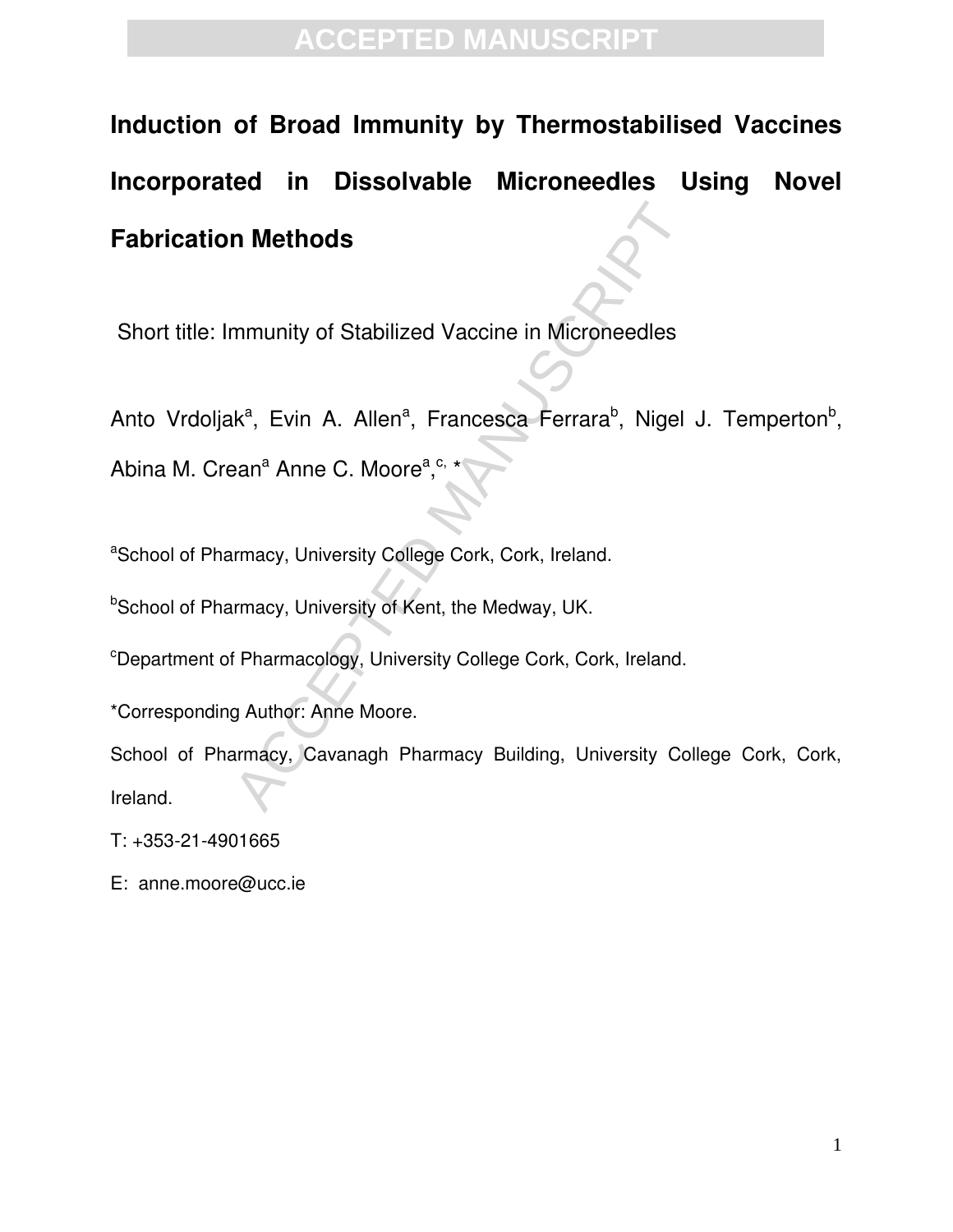#### **Abstract**

and ease-or-ase. Towever, conventional Divity radincation rife<br>re we describe a novel, microfluidic, drop dispensing<br>duction method that overcomes these issues. Uniquely, het<br>croneedles of diverse composition can be easily Dissolvable microneedle (DMN) patches for immunization have multiple benefits, including vaccine stability and ease-of-use. However, conventional DMN fabrication methods have several drawbacks. Here we describe a novel, microfluidic, drop dispensing-based dissolvable microneedle production method that overcomes these issues. Uniquely, heterogeneous arrays, consisting of microneedles of diverse composition can be easily produced on the same patch. Robustness of the process was demonstrated by incorporating and stabilizing adenovirus and MVA vaccines. Clinically-available trivalent inactivated influenza vaccine (TIV) in DMN patches is fully stable for greater than 6 months at 40ºC. Immunization using low dose TIV-loaded DMN patches induced significantly higher antibody responses compared to intramuscular-based immunization in mice. TIV-loaded patches also induced a broader, heterosubtypic neutralising antibody response. By addressing issues that will be faced in large-scale fill-finish DMN fabrication processes and demonstrating superior thermostable characteristics and immunogenicity, this study progresses the translation of this microneedle platform to eventual clinical deployment.

**Keywords:** Microneedle, influenza vaccine, broadly-neutralizing antibody, stability, virus vector vaccine

#### **Introduction**

Although routinely used, systemic vaccine injection has several drawbacks. Hypodermic needle injection is painful, requires trained personnel, generates hazardous sharps-waste and the vaccine requires cold-chain storage and distribution [1-3]. This results in an unsustainable financial and logistic costs to many immunization programs [1, 2]. Vaccine-loaded dissolvable microneedles are micron-scale protrusions that are sharp enough to insert into the skin. They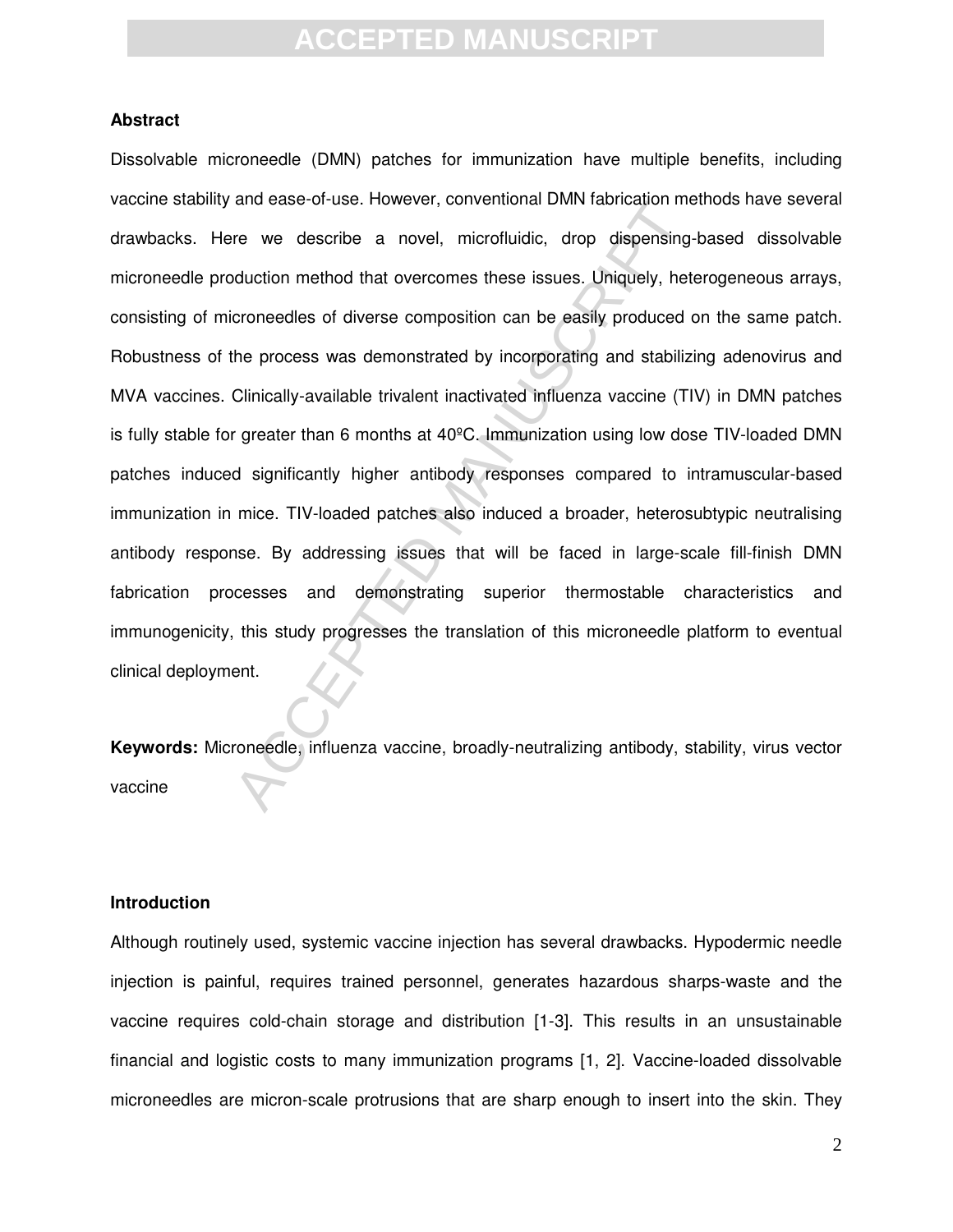are composed of suitable excipients that should stabilise vaccines in the dry, solid state. On skin insertion the microneedle material dissolves and the vaccine is delivered to the body. Dissolvable microneedle (DMN) patches for skin-based immunization offer several benefits to healthcare systems and individual end-users including ease of use, lack of requirement for

vaccine reconstitution, more efficient and costeffective logistics by removal of cold chain, elimination of needles, syringes and hazardous waste and small package size.

Several DMN patch production methods have been proposed [4-8]. Most of these methods rely on filling a liquid formulation into a mould, having microdepressions or pores that define the final structure and composition of the microneedles, and subsequent drying and/or hardening of the material **(Fig. 1a**). Filling the liquid formulation into the



microdepressions is not spontaneous due to the sub-micron dimensions of the tips, surface tension and often high viscosity of the liquid formulation. Incomplete filling of the microneedle mould results in poor microneedle tip formation or an inability to remove the dissolvable microneedle from the mould (**Fig. 1d**). Approaches that are most often used to overcome this problem include processes such as centrifuging, pressurizing or vacuuming of the mould with the formulation deposited on its top and/or inclusion of surfactants in the formulation [9-11]. When dry, the solid material, which has taken the shape of the mould, is pulled out (**Fig 1a**). One of the principle drawbacks of these methods is the need to apply larger volumes of formulation onto the microneedle moulds in the filling step where only a fraction of the volume used actually fills the microneedle pores while the rest remains unused. Although the formulation remaining on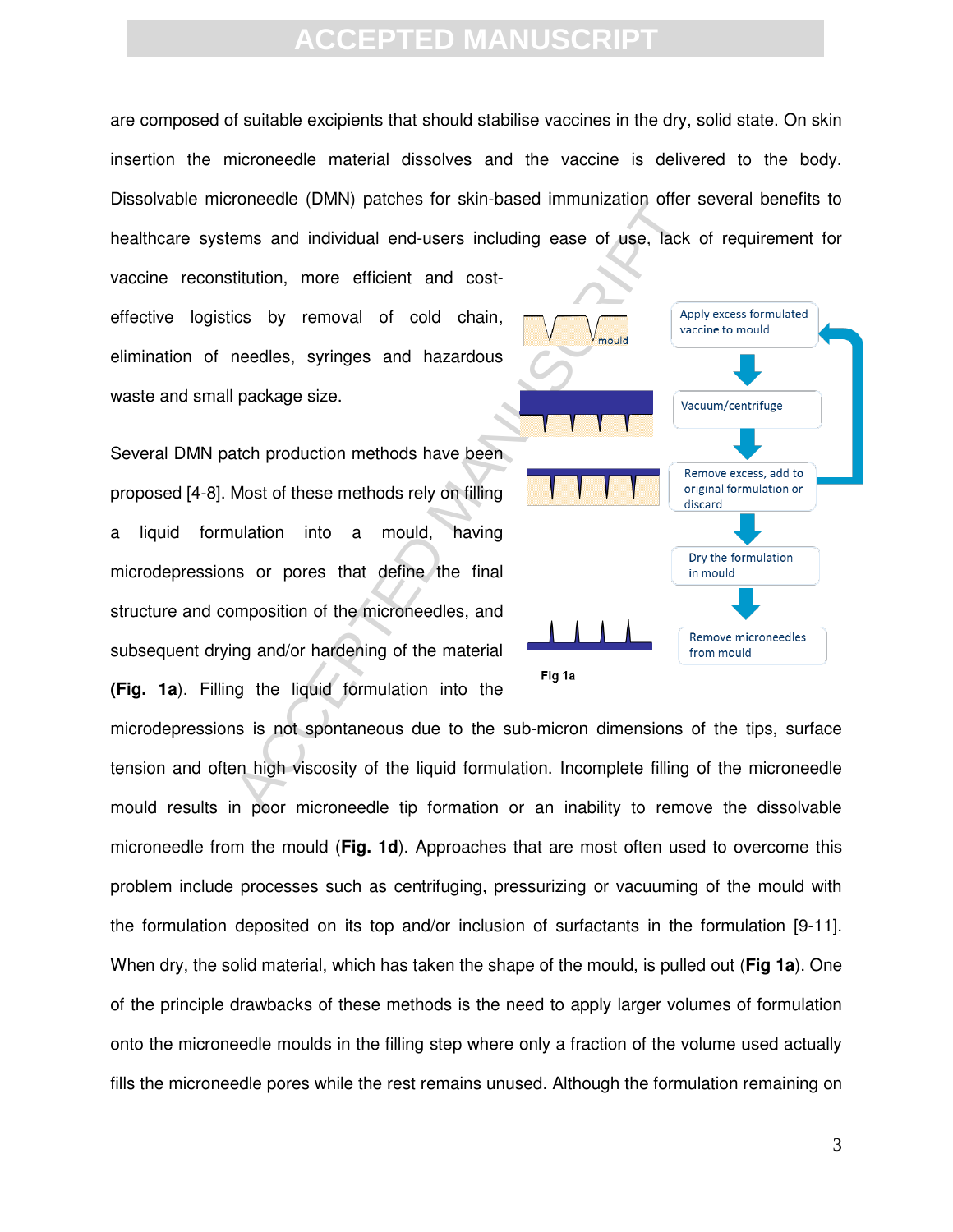which patteries is dose spanning at the point of dse, current me<br>vaccine at the point of manufacture. Other drawbacks of the<br>include the reliance on batch-based/semi-continuous pressurizing or vacuuming) inhibiting its sca the surface of the moulds may be reused, such recycling approaches may imply compliance issues in a Good Manufacturing Practice (cGMP) environment. Therefore, although a proposed advantage of DMN patches is dose sparing at the point of use, current methods of fabrication result in wasted vaccine at the point of manufacture. Other drawbacks of this technology at an industrial scale include the reliance on batch-based/semi-continuous process operations (centrifuging, pressurizing or vacuuming) inhibiting its scale-up to a flexible, continuous manufacturing process and the difficulty of easily creating heterogeneous patches containing individual microneedles that are composed of different materials. Here we describe a novel process that avoids waste, is designed for scalability using existing automated micro-dispensing systems, and is amenable for continuous manufacture. We believe that designing a fabrication process with these advantages increases the potential for translation from preclinical scale to commercial scale manufacture for the manufacturer stakeholder. We solved the problem of wasted vaccine by only dispensing the formulation on top of the microneedle cavities [12]. Issues of incomplete filling of the microneedle cavities, due to surface tension of the formulation with the mould are overcome by pre-filling the mould with water and dispensing the water-based, vaccine-containing formulation onto each microdepression. The resulting microneedles completely replicate the structure of the original master template; the DMN had smooth walls and sharp tips. As the microdepressions on these microneedle patches are filled in a sequential mode this opens the possibility for making heterogeneous patches consisting of microneedles made of different formulations. Similar to other DMN production methods, the described method can also easily produce DMN with formulation concentrated in the microneedle tips.

Having defined this novel process, the next objective was to determine the potential utility of DMN patches incorporating clinically relevant vaccines. We characterized the thermostability of labile recombinant live virus vaccines that are dependent on retention of sensitive biophysicochemical properties for immunogenicity [13]. These vaccines are in general less stable

4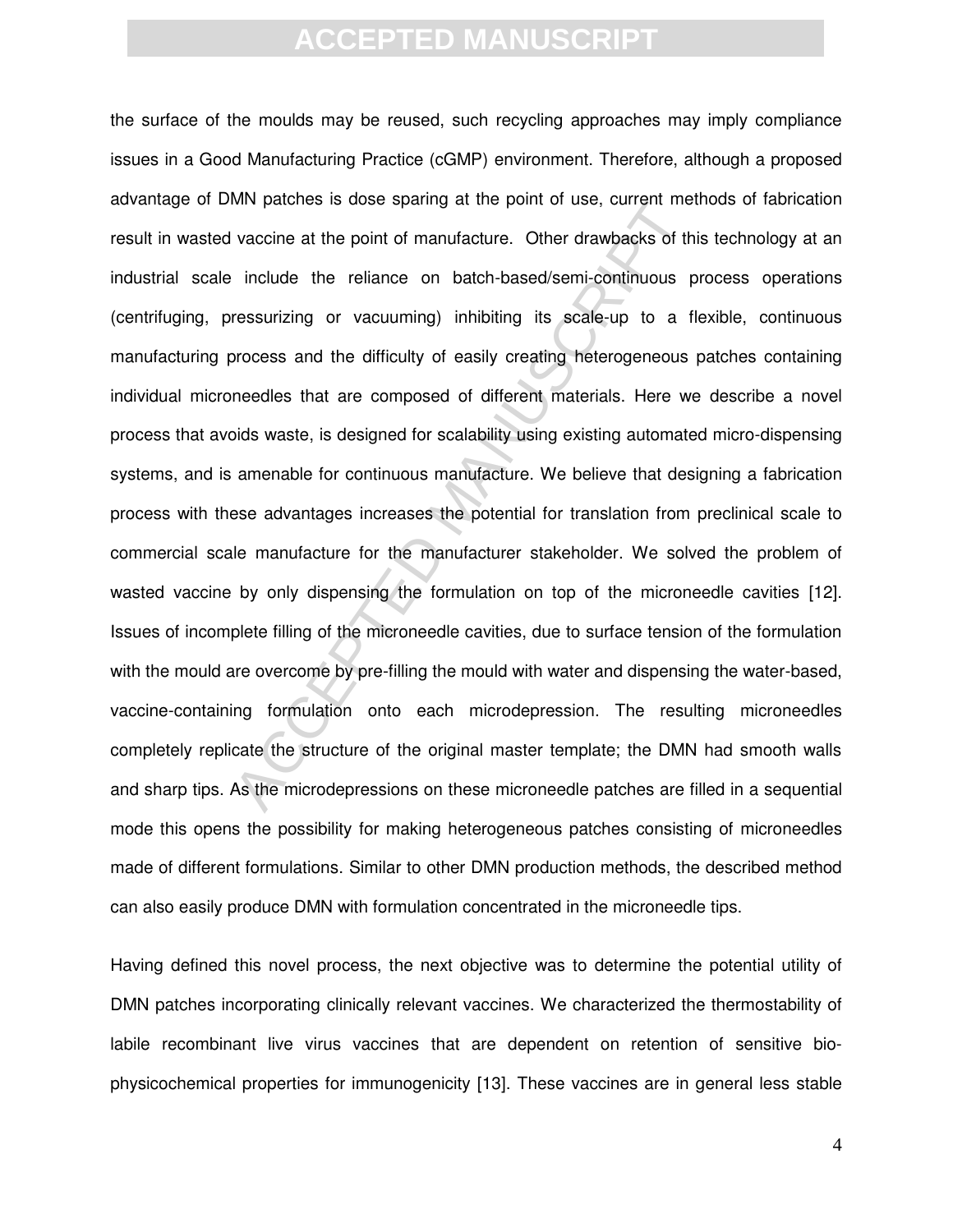than inactivated vaccines. Subsequently, we determined the thermostability and immunogenicity of the clinically licensed 2011/2012 seasonal trivalent inactivated influenza vaccine (TIV) when incorporated in DMN patches. This study therefore demonstrates that an efficient process for manufacturing dissolvable microneedle patches has strong potential for stabilizing clinically relevant vaccines outside of cold chain and for retaining and broadening vaccine immunogenicity after incorporation into dissolvable microneedles.

#### **MATERIALS AND METHODS**

#### **Manufacture of PDMS microneedle moulds**

men incorporated in Divity patches. This study interiore de-<br>S for manufacturing dissolvable microneedle patches has<br>ally relevant vaccines outside of cold chain and for retaining<br>enicity after incorporation into dissolvab Silicon microneedle master templates were prepared by wet-etch process using a previously reported approach [14]. For this study pyramidal silicon microneedles arranged on arrays of 12 x 12 (length: 280  $\mu$ m, base diameter: 187  $\mu$ m) or 5 x 5 (length: 500  $\mu$ m, base diameter: 333  $\mu$ m) microneedles were used as a moulding templates for fabrication of microneedle cavities in polydimethylsiloxane (PDMS) moulds. The PDMS moulds were prepared as previously described [15].

#### **Vaccines and formulations**

Trehalose, methylene blue, Congo red were from Sigma; polyvinylalcohol (PVA, molecular weight 130000) from Kurray and polyvinylpyrrolidone (PVP) was supplied from BASF. MVA encoding the red fluorescent protein (MVA-RFP) or  $\beta$ -galactosidase (MVA- $\beta$ -gal) and adenovirus serotype 5 encoding mCherry protein (AdV-mCherry) were kindly provided by The Jenner Institute, Oxford, UK. AdV expressing  $\beta$ -galactosidase was procured from Clontech. Influvac 2011-12 Northern Hemisphere (NH) (Abbott) and 2011-12 Fluarix NH (GSK) vaccines were used in these studies. All vaccines contained 15µg of haemagglutinin from each of the following strains: A/California/7/2009 (H1N1)-derived strain using NYMC X-181, A/Perth/16/2009 (H3N2) like strain used NYMC X-187 derived from A/Victoria/210/2009 and B/Brisbane/60/2008. The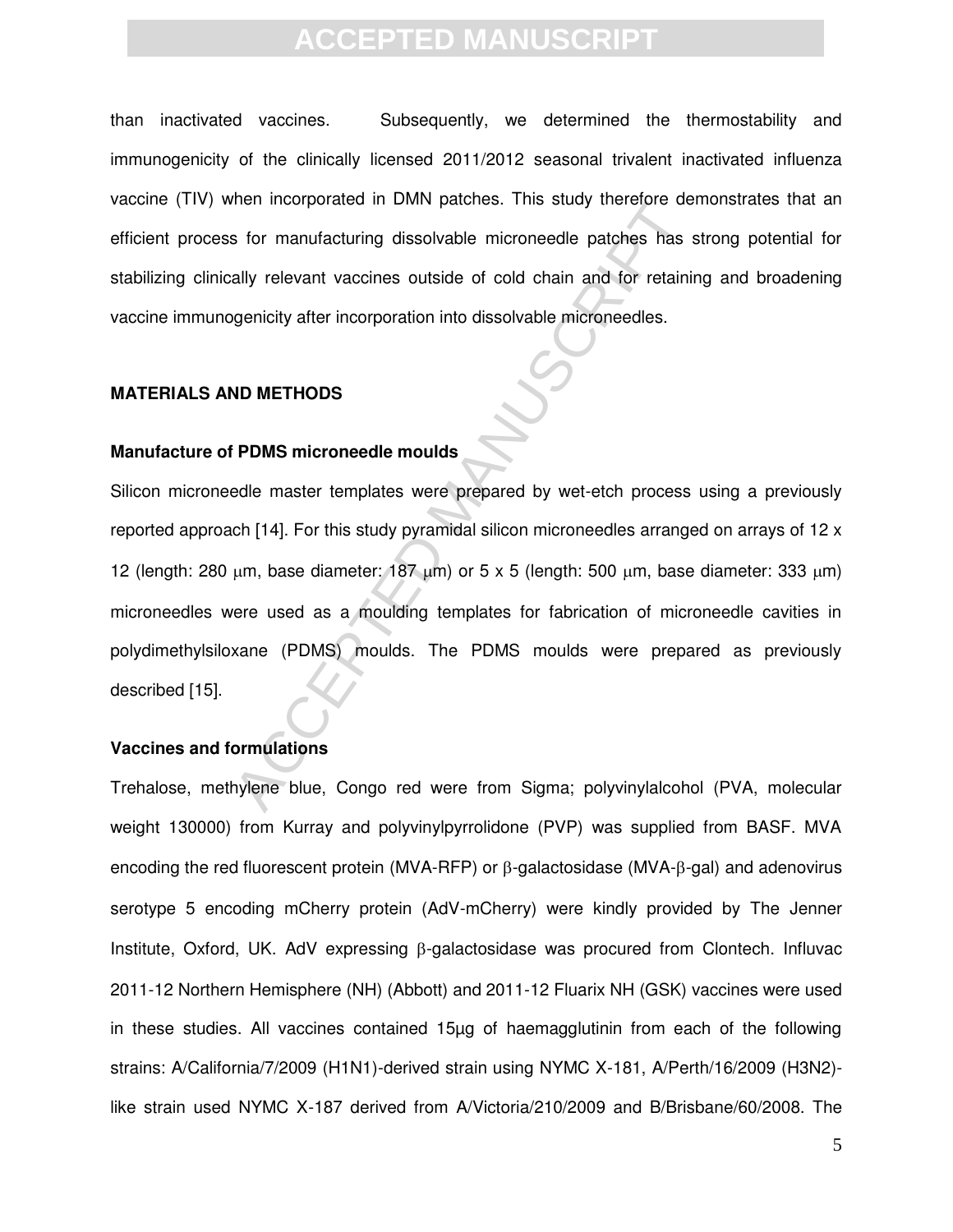vaccine was concentrated, using Amicon centrifugal filter units (Millipore) with a 10kDa specification, when a dose of 1.5  $\mu$ g of each HA was incorporated into a 1cm<sup>2</sup> patch. It was not concentrated when the lower dosage of 0.375 µg of each HA was used. The vaccine was concentrated 7.9 times prior to formulation, to create a vaccine with a HA concentration of 238 µg/ml (compared to initial 30 µg/ml). Formulation was then added to this concentrated vaccine so that 1.5  $\mu$ g of each HA was loaded into each 1 $\text{cm}^2$  microneedle mould.

#### **Dissolvable microneedle fabrication**

Bert the lower dosage of 0.575 μg of each FIR was used<br>9 times prior to formulation, to create a vaccine with a HA c<br>d to initial 30 μg/ml). Formulation was then added to this cc<br>feach HA was loaded into each 1cm<sup>2</sup> micro For the preparation of microneedles with a single formulation throughout, either 50% (w/v) trehalose solution in water or a combination of 25% trehalose and 7.5% polyvinyl alcohol (w/v) in water was used. For the preparation of arrays with two different formulations 25% trehalose (w/v) in water solution was used for making the microneedle tips and 40% (w/v) (PVP) in 96% ethanol (v/v) was used in the base. Methylene blue, Congo red dye (1 mg/mL) or red fluorescent latex microspheres with  $0.1 \mu m$  diameter (F-8801, Invitrogen) were added for visualization experiments, where appropriate. Microneedle cavities were filled with water by spraying using two substance nozzle and compressed air (Düsen-Schlick 970 S8, Germany). Excess water on the surface of the mould was scrapped off the mould using a blade. Formulation was delivered directly onto the water-filled microneedle pores using a thin silicon capillary (100  $\mu$ m ID) connected to a syringe pump delivering formulation at a rate of 1-3  $\mu$ L/min. Following delivery of the formulation onto moulds, microneedles were dried for 2 hours or overnight at room temperature (approximately 21ºC) in the presence of dessicant. After transfer onto medical grade adhesive tape (1525L Poly Med tape, 3M) arrays were kept in a dry ambient environment in the presence of dessicant. Two-layered microneedles, where the active material is concentrated to the tip, were formed by partially filling the pore. Partial filling of the microneedle tip was achieved by either using the same volume of less concentrated formulation containing a lower amount of solutes or by using a smaller volume of more concentrated solution. Both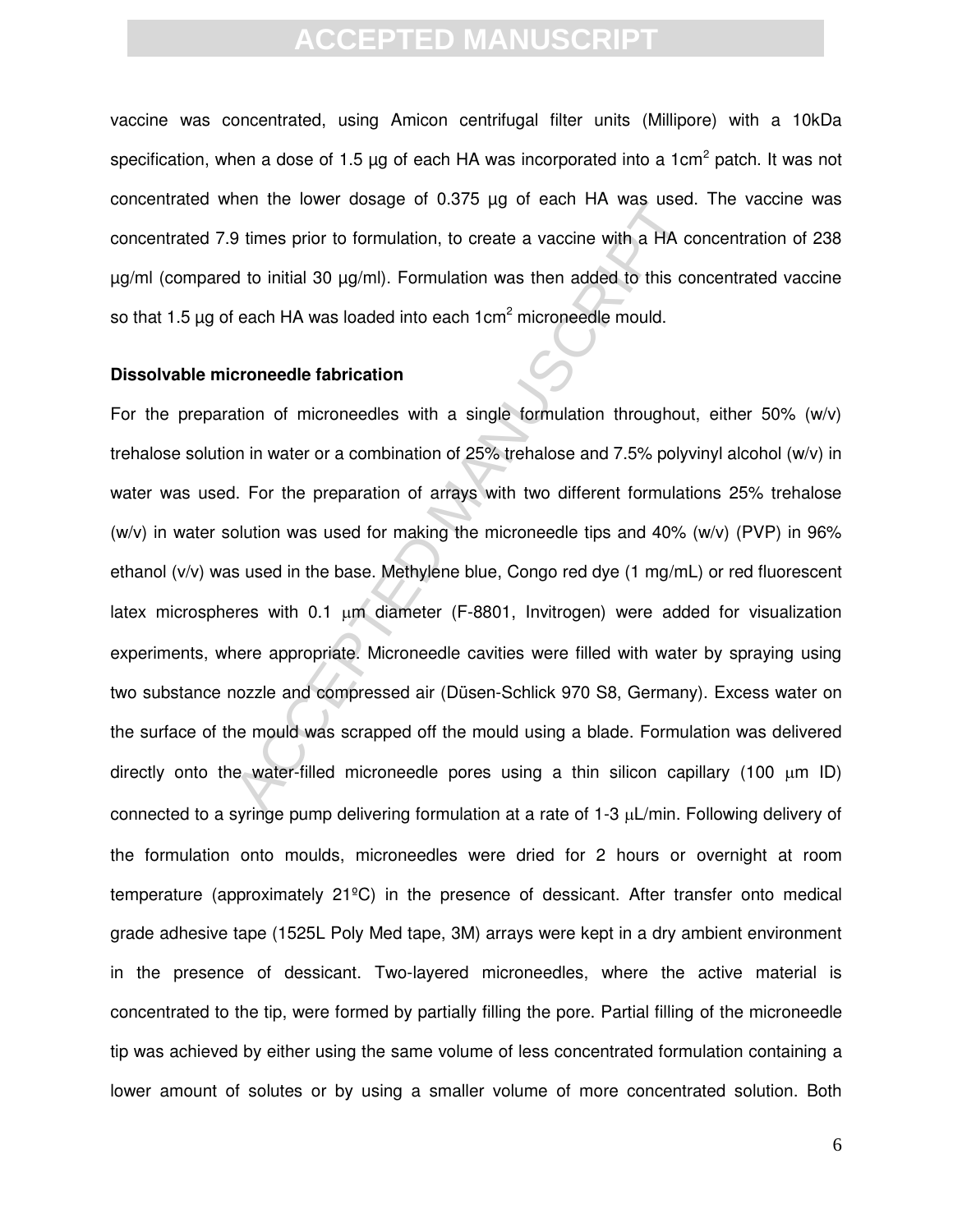options delivered an amount of final dry matter sufficient for only partial filling of the tip resulting in microneedles with the formulation concentrated in the tip region only. After drying a second, inert layer of, for example, polyvinylpyrrolidone (PVP), can be applied to the mould to fill the remaining microneedle pore volume.

Microneedle patches were visualized either using light microscope or a 10x magnifier attached to a photo camera. Patches containing fluorescent microspheres were photographed using fluorescent microscope (Nikon). Visualization of the drying process was performed on PDMS moulds with 280  $\mu$ m tall microneedle pores. Formulation consisting of 45% (w/v) trehalose and methylene blue dye was delivered on PDMS mould and immediately positioned under the microscope. The drying process was recorded for 20 min taking photographs in regular intervals.

#### **Kinetics of dissolution of dissolvable microneedles**

The sample, polytifying that the two ytimates (TVT), can be applied to the<br>needle pore volume.<br>These serve visualized either using light microscope or a 10x<br>nera. Patches containing fluorescent microspheres were p<br>oscope ( Kinetics of dissolution of microneedles was performed using cadaver pig skin. Arrays of 500  $\mu$ m tall microneedles were prepared as described with microneedle tips made of trehalose with Congo red dye and microneedles bases made of PVP with methylene blue. Following drying, patches were applied onto previously shaved pig skin and left for 1 s, 10 min or 60 min in the skin kept at 37 °C. Patches and skin were imaged using a light microscope after patch removal from the skin.

#### **Skin-transfection studies**

AdV and MVA expressing  $\beta$ -galactosidase were embedded in the microneedles at the approximate concentration of  $1.5x10<sup>4</sup>$  pfu per microneedle. Freshly excised pig skin was used for the *ex vivo* transfection studies essentially as described [13] .

#### **Vaccine Stability Studies**

MVA-RFP was formulated in 25% trehalose with 7.5% PVA (w/v) solution at a starting concentration of 10<sup>9</sup> pfu/mL. AdV-mCherry was formulated in 50% (w/v) trehalose solution at the

7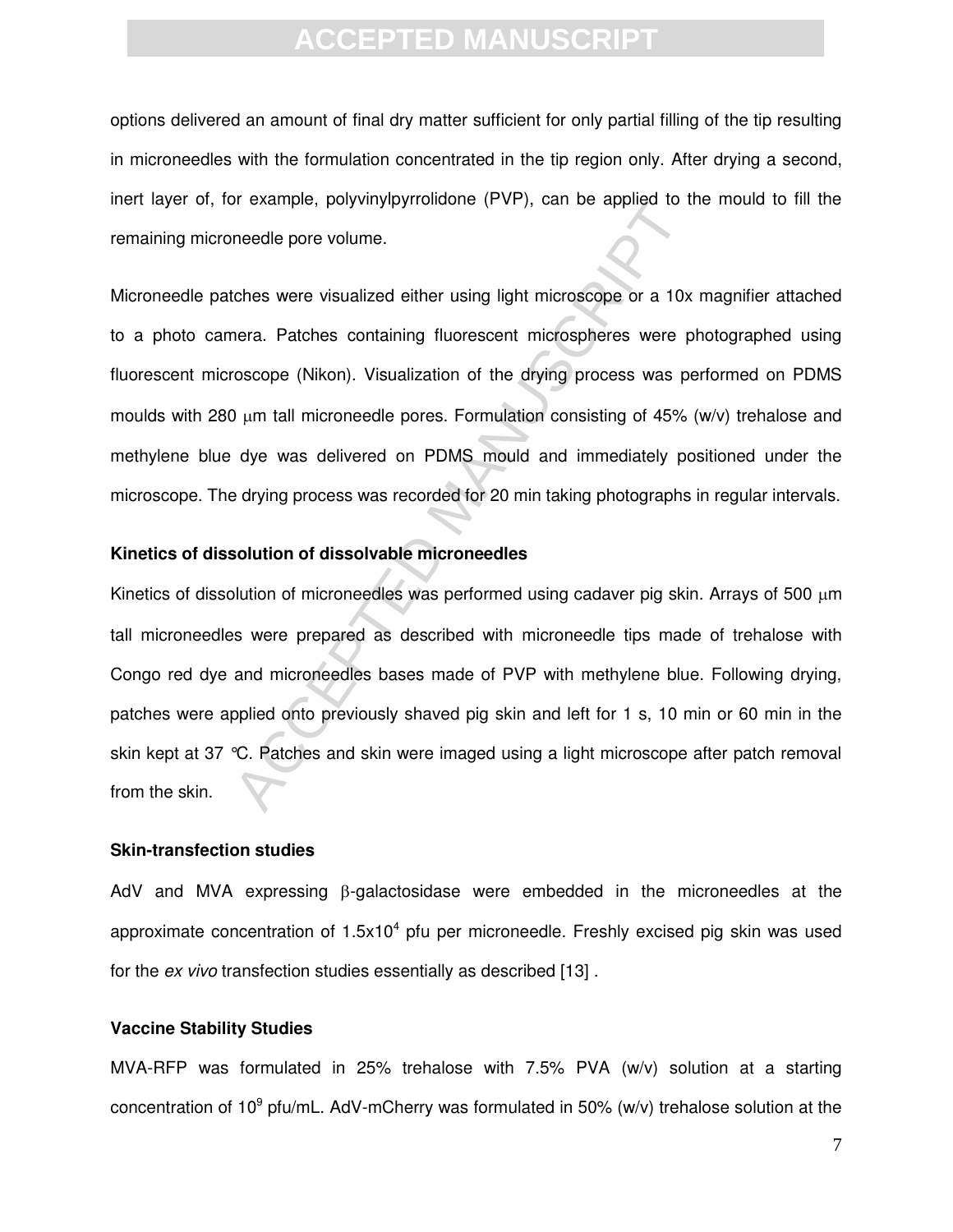concentration of 2 x 10<sup>9</sup> pfu/mL. FITC-Na was added in all virus vaccine formulations at the concentration of 1 mg/mL to enable precise quantification of the amount of formulation delivered onto each individual mould. TIV-loaded DMN patches were fabricated using 11% trehalose (w/v) and 2.75% PVA (w/v), and 1.5 µg of each of the three HA antigens, unless otherwise stated. Patches containing test components were sealed into nitrogen-purged individual glass vials with dessicant. Packaged and sealed vaccine-loaded DMN were stored in a stability chamber at 40°C, with the surrounding chamber maintained at 75% relative humidity (RH), in accordance with ICH guidelines, for the indicated time.

#### **Assessing Live Vaccine Viability**

Newton, and 1.5 pg of each of the three HA antigens, unlessing 1 (w/v), and 1.5 pg of each of the three HA antigens, unlessing test components were sealed into nitrogen-purged indivividenced and sealed vaccine-loaded DMN w Virus vaccines were kept at ambient temperature for up to 14 days. Survival of AdV and MVA expressing fluorescent proteins was measured using flow cytometry. Arrays of microneedles were dissolved in cell culture medium at ambient temperature. DF-1 (MVA-RFP) or HEK293A (AdV-mCherry) cells grown under standard conditions were infected with virus solutions and left overnight in CO<sub>2</sub> incubator. After 24 hours cells were harvested and infection rate was calculated by measuring fluorescence of infected cells expressing RFP or mCherry proteins using LSRII flow cytometer (Becton-Dickinson). Survival rate was calculated from standard curve using samples of known titer (in PFU/mL units) and was expressed as log PFU<sub>eq</sub>/mL units (logarithmic value of plaque forming unit equivalents per mL) [13].

#### **Single Radial Immunodiffusion (SRID)**

This was performed as previously reported [16, 17]. Briefly detergent pre-treatment of samples and reference agents was performed with a 10% (w/v) Zwittergent 3-14 detergent solution (Sigma) to a final concentration of 1% detergent. Serially diluted sample mixtures were loaded into appropriate wells of a 1% (w/w) agarose gel, containing vaccine strain specific HA antiserum (National Institute for Biological Standards and Control) and incubated for 18 hours at RT. The gel was stained using coomassie brilliant blue (Invitrogen) according to manufacturer's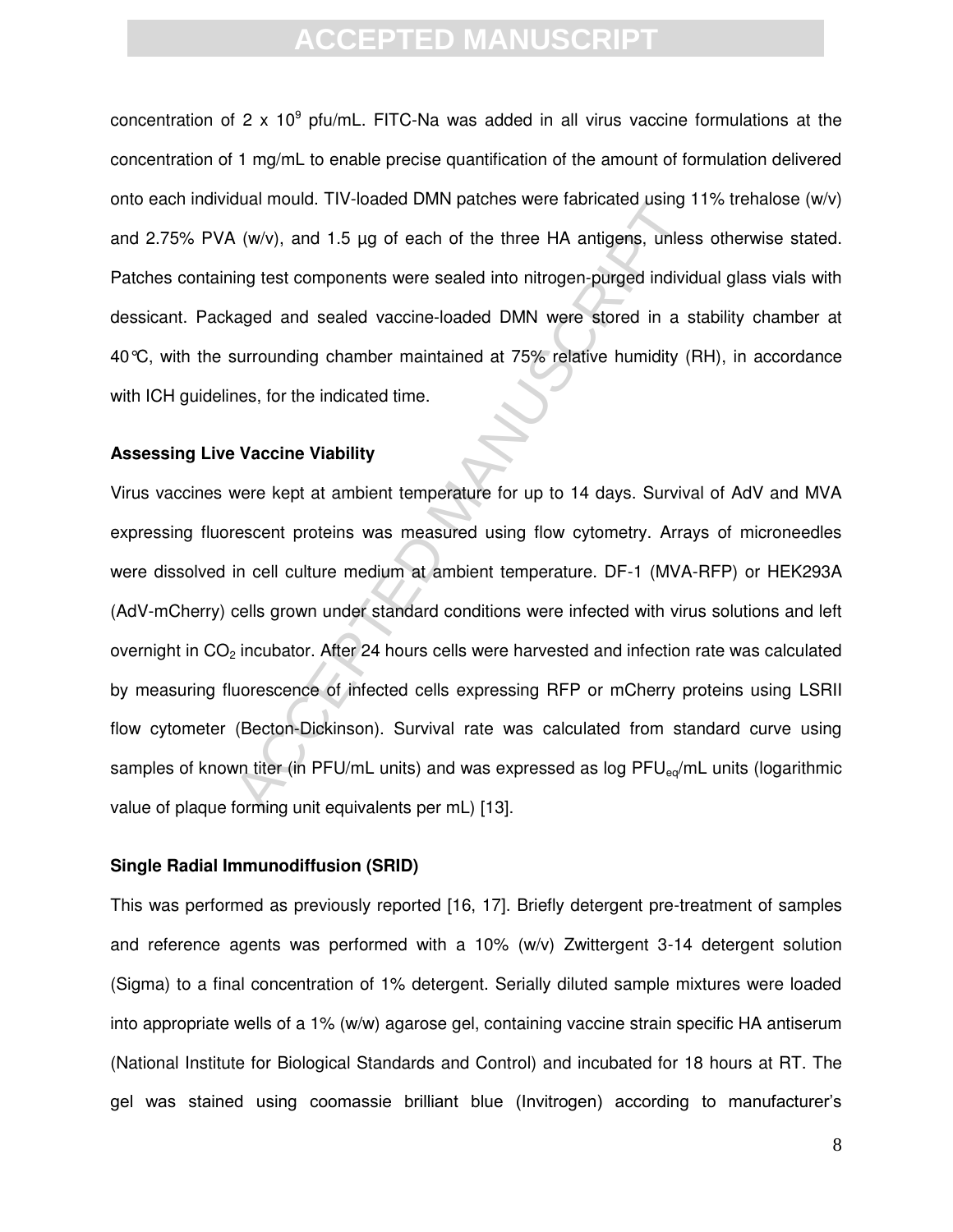instructions followed by destaining with deionised water. Immunodiffusion rings were then measured and analysed using the slope-ratio method [18] to determine the HA content, according to regulatory approved bioassay analysis method.

#### **Immunisation Studies**

Studies<br>
Ed from the ears of mice using depilatory cream two days bin<br>
immunization a 1cm<sup>2</sup> patch was applied to each ear of fer-<br>
al pressed, by hand, using a force of approximately 10–20<br>
1[15, 19, 20]. Patches were mac Hair was removed from the ears of mice using depilatory cream two days before immunization. On the day of immunization a 1cm<sup>2</sup> patch was applied to each ear of female 6–8 week old BALB/c mice and pressed, by hand, using a force of approximately 10–20 N per patch, in a vertical direction [15, 19, 20]. Patches were macroscopically inspected after removal from the ear and no material was found on them; this provided qualitative assurance that microneedles had dissolved from the adhesive backing. The efficiency of vaccine delivery into skin was not quantified. Patches were maintained in place using an adhesive fabric strip for 18 hours before being removed. Alternatively, liquid vaccine was injected by the intramuscular route (25  $\mu$ L into each gastrocnemius muscle). All murine experiments were conducted in strict accordance with the terms of licences from the Irish Department of Health and Children, under the Cruelty to Animals Act 1876 (licence numbers B100/4034 and B100/4478) and according to the approval of the UCC AECC committee.

#### **Antibody ELISA**

Serum antigen-specific IgG responses were assessed as previously described [20]. The following reagents were obtained through BEI Resources, NIAID, NIH: H1 Hemagglutinin (HA) protein from Influenza Virus, A/California/04/2009 (H1N1)pdm09, recombinant from Baculovirus, NR-13691 and Hemagglutinin (HA) protein with C-Terminal histidine tag from Influenza Virus, A/Perth/16/2009 (H3N2), recombinant from Baculovirus, NR-42974. Briefly, Nunc C maxisorp plates were coated with trivalent influenza vaccine (TIV) at a concentration of 0.75 µg/ml or recombinant A/California/7/2009 (H1N1) or A/Perth/16/2009 (H3N2) at a concentration of 1 µg/ml in carbonate bicarbonate buffer overnight at 4°C. After blocking, sera were serially diluted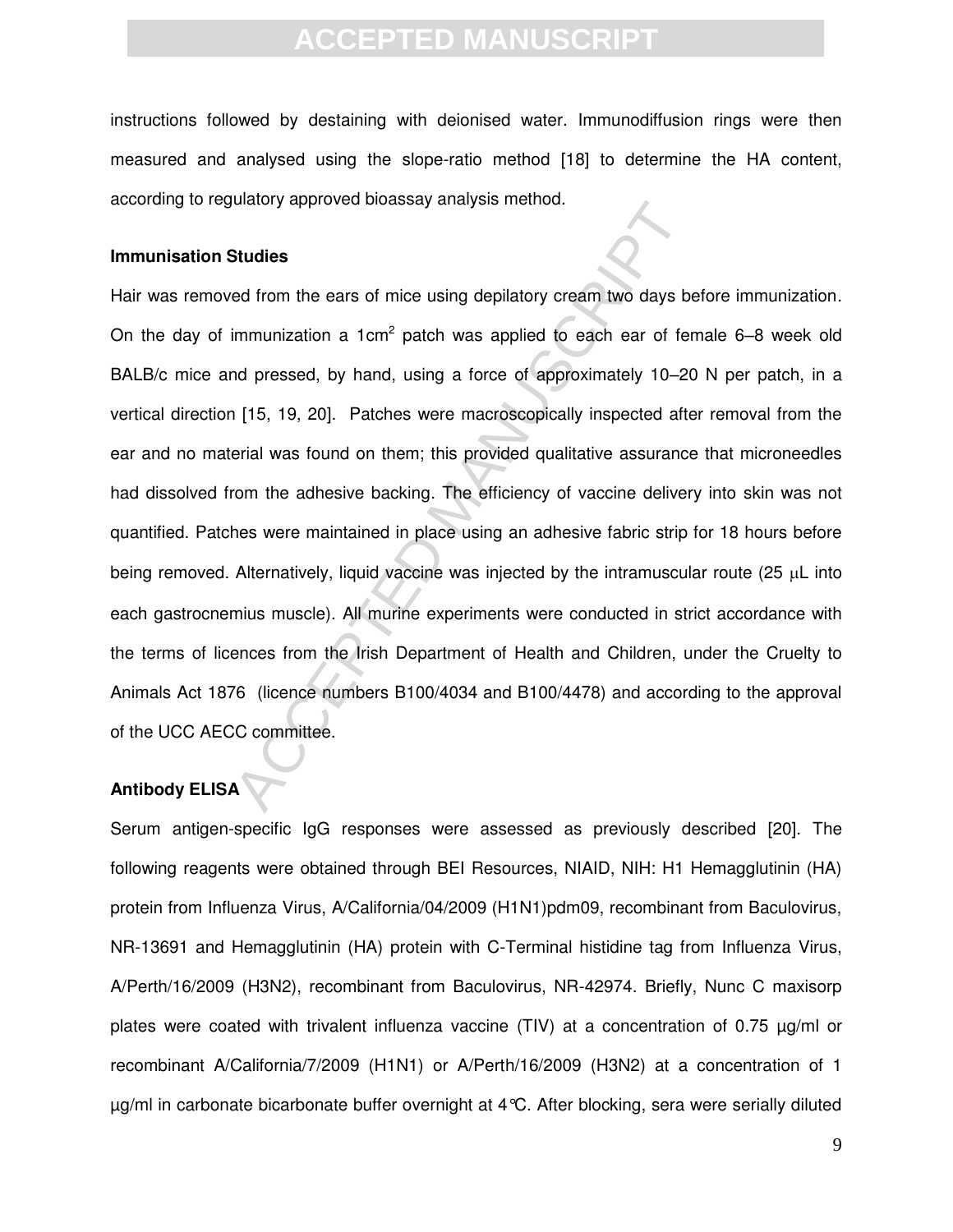on the plate. After 2 hours incubation, anti-mouse IgG-HRP antibody at a dilution of 1:10,000 was added for one hour. Plates were washed and incubated with 50µl of TMB for thirty minutes. Plates were then read at 655nm and titres were determined using endpoint titre method [20].

#### **Determination of neutralising antibodies using lentiviral pseudotypes**

orietal at obsolution and thres were determined daing endpoint in<br>of neutralising antibodies using lentiviral pseudotypes<br>says were performed as previously described [21-23].<br>Pressing firefly luciferase and harbouring A/So Pseudotype assays were performed as previously described [21-23]. Briefly, influenza lentiviruses expressing firefly luciferase and harbouring A/South Carolina/1/1918 (H1N1) A/Udorn/307/1972 (H3N2) and A/Vietnam/1203/2004 (H5N1) HAs were used initially. Then to assess the presence of stalk-directed antibodies lentiviruses bearing the A/duck/Memphis/546/1974 (H11N9) HA or a chimeric HA consisting of the H11 head and the A/South Carolina/1/1918 H1 stalk were used. Mouse serum samples were serially diluted twofold from 1:40 in a 96-well flat bottom plate. A comparable amount of each pseudotype (giving an output of 1,000,000 Relative Light Units) was incubated with sera for 1 h at 37°C before the addition of 1.5  $\times$  10<sup>4</sup> 293T/17 cells per well. Luciferase activity was measured 48 h later and  $IC_{50}$  neutralization titre was determined using GraphPad Prism as the serum dilution yielding a 50% reduction in luciferase activity normalized using control wells with virus and with cells alone.

#### **Hemagglutination Inhibition Assay (HAI)**

Serum samples were first treated with receptor destroying enzyme by incubation overnight at 37°C, and then incubated 30 min at 56°C. Sera were serially diluted, mixed with 8 HA units (HAU) of inactivated influenza virus (A/California/7/2009 (H1N1), A/Perth/16/2009 (H3N2)) and incubated for 30 min at room temperature prior to adding 0.7% turkey red blood cells. The highest serum dilution preventing hemagglutination was scored as the HAI titre.

#### **RESULTS**

#### **Fabrication of dissolvable microneedle arrays**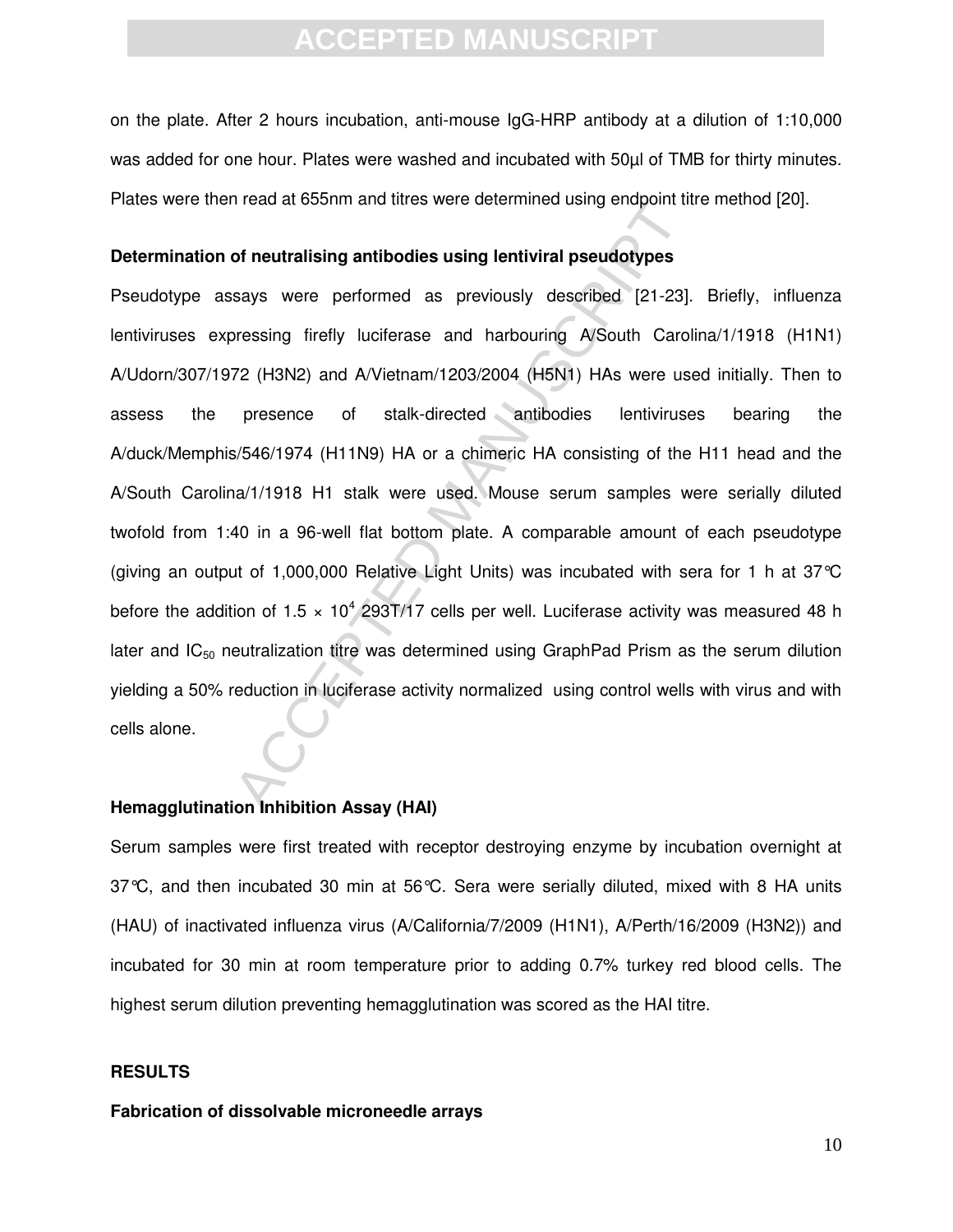We developed a method for fabrication of DMN that will resolve drawbacks of the current methods. The proposed method (**Fig. 1b)** avoids the need for vacuum or centrifugation (**Fig. 1a)**, it is designed to be scalable to a production level and it does not waste or involve any re-use of materials.



Moulds made from PDMS were first spray-filled with water [15] to fill cavities and remove air. Excess water was then removed from mould surface using a flat blade. A small amount of concentrated formulation (approximately 20 nL for 280  $\mu$ m microneedles to 150 nL for 500  $\mu$ m microneedles) was then dispensed directly on top of each microneedle well so that formulation and



2 min

3 min

4 min

5 min

 $10 \text{ min}$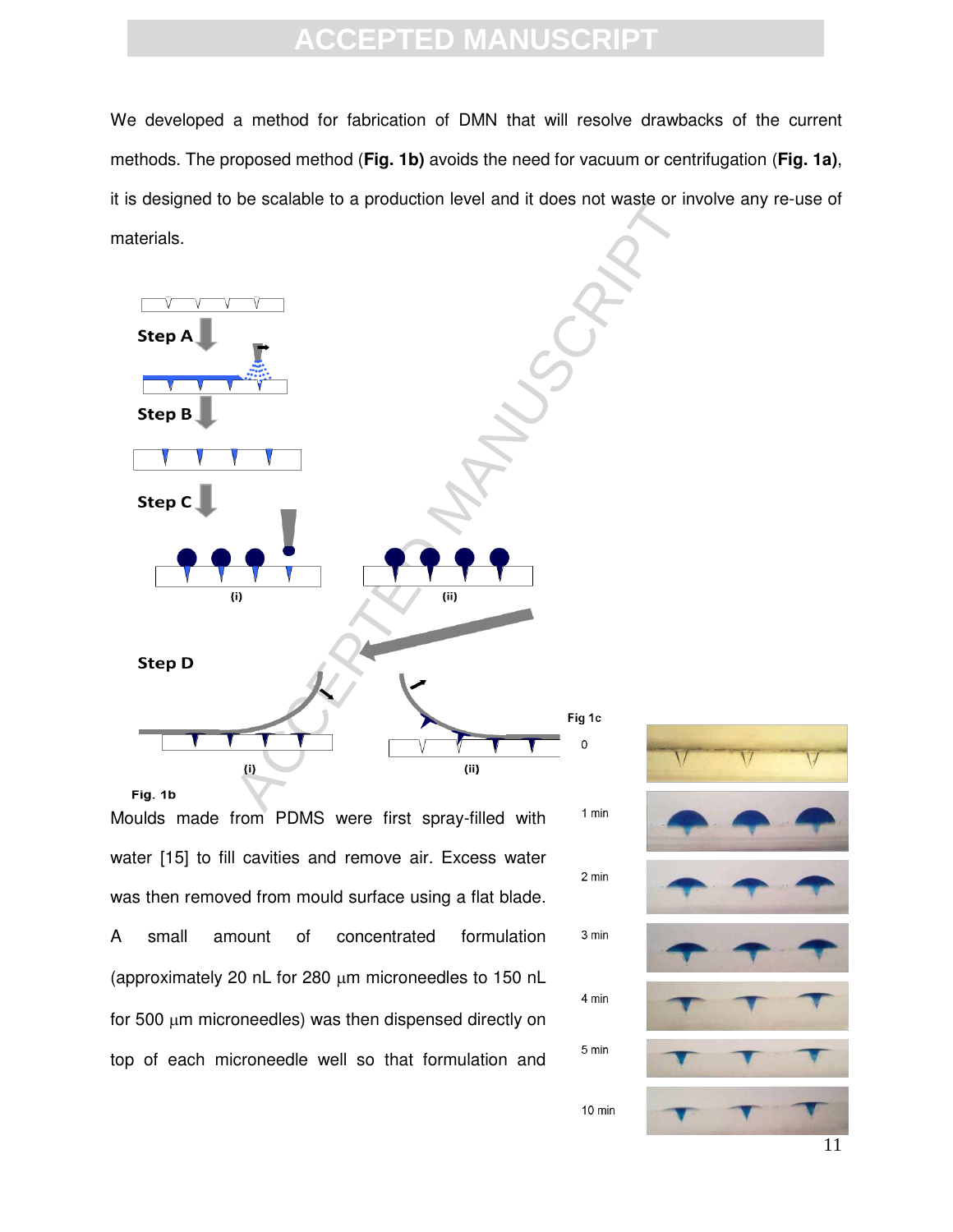Inned interdeptession. A concentration gradient was inter in the microneedle mould and the formulation on top. Different and formulation into the microneedle pore equilibrated the ints (Fig. 1c). The diffusion efficiency o water were in direct contact (**Supplementary Video 1)**. The hydrophobic nature of the PDMS mould prevented the formulation wetting the PDMS mould surface and retained the formulation over the water filled microdepression. A concentration gradient was immediately formed between the water in the microneedle mould and the formulation on top. Diffusion of water into the upper layer and formulation into the microneedle pore equilibrated the concentration in the two compartments (**Fig. 1c**). The diffusion efficiency of the concentrated formulation and water during the drying process was visualized in real time (**Fig. 1c**). The gradient was formed almost instantly as even after 1 min methylene blue dye contained in the upper drop was evenly distributed across the whole microneedle volume. As water evaporates the volume of the applied drop of formulation decreasesd leaving, at the end of the drying process, the amount of dried formulation sufficient to fill microneedle cavities completely. No vacuum or centrifugation was applied or was necessary during this diffusion process. The rate of diffusion of the active material into the microneedle pore can be affected by environmental temperature and humidity. For a 45% (w/v) trehalose formulation at ambient conditions, diffusion into the mould was complete after approximately 5 minutes (**Fig. 1c**). The importance of pre-filling with water is demonstrated by incomplete, stub-like structures being formed when this step is omitted (**Fig 1d)**.



Fig 1d

After drying, adhesive backing tape was applied onto the PDMS mould and attached to the microneedles. The microneedles are pulled from the mould by lifting the adhesive tape, resulting in an array of DMN arranged on adhesive backing, ready for application onto skin (**Fig. 1**). No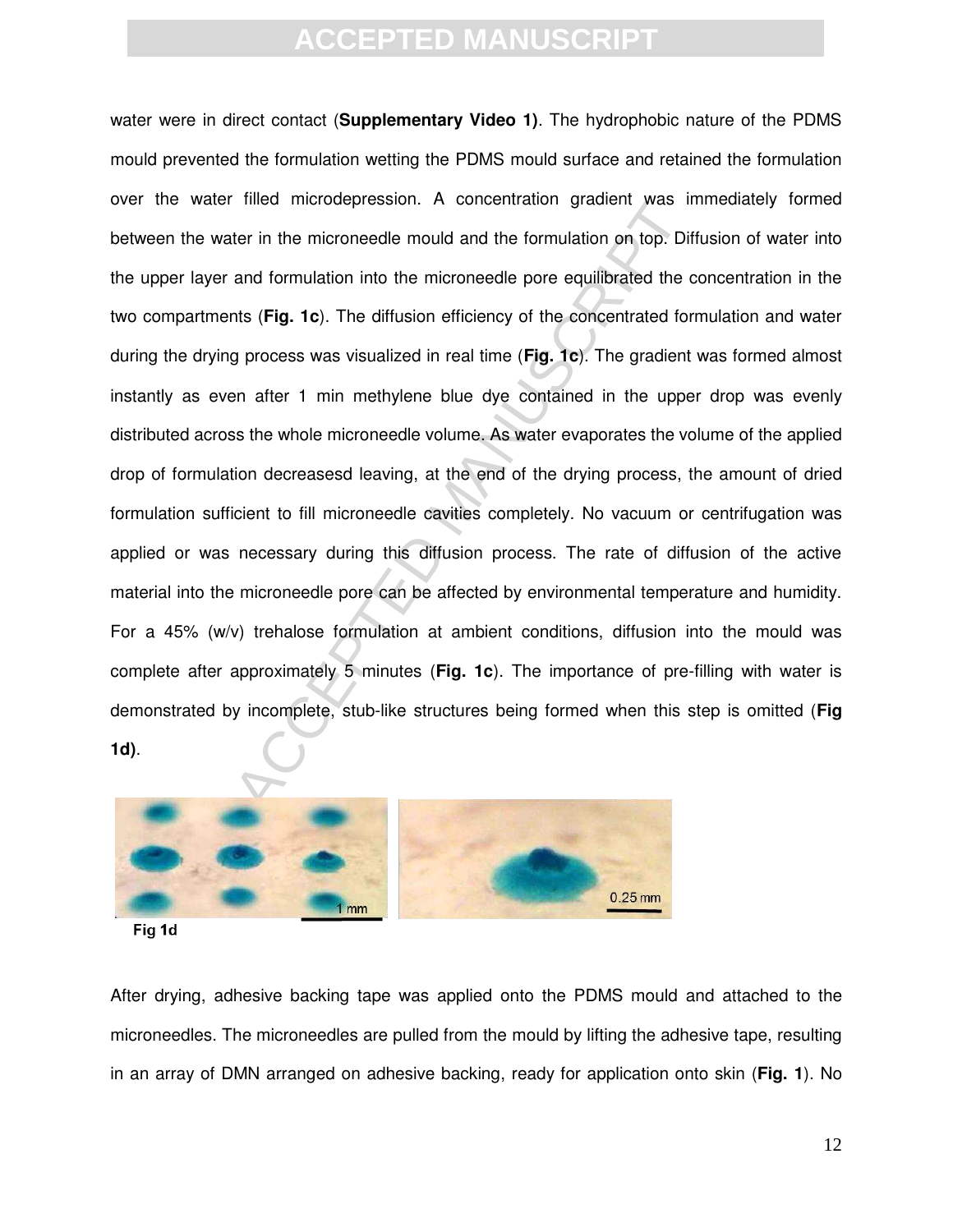additional backing layer is required. All of these process steps can be conducted in a continuous manufacturing mode. As microneedles in the described method are not formed in a batch mode but in a sequential mode, it is straightforward to make heterogeneous patches consisting of microneedles made of different formulations (**Fig 2**). Dissolvable microneedles with formulation concentrated in the microneedle tips can also be easily made by using a less concentrated formulation or dispensing a smaller drop (**Fig. 2c**). The overall result, when dried, is that there is a much lower amount of dried solids deposited into the mould. The remaining space of the microneedle is then filled with a second layer.

man mode, it is straty/information to make interrugeneeds parade of different formulations (Fig 2). Dissolvable microneed the microneedle tips can also be easily made by using a ispensing a smaller drop (Fig. 2c). The over The next concern was that larger particles of interest present in the formulation (e.g. viral particles, long polymer chains) might not diffuse through the water-filled cavity as well as much smaller formulation excipients. This could result in non-homogeneous microneedles where active substances would be trapped in the microneedle bases while tips would be formed predominantly of excipients, resulting in sub-optimal delivery. This was addressed initially by using 100 nm fluorescent microspheres instead of methylene blue. Fluorescent microscopy of the formed microneedles shows that microspheres are uniformly distributed across the whole volume proving that concentration equilibration was effective even for large virus-size particles (**Fig. 2d**).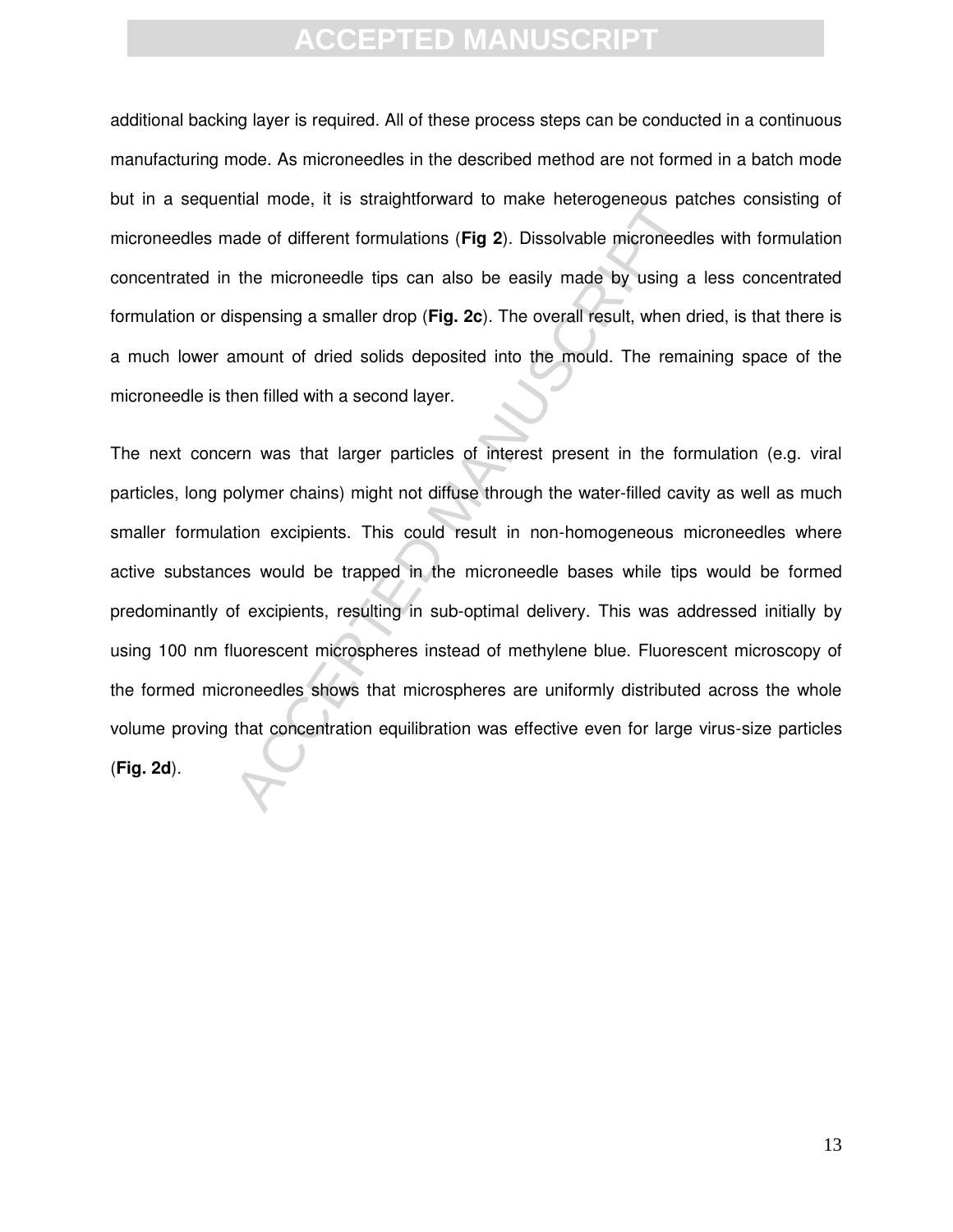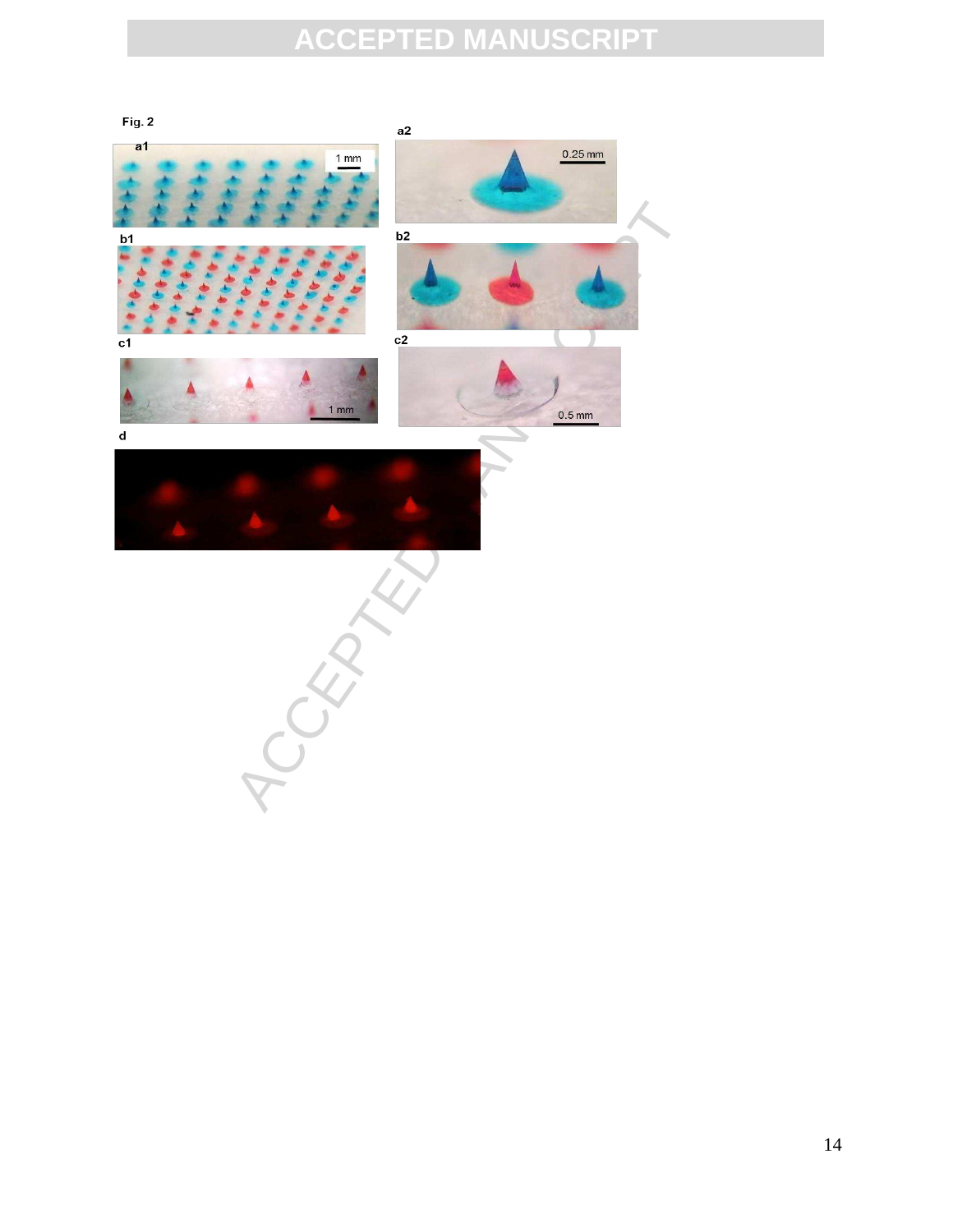#### **Functionality of DMN patches**

A critical property of DMN patches is their capacity to insert into and dissolve in skin at the required rate. Ideally this process would be instantaneous for vaccines, to prevent re-use of patches, however, depending on the microneedle length, skin thickness and formulation release time, dissolution can range from few seconds to few hours or longer. We measured the kinetics of dissolution of our microneedles by insertion into cadaver pig skin. Test microneedles, consisting of tips made of trehalose with the addition of Congo red dye and a PVP base incorporating methylene blue, were inserted into pig skin and left for 1 s, 10 min and 60 minutes. While most of the formulation is released within the first few minutes, all the formulation is released in the skin between 10 minutes and one hour **(Fig. 3**).

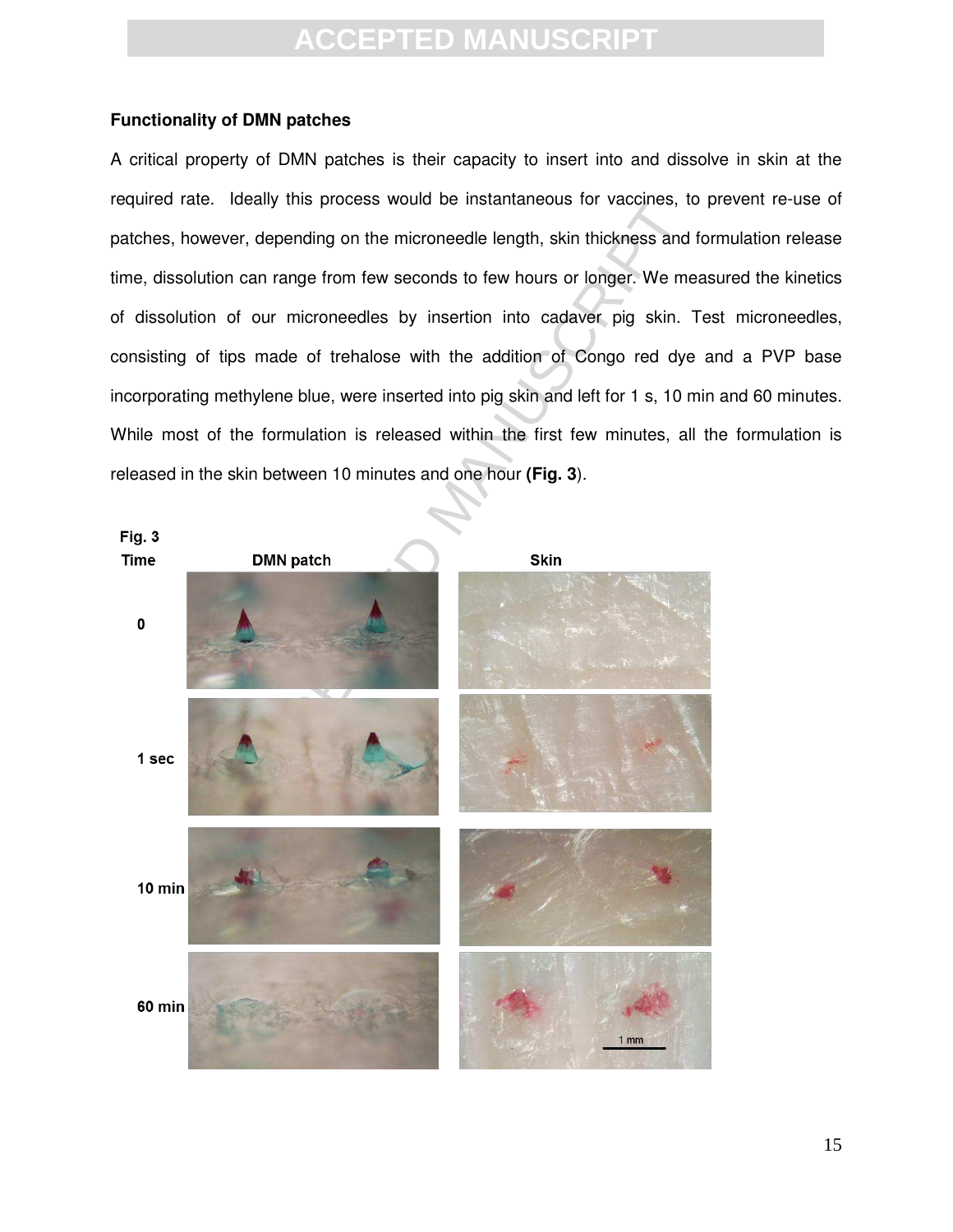#### **Application of microneedles for transcutaneous delivery of live vaccines**

production and modified vaccines dainy infinitedness between y acceles the provided behovirus (AdV) and modified vaccinia virus Ankara (MVA) as levant, yet they differ quite substantially in their biocher hoosing appropria Having defined this process for inert small molecules or nanoparticles, we then examined its suitability for incorporating labile vaccines using formulations previously identified for spraycoating these vaccines onto silicon microneedles [13, 24]. We tested the incorporation of recombinant adenovirus (AdV) and modified vaccinia virus Ankara (MVA) as these virus vectors are clinically relevant, yet they differ quite substantially in their biochemical and physical structure. By choosing appropriate trehalose-based formulations that did not degrade the vaccines in the liquid or solid state [13], both of these vaccines were successfully incorporated in DMN patches using this novel process. Patches containing either AdV or MVA expressing  $\beta$ galactosidase were applied to freshly excised pig skin (**Fig. 4a, b**). Infection was achieved in both cases proving that viruses remained viable in microneedles, that microneedles penetrated the skin and that the delivered virus productively infected skin cells resulting in transgene expression. Infection was also obtained with microneedles with viruses embedded in the tips only (**Fig 4c, d).**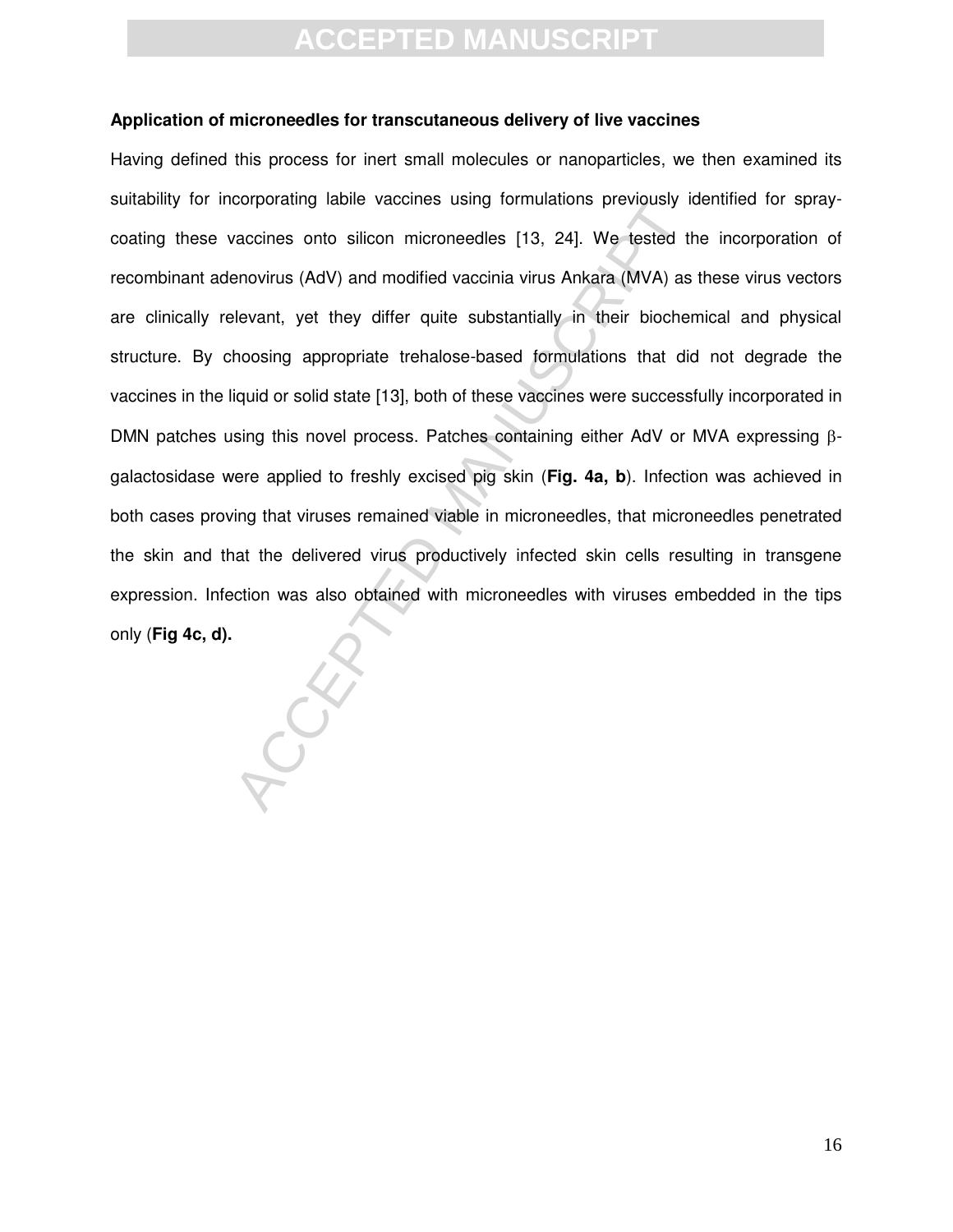

#### **Dissolvable microneedle patches stabilize vaccines outside cold chain conditions.**

A motivation for developing the new method was to use microneedles as a vaccine stabilization as well as delivery platform. Stabilization of live viruses in a dried form and stable at ambient temperatures is a challenging task. Here we selected 50% trehalose (w/v) in water as the base formulation for AdV and a combination of 25% trehalose (w/v) and 7.5% PVA (w/v) solution in water for MVA. Results show that both viruses can be efficiently stabilized in DMN with a titer drop upon drying being less than 1 log unit over two weeks at ambient conditions (**Fig. 5**). It is important to note that most of the initial titer loss occurs during the initial drying period after which titer stabilises. Longer term stability studies of adenovirus are currently ongoing.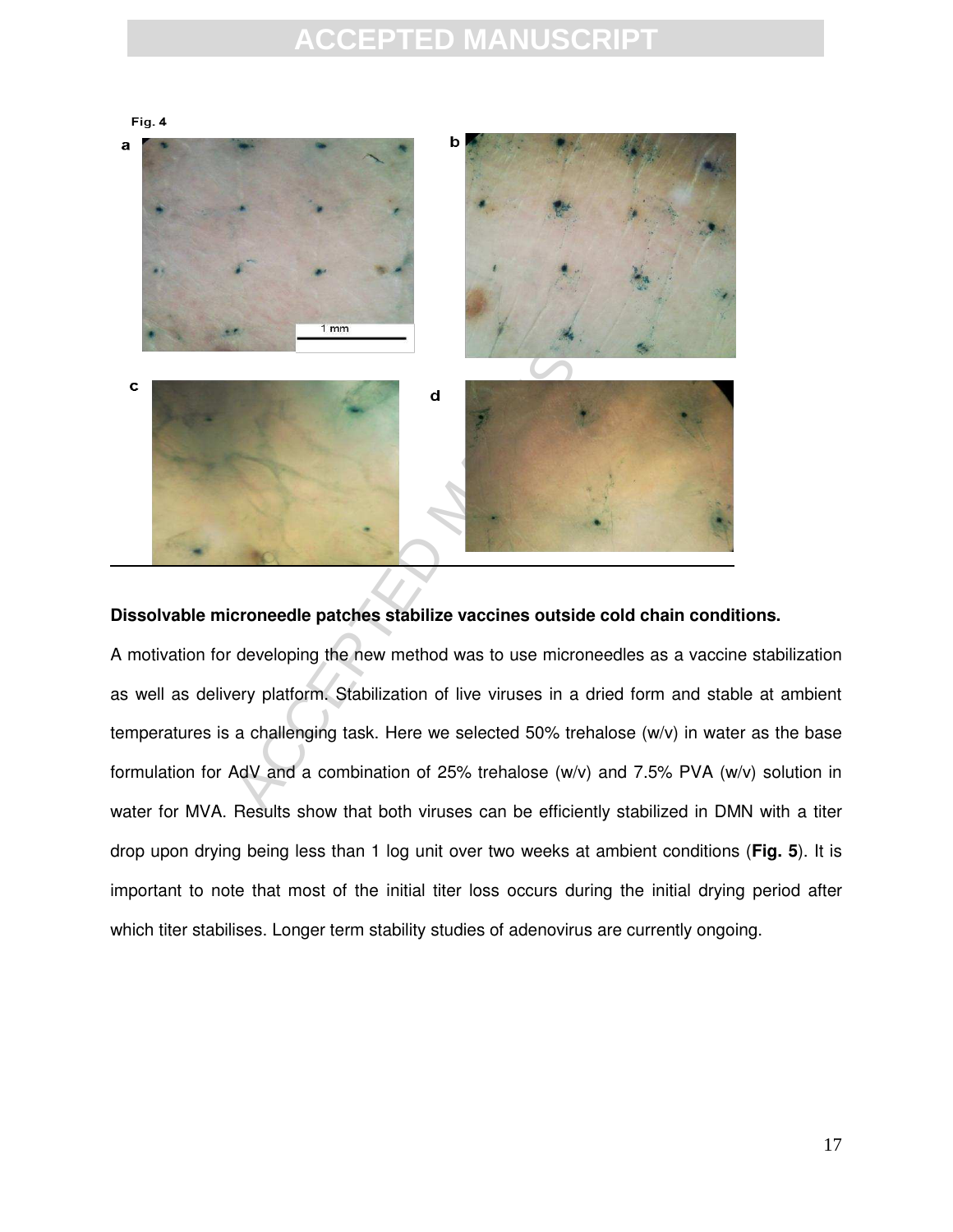

**Long-term stability of clinically-used seasonal inactivated influenza vaccine in DMN**

THE TIME (days)<br>  $\frac{1}{5}$  Time (days)<br>  $\frac{1}{10}$  Time (days)<br>  $\frac{1}{10}$  Time (days)<br>  $\frac{1}{10}$  Time (days)<br>  $\frac{1}{10}$  Time (days)<br>  $\frac{1}{10}$  Time (days)<br>  $\frac{1}{10}$  Time (days)<br>  $\frac{1}{10}$  Time (days)<br>  $\frac{1}{10}$  Ti Next, we determined longer-term stability of a clinically licensed subunit vaccine when incorporated into DMN patches using our novel process. Trivalent inactivated influenza vaccine (TIV) from the 2011/2012 northern hemisphere season was mixed with a trehalose/PVA formulation (11% and 2.75% w/v respectively) and incorporated into DMN patches (500  $\mu$ m tall microneedles). Similar to other studies [4, 25], we concentrated the vaccine to facilitate loading higher doses within a small volume of the microneedle patch. No deterioration in antigen activity was observed during the concentration and DMN fabrication process, as assessed by single radial immunodiffusion (SRID) [16, 17], (Fig. S1). The stability of 1.5 µg of the H1N1 and H3N2 hemagglutinin (HA) antigens per 1cm<sup>2</sup> DMN patch was compared to full dose (15  $\mu$ g of each antigen) 2011/2012 seasonal TIV vaccine in pre-filled syringe at 40°C using SRID and looking at anti-HA IgG serum responses in mice for up to 1 year post-fabrication (**Fig 6**). A second study also assessed the stability of a lower antigen dose  $(0.3 \mu g)$  of each antigen) at 1 year postfabrication at accelerated conditions. Surprisingly, the A/Perth/16/2009 (H3N2) HA antigen demonstrated excellent stability in both the liquid and solid dosage forms (**Fig 6b**). Although the A/California/7/2009 (H1N1) HA antigen was labile in liquid form in the pre-filled syringe and had significantly degraded by day 10, this HA antigen was remarkably stable in the DMN patch and only began to decay between 6 and 12 months (**Fig 6a**). Immunogenicity studies supported the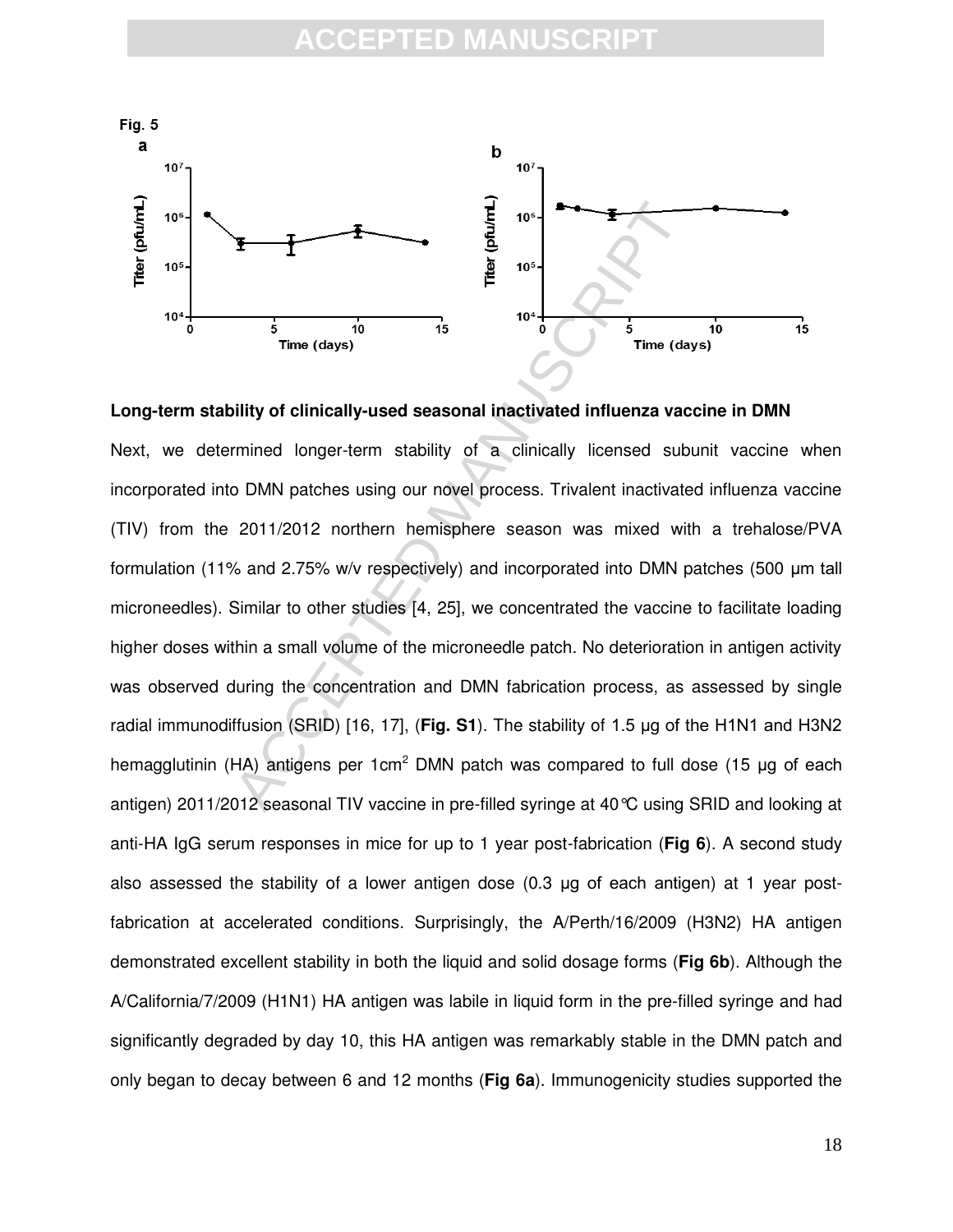SRID stability results (**Fig 6 c,d**); immunization of mice with vaccine-loaded DMN patches that were stored for up to 1 year induced significantly greater anti-H1N1 and anti-H3N2 HA IgG compared to the stored liquid vaccine. To our knowledge, this level of stability has not previously accelerated conditions (40°C) for any influenza verefore incorporation of a subunit vaccine into DMN using the<br>prificantly enhanced stability out of<br>tability out of<br>tability out of<br>tability out of<br>tability out of<br>tability been demonstrated at these accelerated conditions (40ºC) for any influenza vaccine stabilization technology. Therefore incorporation of a subunit vaccine into DMN using this novel fabrication process significantly enhanced stability out of cold chain. **Fig 6 a 4 1 8 1 5 L iq u id (1 5 g /d o s e ) 3** \* \***h**<br> **(c)**<br> **d**<br> **H**<br> **H**<br> **H h**<br> **H**<br> **H**<br> **H**<br> **H** HIH (BS) **1 2 D M N (3 g /d o s e ) 2 9 6 1 3 0 0 0 15 30 45 60 75 90 0 3 6 9 1 2 D a y M o n th 6b 1 8 1 5** H3HA (Bg) **H 3 H A ( g ) 1 2 9 6 3 0 0 1 5 3 0 4 5 6 0 7 5 9 0 D a y**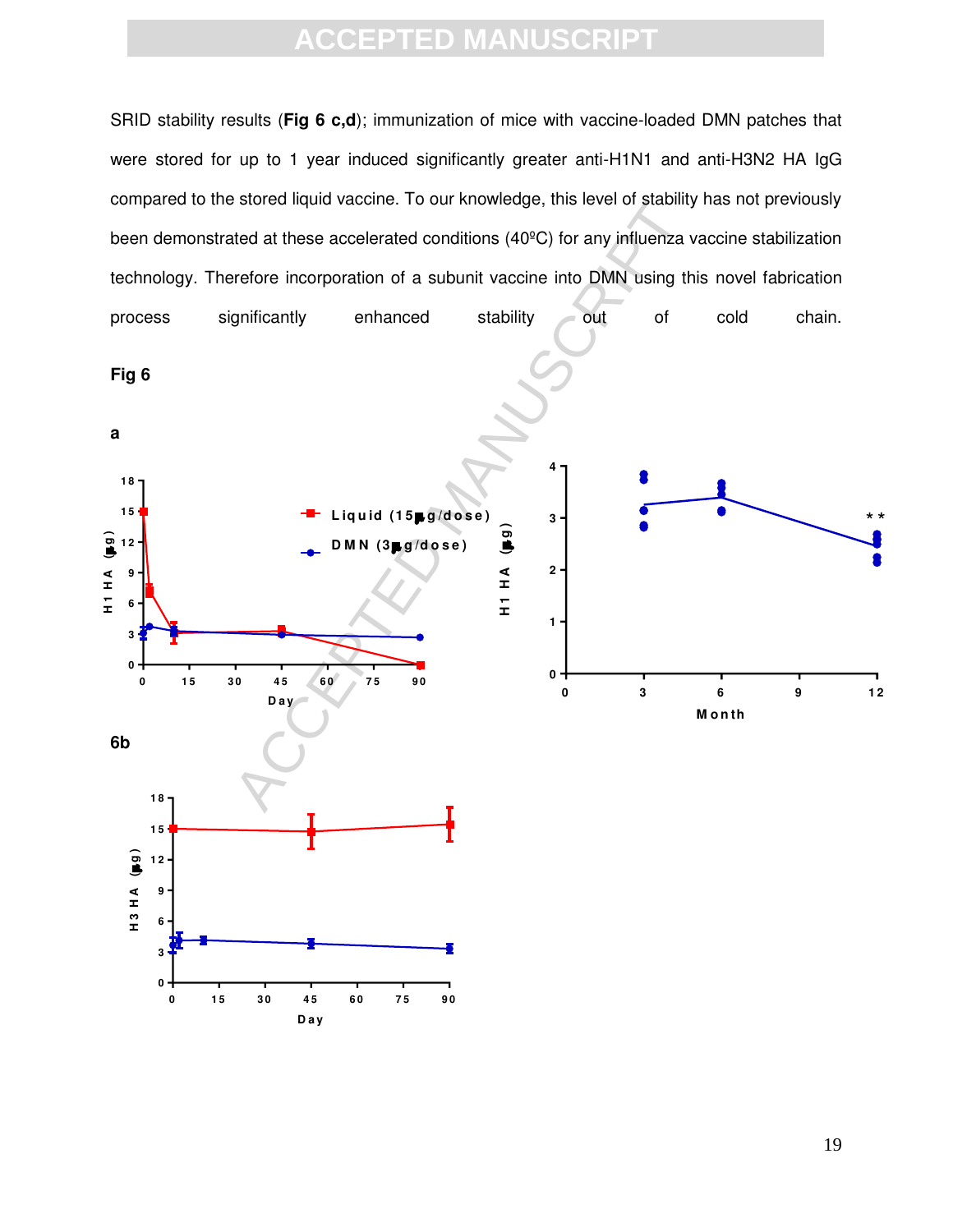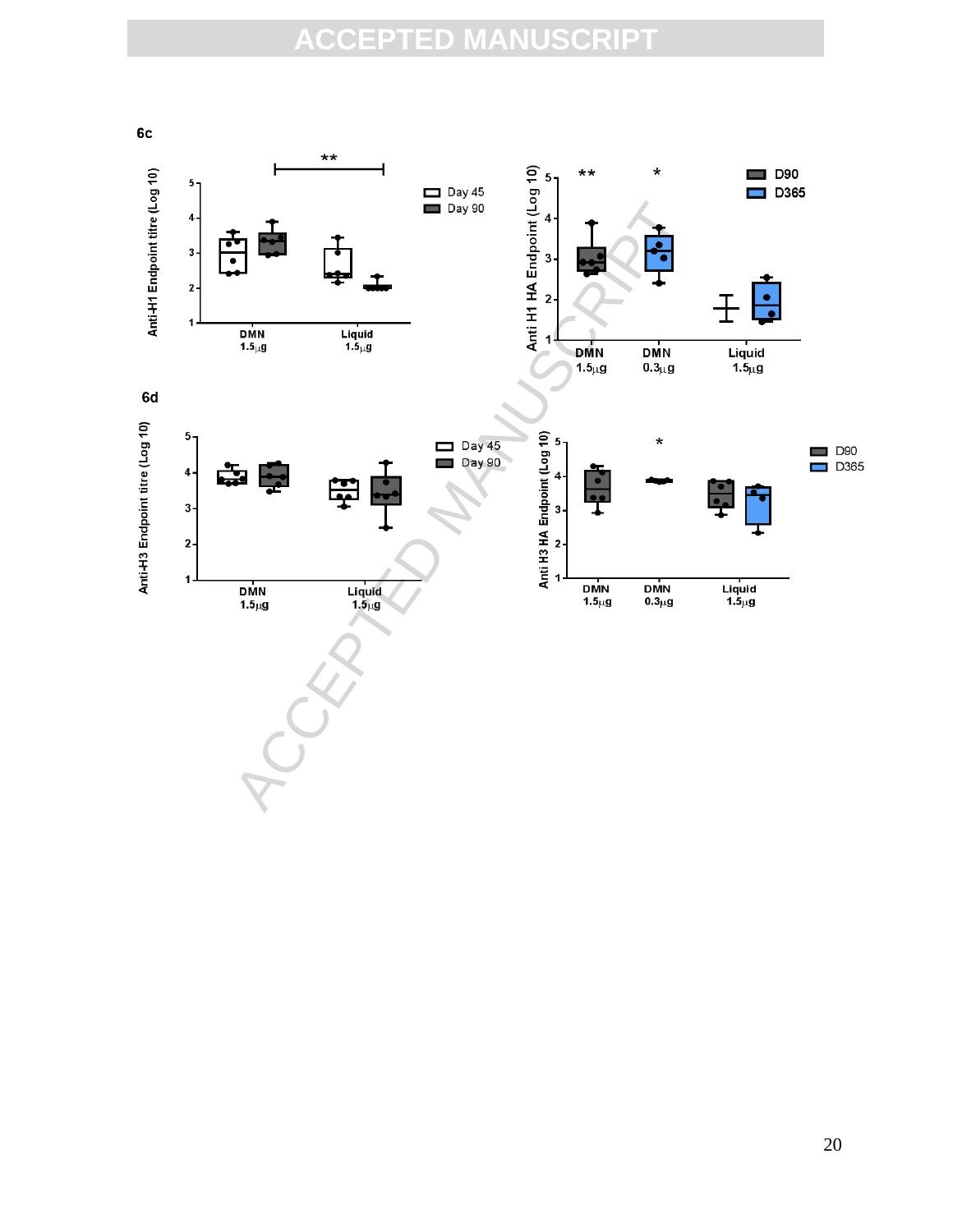### **Immunogenicity of clinically-available seasonal inactivated influenza vaccine (TIV) delivered with DMN patches in mice**

The and minimiply of clinically available, egg denved, a<br>iluenza vaccine (TIV) freshly incorporated into DMN patches<br>solvable microneedles and influenza vaccine have generally<br>ovalent virus or adjuvanted vaccines [8, 26-28 We next determined the immunogenicity of clinically-available, egg-derived, seasonal inactivated split trivalent influenza vaccine (TIV) freshly incorporated into DMN patches in mice. Previous studies with dissolvable microneedles and influenza vaccine have generally focused on whole inactivated monovalent virus or adjuvanted vaccines [8, 26-28]. As these vaccines are whole virus particles they are significantly more immunogenic compared to unadjuvanted TIV. Dosesparing of influenza vaccine can be achieved by the intradermal route using hollow microneedles [29] and has been demonstrated in mice with a virus-like particle influenza vaccine or TIV-coated onto steel or silicon microneedles [30, 31]. Here, incorporation of the trivalent 2011/2012 seasonal TIV into DMN patches resulted in significant dose-sparing compared to IM administration. The IM route was chosen the vast majority of influenza vaccines are delivered by the IM route in the clinic; it also remains the standard route to which all other new influenza vaccine technologies, including microneedle delivery systems [4, 25, 32, 33] are compared as there is a wealth of information and understanding in both pre-clinical models and clinical trials. A single immunization with the lower dose TIV-loaded DMN patches (0.375 µg of each HA) induced an anti-HA IgG response that was significantly higher than responses induced by IM immunization, even at 12 weeks post-immunization (**Figure 7**). Finally, immunization using the higher dose (3 µg HA) of vaccine in DMN patches induced a significantly more durable anti-H1N1 HA IgG serum response 12 weeks after a single immunization **(Fig 7B).** The IgG response to the H3N2 HA was also higher in some, but not all mice in the DMN group. In a separate study using a different DMN formulation of 12.5% (w/v) trehalose and 5% (w/v) PVA, examination of hemagglutination inhibition titres (HAI), which measures antibody binding to the HA head region that mediates hemagglutination of red blood cells, demonstrated that there was no significant differences in HAI, however there was a delay in HAI induction in the DMN-treated

| mice | compared | ΙM | injection | 'Fig. | 7C). |
|------|----------|----|-----------|-------|------|
|      |          |    |           |       |      |

21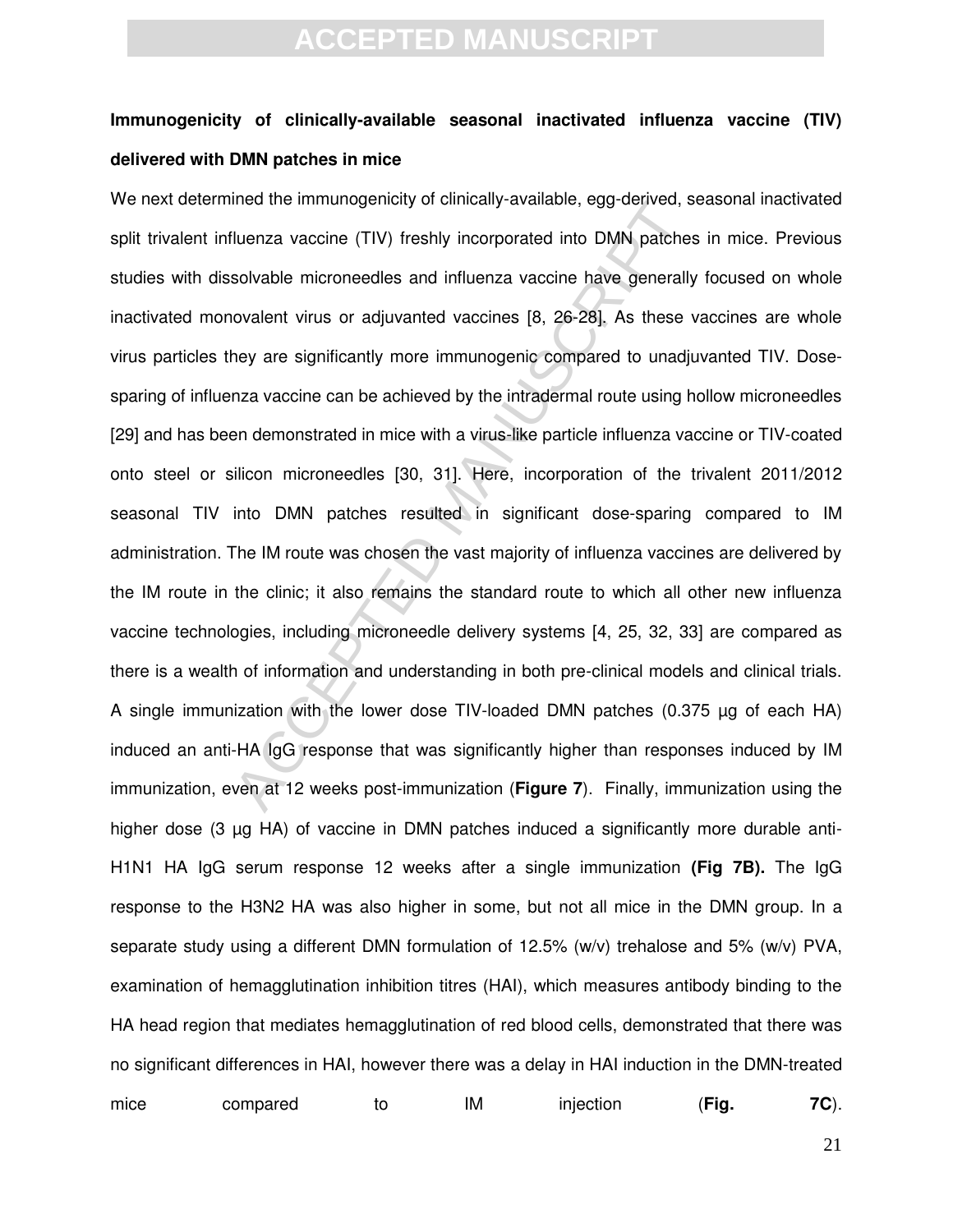**Figure 7** 



Induction of broadly neutralising antibodies by influenza vaccines is a highly sought after goal [34]. To evaluate the breadth of neutralization, sera were analyzed for their ability to neutralize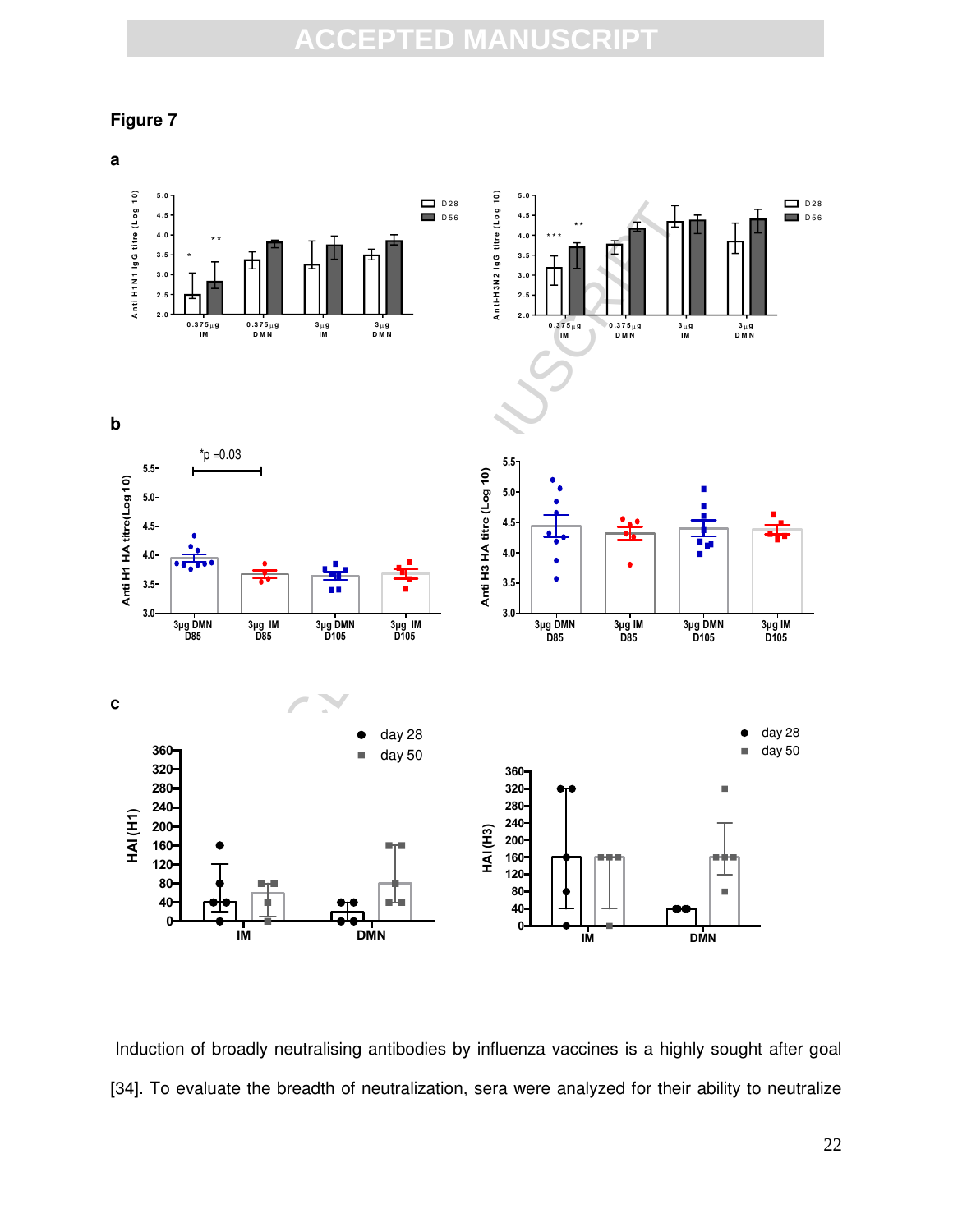$22004$  (FISIVI) have 60% and 63% dentity to the Fritty stively, and A/Udorn/307/1972 (H3N2) has 88% homology to prisingly a significant increase in the magnitude and duration H5N1 HA, was induced when a low dose of vacci heterologous and heterosubtypic group 1 and 2 influenza strains using a pseudotype lentiviral assay (PPV) [35]. The HA antigens from A/South Carolina/1/1918 (H1N1) and A/Vietnam/1203/2004 (H5N1) have 86% and 65% identity to the H1N1 strain included in the vaccine respectively, and A/Udorn/307/1972 (H3N2) has 88% homology to the vaccine H3N2 HA antigen. Surprisingly a significant increase in the magnitude and duration of heterosubtypic immunity, to the H5N1 HA, was induced when a low dose of vaccine was delivered by DMN compared to IM (**Fig. 8**). The A/South Carolina/1/1918 response in the high dose DMN group was also significantly higher than the corresponding IM group at week 4. We then investigated if the significant increase in heterosubtypic immunity induced in low dose DMN group was due to neutralizing antibodies that recognized the stalk region of the HA antigen in the low dose vaccine groups using a chimeric HA antigen consisting of a head region from A/duck/Memphis/546/1974 (H11N9) HA and a H1 stalk from A/South Carolina/1/1918 (H1N1). A response to the stalk of H1 HA was deemed to be present if the  $IC_{50}$  to the chimeric antigen was greater than that against the H11 HA (**Table 1**). Using this PPV neutralization assay, a strong focusing of the anti-HA H1N1 response to the stalk region of HA was observed in the low dose IM group 8 weeks postimmunization, with little or no NAb detectable to the head regions of the tested heterologous H1 or heterosubtypic H5 HA antigens; this has not been previously demonstrated. In contrast, immunization using low dose vaccine in DMN patches expanded the antibody repertoire: one month post-immunization neutralizing antibodies (NAb) against the head regions of both H1 and H5 HA antigens predominated, with little anti-stalk NAb response being observed. At 2 months post-immunization with DMN a broad distribution of neutralizing antibodies was evident, with NAb to non-stalk regions of A/South Carolina/1/1918 H1N1 predominating over NAb to H5 and to the stalk region (**Fig. 8** and **Table** 1). Therefore DMN-based immunization induced a broad antibody neutralizing antibody range that recognized heterosubtypic influenza virus strains and the non-stalk regions of the HA antigens.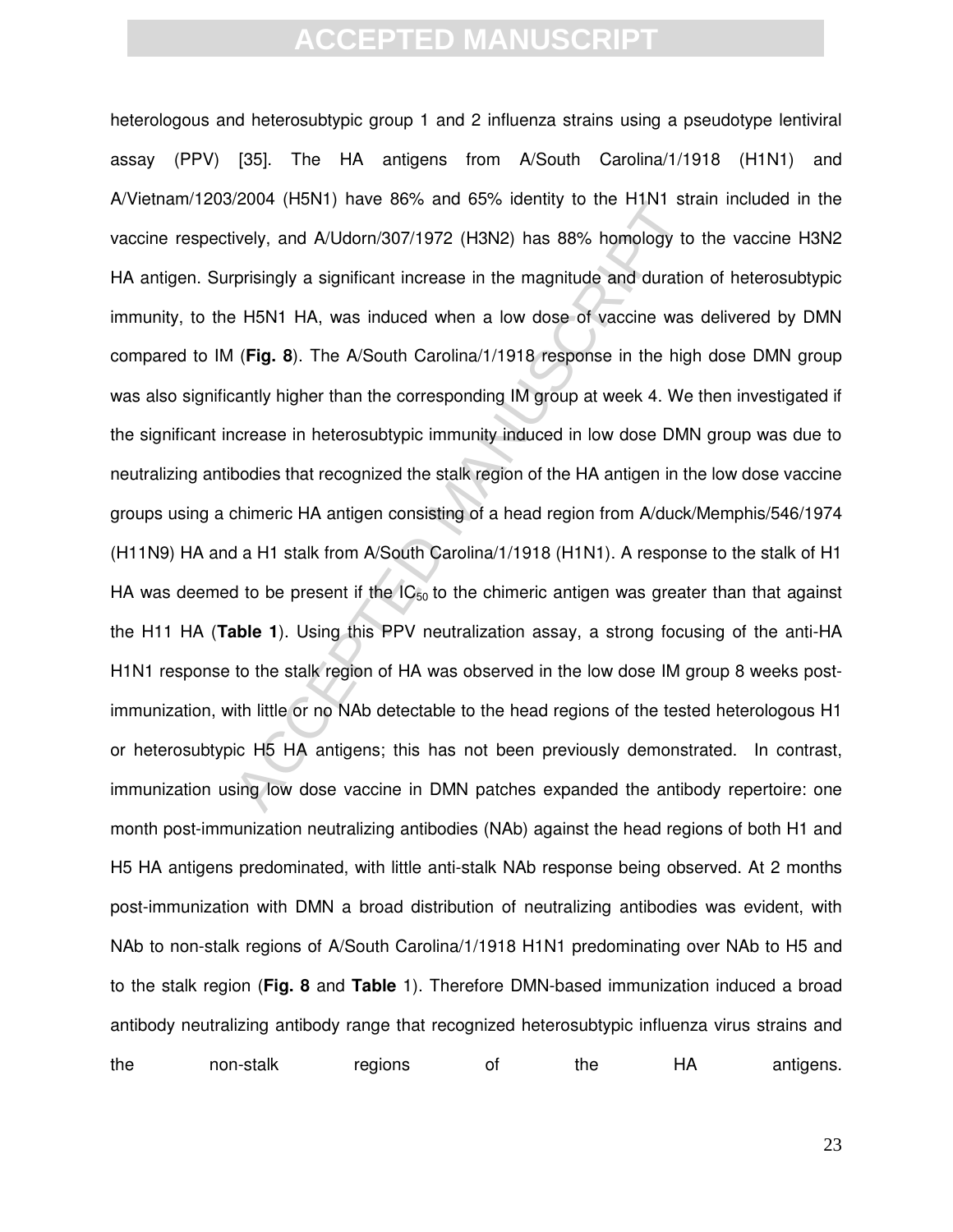ACCEPTED MANUSCRIPT **0 .3 g d 2 8 D M N 0 .3 g d 2 8 IM 0 .3 g d 5 6 D M N**  $0.3 \mu$  g **d 5 6 IM 3 g d 2 8 D M N 3 g d 2 8 IM 3 g d 5 6 D M N 3 g d 5 6 IM 0 5 0 0 1 0 0 0 1 5 0 0 2 0 0 0 IC 5 0 H 1 S th C a ro lin a /1 9 1 8 H 5 V ie tn a m /1 1 9 4 \* \* \*** \*

**b 1 5 0 0** IC<sub>50</sub>  $(A/U$ dorn/307/72)) **IC 5 0 (A /U d o rn /3 0 7 /7 2 ))** \***1 0 0 0 5 0 0 0**  $0.3 \mu g$  $0.3 \mu g$  $0.3 \mu g$  $0.3 \mu g$  $3 \mu g$  $3 \mu g$  $3 \mu g$  $3 \mu g$ **d 2 8 d 2 8 d 5 6 d 5 6 d 5 6 d 5 6 d 2 8 d 2 8 D M N IM D M N D M N D M N IM IM IM**

#### **Figure 8: a**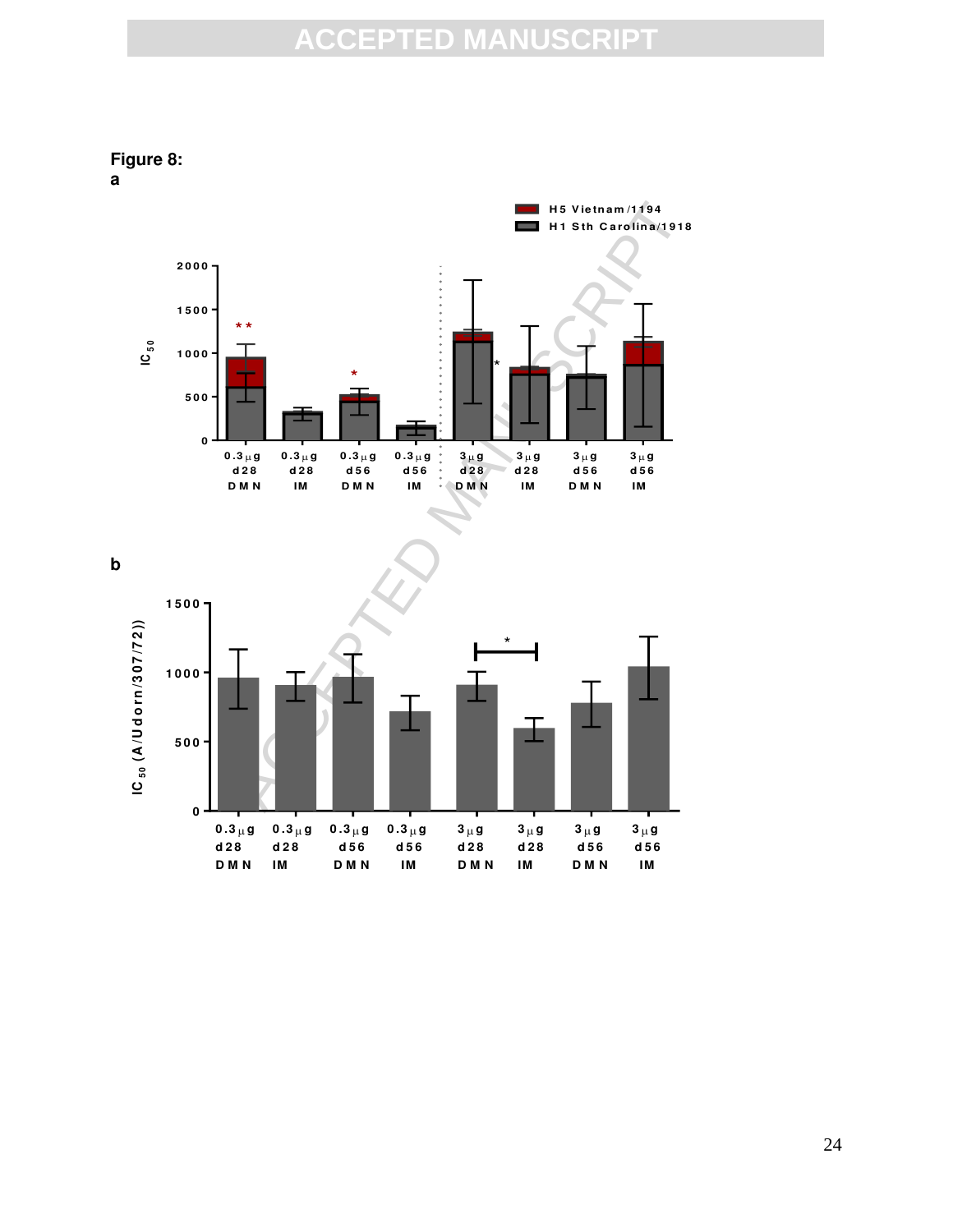### **CCEPTED MANUS**



#### **DISCUSSION**

Dissolvable microneedles offer several advantages to deliver vaccine safely and effectively and their successful development as needle-free, easy-to-administer, *in vivo* reconstitution, stable and cheap systems would address several logistic obstacles that are currently preventing immunization programmes from reaching their full potential [1, 2]. However, current fabrication methods are constrained by a number of obstacles, including the use of semi-continuous steps, such as centrifugation or vacuuming, that may not be easily scalable [4, 36]*.* Our over-arching aims were to develop a process to make dissolvable microneedle patches which overcomes this translational hurdle and to demonstrate the utility of this stabilized vaccine delivery platform at a pre-clinical level. Early methods of making DMN patches involved applying excess formulation to the mould, vacuuming the mould to pull the mixture into the microneedle pores and then gently removing the solution that had "puddled" on the surface of the mould with a micropipette [36].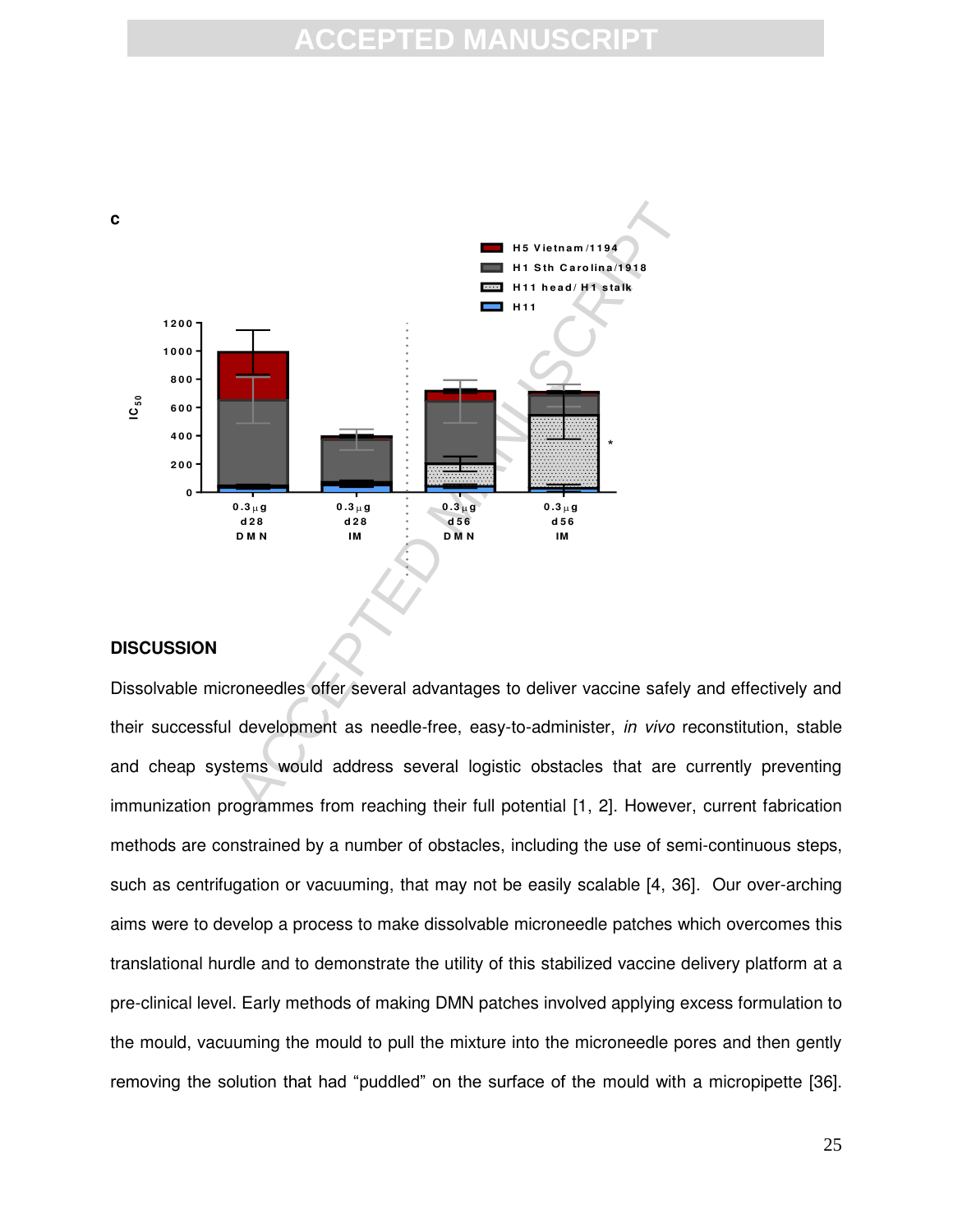Inconnective patch-based infiniting<br>ation can read to dose-s<br>toch an advantage will be lost at the microneedle fill-finish stared<br>using these methods. We therefore defined a novel fat<br>issues and reduce the barriers to tran Although this method and similar, batch-based centrifugation-based methods [4, 25] is useful for lab-based investigation of the technology, it may not be optimal at large scale. Studies have suggested that microneedle patch-based immunization can lead to dose-sparing in mice [30, 31], however, such an advantage will be lost at the microneedle fill-finish stage when significant losses are incurred using these methods. We therefore defined a novel fabrication process to overcome these issues and reduce the barriers to translation. Specifically, we created a simple process using pharmaceutically-relevant technologies that have been previously used at a high manufacturing scale, which did not result in waste of the active material and are amenable to continuous manufacturing [37]. The method is based on prefilling the moulds with water and subsequent delivery of the formulation on top of wells, after which the diffusion process equilibrates the formulation concentration in the whole microneedle volume. By precisely dispensing the vaccine formulation onto pre-filled moulds no material was wasted. Subsequent drying of the formulation delivered to the mould results in the dry and rigid microneedles that can be directly transferred to adhesive film in a form ready for application on the skin. As a result a further simplification over the current methods is that no additional backing layer anchoring the microneedles is needed.

Another disadvantage of current methods for production of DMN is that the whole array effectively has to be made of the same type of microneedles (filled with the same formulation). The described method is also readily amenable to producing heterogeneous arrays containing two or more types of microneedles. This permits, for example, separation of incompatible materials or localization of microneedles that dissolve at different rates (permitting *in vivo* primeboosting), containing different antigens or doses or requiring different stabilising excipients. Thus, our process demonstrates strong potential to be scalable to manufacturing level and administration of different vaccines or delivery kinetics in the same patch. It also overcomes issues such as waste and potential GMP issues associated with reuse of excess formulation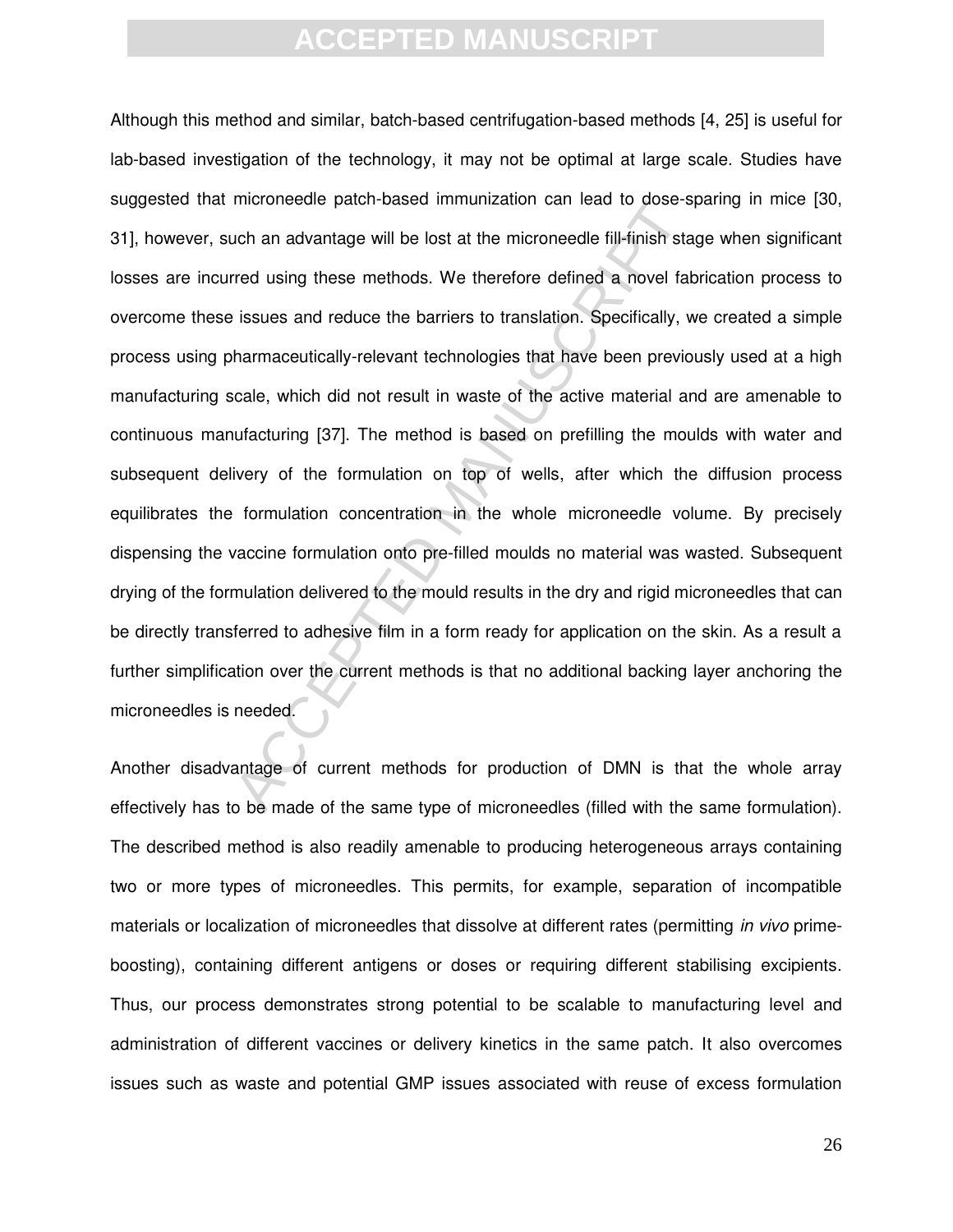during manufacture. In preliminary studies (data not shown) full human doses of TIV vaccine were easily incorporated into two 1cm<sup>2</sup> patches. However, we focused on understanding the dose-response relationship at lower doses of vaccine per patch in the linear range of this dose curve. Furthermore, given the current discussion in the field on the effect of high concentration of full vaccine doses on antigen integrity [4, 25], incorporating a full human vaccine dose across a wider area than 1-2  $\text{cm}^2$  may be required for optimal antigen stability in the future.

belationship at lower doses or vacuitie per paturities linear<br>ore, given the current discussion in the field on the effect of h<br>es on antigen integrity [4, 25], incorporating a full human vac<br>1-2 cm<sup>2</sup> may be required for Recombinant live viral vector vaccines are the subject of intensive research. Some of the most promising vaccine candidates for diseases such as Ebola virus malaria, HIV and tuberculosis as well as for certain cancer treatments [38-41] utilize these platforms. If efficacy of these vaccines is demonstrated, a critical issue that will need to then be overcome is the financial and logistic cost surrounding cold chain distribution and/or long-term stockpiling using non-cold chain storage systems. Stabilization of recombinant live viruses can be challenging, however, virus infectivity assays represent a sensitive screen for identifying formulations that will retain vaccine viability. Suitable formulations for stabilizing vaccine in DMN patches must be capable of preserving vaccine integrity during microneedle fabrication, upon drying and during subsequent storage. Many of the reported formulations containing viscosity enhancers such as CMC or surfactants [26, 28, 42-45] were not suitable in our work as we previously found them harmful for AdV and MVA [13]. Addition of other excipients may further enhance physicochemical and physical characteristics of microneedles, such as equilibrium moisture content, dissolution kinetics, mechanical strength or improve vaccine stability. In the case of MVA and the subunit TIV vaccine we found that addition of PVA into trehalose solution retains vaccine integrity upon drying and produces a highly stable vaccine product. Short-term stability of AdV and MVA vectors embedded in our microneedles and kept at ambient temperature over 14 days showed that viruses were well preserved in the dry form and initial losses are comparable or better than freeze drying methods [46]. In longer-term stability studies with TIV, a drop in H1N1 HA activity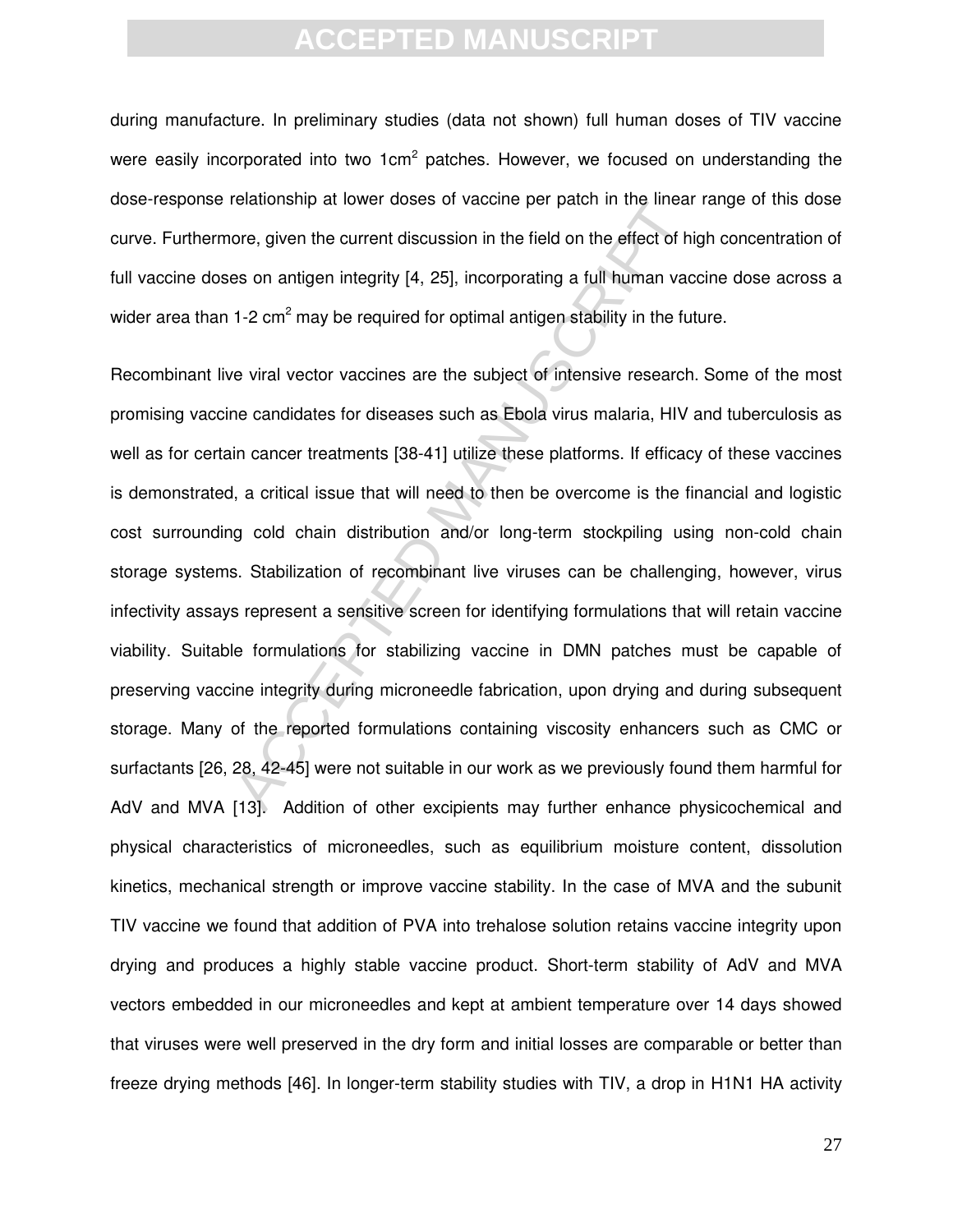equivalent tych responses [20] to those achieved with higher<br>6). In contrast, we observed rapid degradation of the H1N1 H.<br>Ied syringe, with >25% degradation of the H1N1 HA occurring<br>n H1N1 HA content in the liquid vaccine was only observed between 6 and 12 months storage at 40°C. Indeed, mice immunized with a lower dose vaccine-DMN patch (0.3  $\mu$ g/patch) that had been stored at 40<sup>o</sup>C for 1 year responded with equivalent IgG responses [28] to those achieved with higher dose fresh patches (as seen in **Fig 6**). In contrast, we observed rapid degradation of the H1N1 HA, but not the H3N2 HA in the pre-filled syringe, with >25% degradation of the H1N1 HA occurring within 10 days. An 80% decrease in H1N1 HA content in the liquid vaccine was observed at day 45, however, the remaining dose (3µg) was immunogenic in mice, in keeping with the dose response experiments (**Fig 6**). Due to the dose-sparing nature of microneedle patches, a loss in HA content may not be evident in *in vivo* immunogenicity tests, therefore regulatory-approved SRID assays were used as a main stability assay. However, the immunogenicity data in these stability studies agrees with the known differences in the structural stability of these HA antigens from different influenza strains [47]. To our knowledge, such long-term stability of influenza vaccine in microneedle patches at such elevated temperatures has not been demonstrated. Recently, a dextran-based influenza vaccine-loaded DMN system [25] or hyaluronic acid-based microneedle patch system [48] demonstrated lower stability compared to our system when samples were stored at ambient (25ºC) or accelerated (40ºC) temperatures and tested using SRID or *in vivo*. However, a monovalent influenza vaccine demonstrated promising stability at 25ºC for 3 months [32] and using in-house ELISA-based assays, other formulations have been suggested for stabilizing influenza vaccines in microneedle structures [49] Other efforts that incorporated TIV onto transcutaneous patches were also less successful at elevated temperatures; however the relative stability of the H1N1 compared to H3N2 antigens was also observed in this study [50]. Our study therefore further confirms the capacity for the described formulations and fabrication process to contribute to protein stabilization and retention of antigen integrity. These findings, along with the other advantages of the fabrication method, demonstrate the potential of this dissolvable microneedle patch technology for stabilizing vaccine out of cold chain. Furthermore, the cubic volume and weight of a final, packaged single-dose microneedle patch format will likely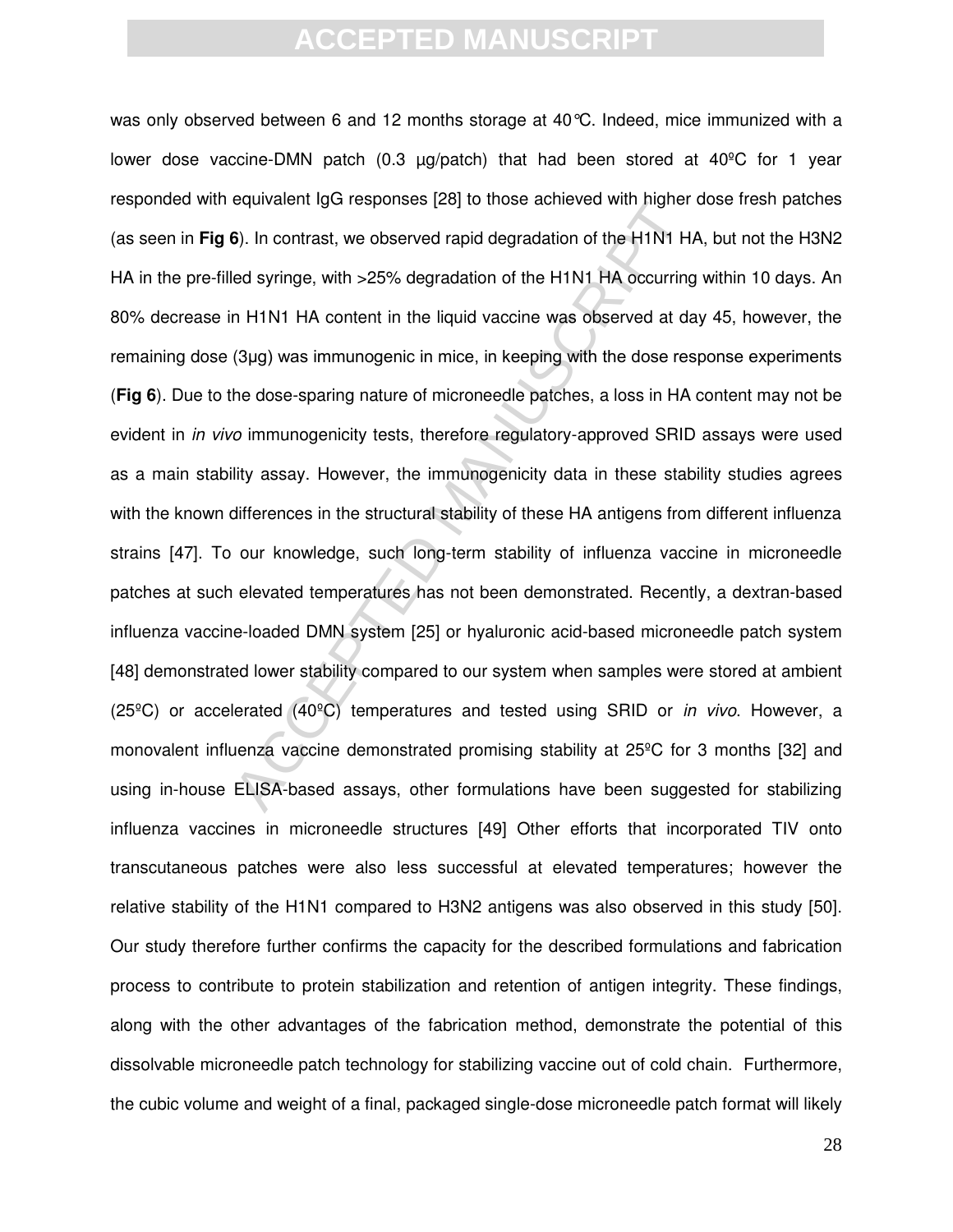be significantly lower than current single or multi-dose vaccine vials thereby further permitting more cost-effective distribution of vaccines.

ocused on solving questions relating to the manufacturat<br>
oches, clinical usability of a final product will also need to be<br>
ance the cost-efficiency [51] and ease-of-use of this patch, w<br>
s not require an applicator devic Although we focused on solving questions relating to the manufacturability of dissolvable microneedle patches, clinical usability of a final product will also need to be addressed in future studies. To enhance the cost-efficiency [51] and ease-of-use of this patch, we aim to develop a patch that does not require an applicator device. Our dissolvable microneedles have an octagonal cone shape with an ultra-sharp tip (approximately 50 nm) [52] and are mounted on flexible adhesive tape, compared to foam-based backing layers [53]. These dissolvable microneedles are mechanically strong enough to consistently penetrate murine and porcine skin using thumb pressure and without the need for an applicator. It is likely that the microneedle base will not remain embedded in the skin due to the skin's elasticity [54]. Hence, formulation contained in the microneedle base may not be delivered but would rather remain either on the array or unused on the skin surface therefore necessitating DMN with vaccine in the tip only to be used. We demonstrated that live vaccine-loaded DMN that were 280µm or 500µm tall with vaccine throughout the microneedle or only in the tip successfully penetrated into porcine skin and delivered live virus. Successful skin transfection by live virus vaccines delivered by these DMN patches confirms that virus is well preserved in the microneedles, that microneedles penetrate the skin and that skin cells were successfully transfected and produced  $\beta$ galactosidase. Similar to other microneedle technologies [32, 55, 56] it is unlikely that 100% of the vaccine was delivered into the skin, particularly when the vaccine is distributed throughout the microneedle. This suggests that even greater dose-sparing may have been achieved in this mouse model due to sub-optimal vaccine delivery efficiency. However, similar to these other publications [8], concentration of the active material into the tip of the microneedles, or increased dose adjustment [55] should enhance the efficiency of delivery, which will likely be more important in humans, compared to the thinner skin of mice. Microneedles with the formulation in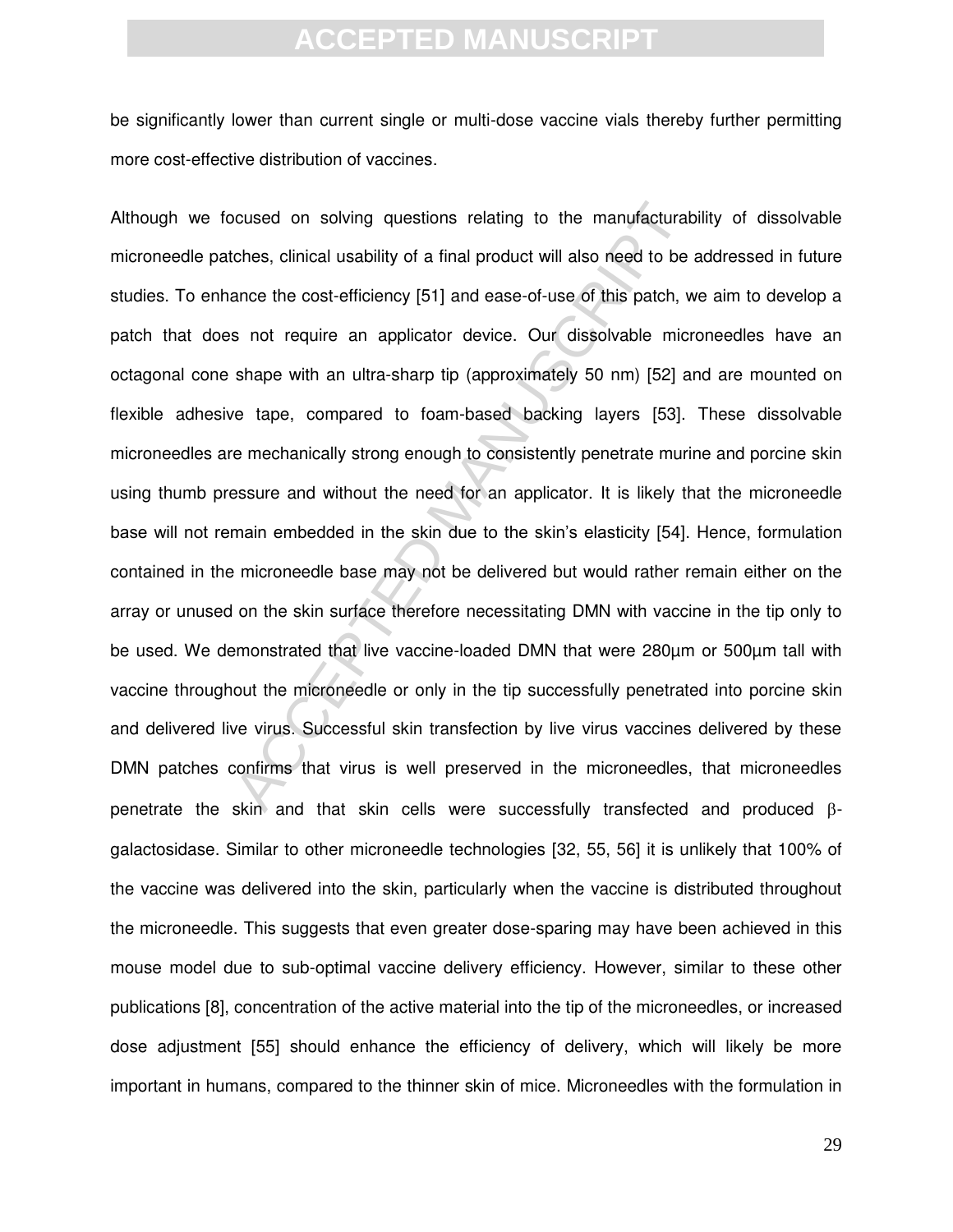the whole microneedle volume (as used in these immunogenicity studies) could deliver vaccine components into both epidermis and dermis layers while tip-only microneedles could target dermis layer only. This could potentially result in markedly different responses [57]. In our immunogenicity studies we used vaccine distributed throughout the microneedle that likely delivers vaccine to murine epidermis and dermis. The type and breadth of the induced immune response induced may also be affected by the use of an applicator and the amount of force and stress experienced by the skin during this process [25], the formulation used, its dissolution kinetics and the location of antigen in the skin. These parameters should thus be taken into account when comparing immunity induced by different microneedle technologies.

ny. This could potentially result in mathedry diretent resp<br>studies we used vaccine distributed throughout the micr<br>to murine epidermis and dermis. The type and breadth of the<br>ded by the skin during this process [25], the An aim in the influenza vaccine field is to develop a universal vaccine that protects against a wide range of seasonal and newly emerging influenza virus strains. Substantial research demonstrates that antibody responses to the conserved stalk region of HA provide broadly cross-reactive neutralizing antibodies (NAb) [58-60]. A broadly neutralizing vaccine could function by potently inducing cross-reactive anti-stalk antibodies, however such a vaccine remains elusive. Alternatively, as is the case with influenza vaccine containing MF59 adjuvant, broadly neutralizing responses could be represented by antibodies that recognize a wider spread of HA epitopes, predominantly located in the HA1, head region, of the HA antigen [61, 62]. We initially hypothesized that the higher anti-H5 HA responses in the low dose DMN groups would associate with higher responses against the H1 HA stalk. However, we instead observed a more diverse profile of serum antibodies that recognized and neutralized heterologous and heterosubtypic HA antigens. This has not been previously demonstrated for microneedle-based immunization. It suggests that, compared to IM administration, vaccine delivery using these dissolvable microneedle patches permits expansion, differentiation and survival of multiple B cell clones in germinal centres, which recognize multiple epitopes in the HA antigen, few of which are in the stalk region of the HA antigen, similar to the action of MF59 adjuvant in humans [61,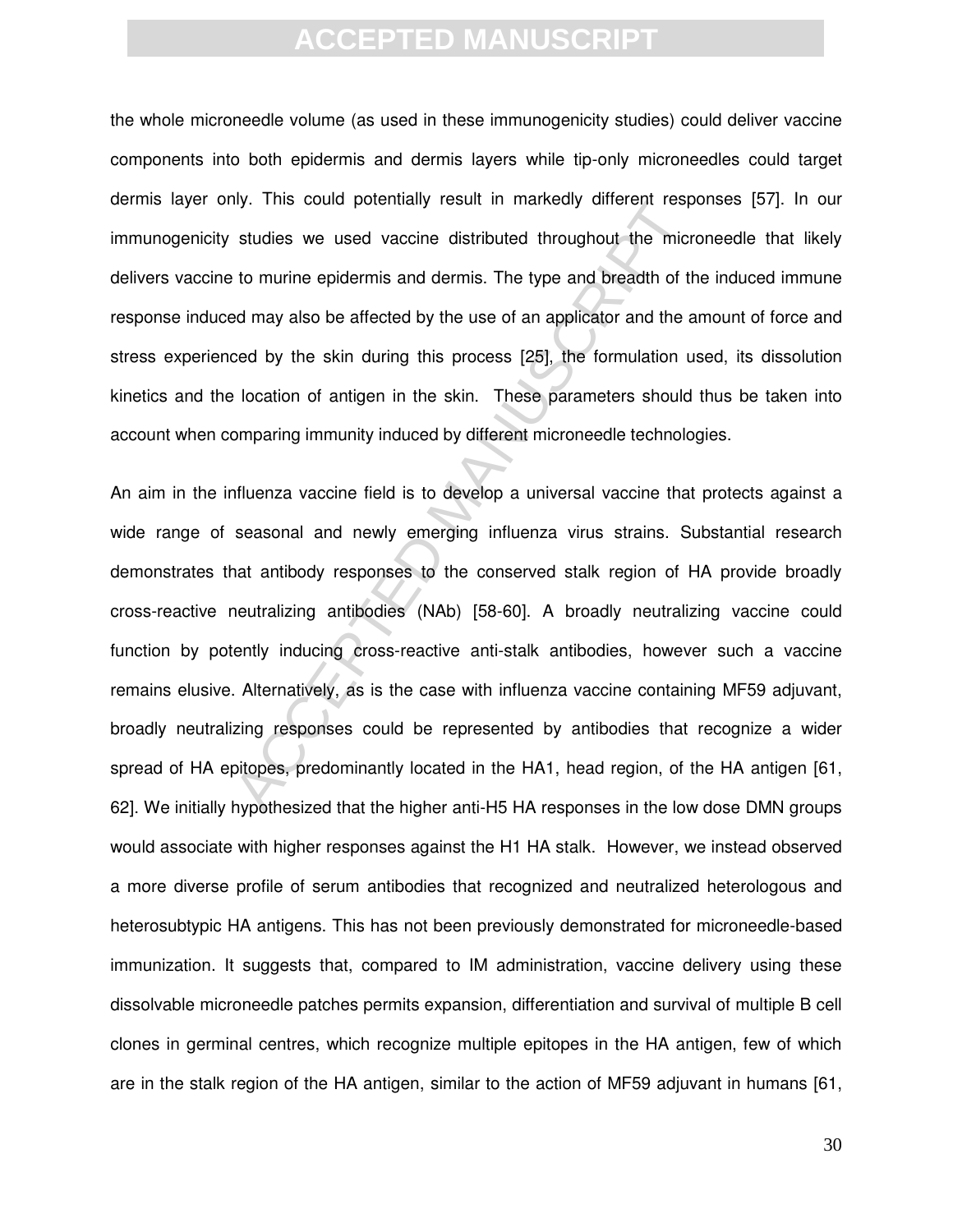decided animals. That is considered a constant of protection<br>duction of lower HAI at early time points could suggest delay<br>as solely used as an efficacy marker. However, similar<br>enza vaccines, reduced or absent HAI may not 62]. A more diverse B cell profile may also explain lower HAI titers at day 28 in the DMN-treated group. It is possible that at this time, HAI-producing B cells are not as frequent in DMN compared to IM treated animals. HAI is considered a correlate of protection for IM-administered TIV vaccines. Induction of lower HAI at early time points could suggest delayed vaccine efficacy if this assay was solely used as an efficacy marker. However, similar to intranasal live attenuated influenza vaccines, reduced or absent HAI may not correlate with disease susceptibility and detection of other immune mechanisms, including neutralizing antibodies, may be required to provide more appropriate correlates for vaccine efficacy in suitable pre-clinical and clinical studies, Further studies are required in a suitable influenza-primed animal model to determine if these TIV vaccine-loaded dissolvable microneedle patches can induce greater heterosubtypic protection compared to IM administration. We previously demonstrated that, unlike systemic immunization, silicon microneedle-mediated vaccination did not induce inflammatory responses at the site of immunization or in draining lymph nodes [19, 20]. We hypothesize that an increase in B cell diversity that are induced by vaccine-loaded DMN patches relates to differences in the cytokine environment that may be induced using DMN patches compared to IM vaccine administration. Further work is required to examine this hypothesis. Overall, our findings demonstrate that incorporation of a seasonal influenza vaccine into dissolvable microneedle patches significantly alters the phenotype of the humoral response compared to intramuscular delivery. This offers a novel method of inducing broad influenzaspecific immunity independently of adjuvant utilization.

In summary, novel DMN fabrication methods were developed which overcome drawbacks of the current approaches as they offer simple and scalable production techniques that are designed for GMP-compliance. The described approach has the unique feature that heterogeneous arrays containing more than one type of microneedle on the same DMN patch may be easily prepared. Vaccines incorporated into DMN patches using these methods were significantly stabilized out of

31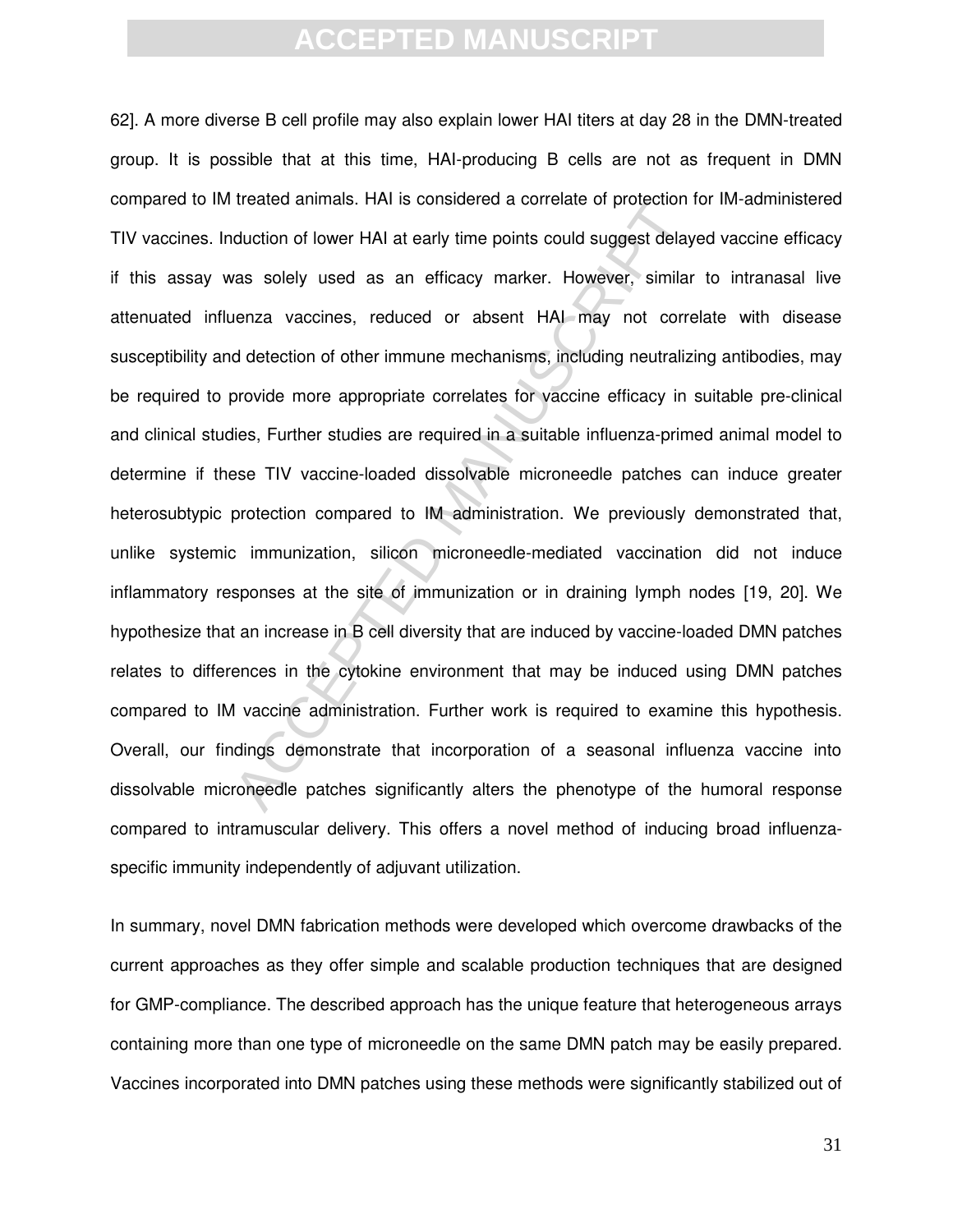cold chain and were delivered transcutaneoulsy. Significantly, a broader humoral response was induced using these dissolvable microneedle patches and significant vaccine stability was achieved. This study supports the further development of microneedle technology for vaccination purposes.

#### **ACKNOWLEDGEMENTS**

We thank The Jenner Institute, University of Oxford, UK for providing AdV and MVA for research. Funding: Science Foundation Ireland (www.sfi.ie) and Enterprise Ireland (www.enterprise-ireland.com). We thank Diane Major, Erika Bujáki at NIBSC, Brenda Corcoran at the, National Immunization Office Ireland, Kevin Pearce at 3M and Conor O'Mahony at the Tyndall National Institute for provision of materials and reagents.

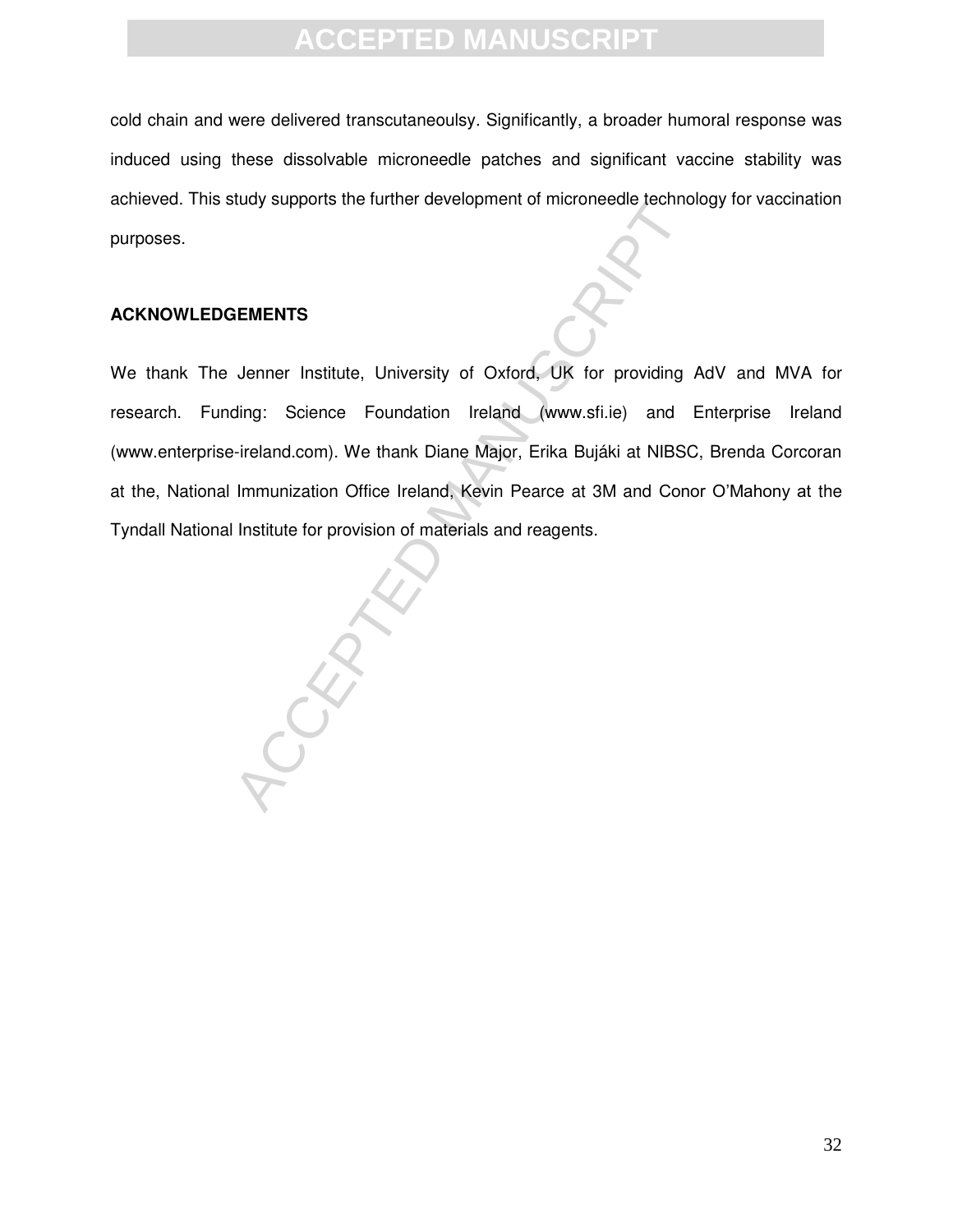### **ACCEPTED MANUS**

#### **REFERENCES**

- [1] L.J. Wolfson, F. Gasse, S.P. Lee-Martin, P. Lydon, A. Magan, A. Tibouti, B. Johns, R. Hutubessy, P. Salama, J.M. Okwo-Bele, Estimating the costs of achieving the WHO-UNICEF Global Immunization Vision and Strategy, 2006-2015, Bull World Health Organ, 86 (2008) 27- 39.
- [2] G. Gandhi, P. Lydon, S. Cornejo, L. Brenzel, S. Wrobel, H. Chang, Projections of costs, financing, and additional resource requirements for low- and lower middle-income country immunization programs over the decade, 2011-2020, Vaccine, 31 Suppl 2 (2013) B137-148.
- [3] Y.J. Hutin, R.T. Chen, Injection safety: a global challenge, Bull World Health Organ, 77 (1999) 787-788.
- Columbus Control Detection, S. Wrobel, H. Chang, P. Lydon, S. Cornejo, L. Brenzel, S. Wrobel, H. Chang, P. Lydon, S. Cornejo, L. Brenzel, S. Wrobel, H. Chang, P. dadditional resource requirements for low- and lower mid pro [4] S. Kommareddy, B.C. Baudner, A. Bonificio, S. Gallorini, G. Palladino, A.S. Determan, D.M. Dohmeier, K.D. Kroells, J.R. Sternjohn, M. Singh, P.R. Dormitzer, K.J. Hansen, D.T. O'Hagan, Influenza subunit vaccine coated microneedle patches elicit comparable immune responses to intramuscular injection in guinea pigs, Vaccine, 31 (2013) 3435-3441.
- [5] J.H. Park, S.O. Choi, R. Kamath, Y.K. Yoon, M.G. Allen, M.R. Prausnitz, Polymer particlebased micromolding to fabricate novel microstructures, Biomedical Microdevices, 9 (2007) 223-234.
- [6] J.H. Park, M.G. Allen, M.R. Prausnitz, Biodegradable polymer microneedles: Fabrication, mechanics and transdermal drug delivery, Journal of Controlled Release, 104 (2005) 51-66.
- [7] J.W. Lee, J.H. Park, M.R. Prausnitz, Dissolving microneedles for transdermal drug delivery, Biomaterials, 29 (2008) 2113-2124.
- [8] S.P. Sullivan, D.G. Koutsonanos, M. Del Pilar Martin, J.W. Lee, V. Zarnitsyn, S.O. Choi, N. Murthy, R.W. Compans, I. Skountzou, M.R. Prausnitz, Dissolving polymer microneedle patches for influenza vaccination, Nat Med, 16 (2010) 915-920.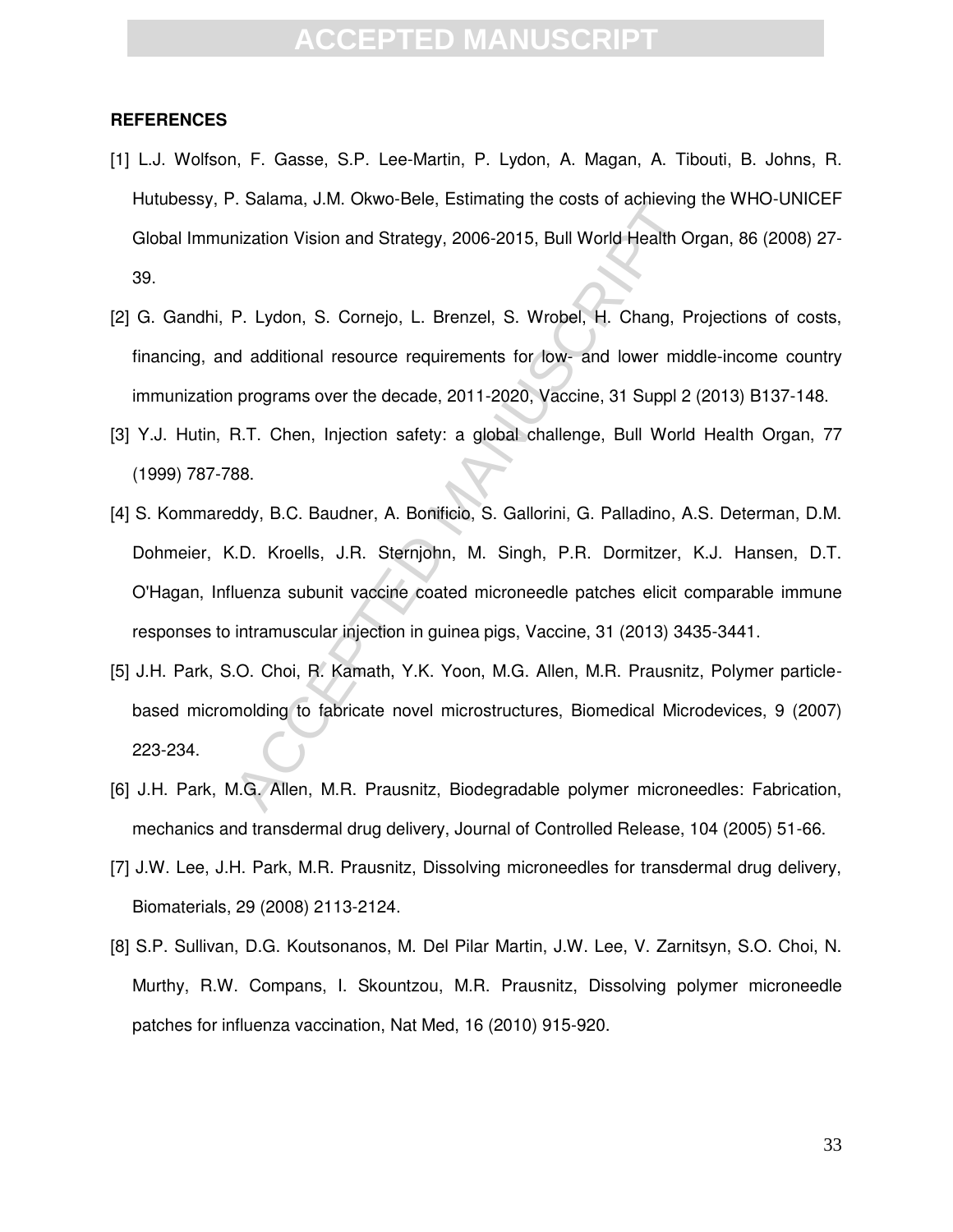- [9] P. Singh, R.W. Worsham, J.C. Trautman, D. Bayramov, D.L. Bowers, A. Klemm, S.R. Klemm, G. Chen, Solvent-cast microneedle arrays containing active US 20080269685 A1, (2008).
- [10] K. Takada, Preparation for body surface application and preparation for body suface application-holding sheet, CA 2706404, (2009).
- [11] J. Monahan, A.A. Gewirth, R.G. Nuzzo, A method for filling complex polymeric microfluidic devices and arrays, Analytical chemistry, 73 (2001) 3193-3197.
- [12] A. Moore, A. Vrdoljak, Method for fabricating a microneedle, and produced microneedle, WO2012153266 A3 (2012).
- Preparation for body surface application and preparation colding sheet, CA 2706404, (2009).<br>
A. A.A. Gewirth, R.G. Nuzzo, A method for filling complex por arrays, Analytical chemistry, 73 (2001) 3193-3197.<br>
A. Vrdoljak, Me [13] A. Vrdoliak, M.G. McGrath, J.B. Carey, S.J. Draper, A.V. Hill, C. O'Mahony, A.M. Crean, A.C. Moore, Coated microneedle arrays for transcutaneous delivery of live virus vaccines, J Control Release, 159 (2012) 34-42.
- [14] N. Wilke, A. Mulcahy, S.R. Ye, A. Morrissey, Process optimization and characterization of silicon microneedles fabricated by wet etch technology, Microelectronics Journal, 36 (2005) 650-656.
- [15] M.G. McGrath, S. Vucen, A. Vrdoljak, A. Kelly, C. O'Mahony, A.M. Crean, A. Moore, Production of dissolvable microneedles using an atomised spray process: effect of microneedle composition on skin penetration, Eur J Pharm Biopharm, 86 (2014) 200-211.
- [16] J.M. Wood, G.C. Schild, R.W. Newman, V. Seagroatt, Application of an improved singleradial-immunodiffusion technique for the assay of haemagglutinin antigen content of whole virus and subunit influenza vaccines, Developments in biological standardization, 39 (1977) 193-200.
- [17] J.M. Wood, G.C. Schild, R.W. Newman, V. Seagroatt, An improved single-radialimmunodiffusion technique for the assay of influenza haemagglutinin antigen: application for potency determinations of inactivated whole virus and subunit vaccines, Journal of biological standardization, 5 (1977) 237-247.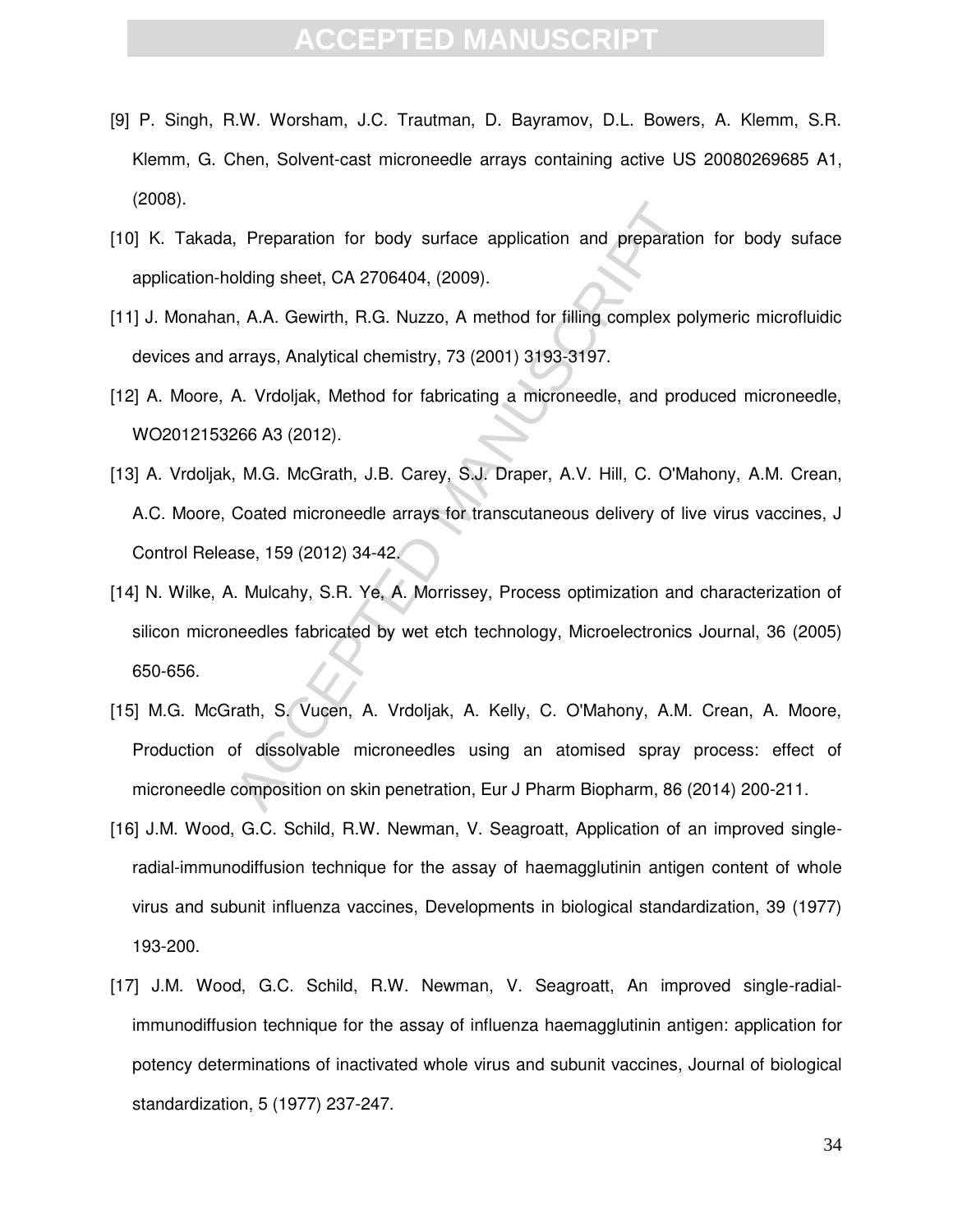- [18] G. van Kessel, M.J. Geels, S. de Weerd, L.J. Buijs, M.A. de Bruijni, H.L. Glansbeek, J.F. van den Bosch, J.G. Heldens, E.R. van den Heuvel, Development and qualification of the parallel line model for the estimation of human influenza haemagglutinin content using the single radial immunodiffusion assay, Vaccine, 30 (2012) 201-209.
- noutritude samation of handar initiatiza identagyotalism<br>mmunodiffusion assay, Vaccine, 30 (2012) 201-209.<br>F.E. Pearson, A. Vrdoljak, M.G. McGrath, A. Crean, P.T. V<br>V. Hill, A.C. Moore, Microneedle Array Design Determine<br>m [19] J.B. Carey, F.E. Pearson, A. Vrdoljak, M.G. McGrath, A. Crean, P.T. Walsh, T. Doody, C. O'Mahony, A.V. Hill, A.C. Moore, Microneedle Array Design Determines the Induction of Protective Memory CD8+ T cell Responses Induced by a Recombinant Live Malaria Vaccine in Mice., PLoS One, 6 (2011) e22442.
- [20] J.B. Carey, A. Vrdoljak, C. O'Mahony, A.V. Hill, S.J. Draper, A.C. Moore, Microneedlemediated immunization of an adenovirus-based malaria vaccine enhances antigen-specific antibody immunity and reduces anti-vector responses compared to the intradermal route, Scientific reports, 4 (2014) 6154.
- [21] E. Molesti, F. Ferrara, G. Lapini, E. Montomoli, N. Temperton, Discordant correlation between serological assays observed when measuring heterosubtypic responses against avian influenza H5 and H7 viruses in unexposed individuals, BioMed research international, 2014 (2014) 231365.
- [22] N.J. Temperton, K. Hoschler, D. Major, C. Nicolson, R. Manvell, V.M. Hien, Q. Ha do, M. de Jong, M. Zambon, Y. Takeuchi, R.A. Weiss, A sensitive retroviral pseudotype assay for influenza H5N1-neutralizing antibodies, Influenza and other respiratory viruses, 1 (2007) 105- 112.
- [23] F. Ferrara, E. Molesti, E. Bottcher-Friebertshauser, G. Cattoli, D. Corti, S.D. Scott, N.J. Temperton, The human Transmembrane Protease Serine 2 is necessary for the production of Group 2 influenza A virus pseudotypes, Journal of molecular and genetic medicine : an international journal of biomedical research, 7 (2012) 309-314.
- [24] R. Alcock, M.G. Cottingham, C.S. Rollier, J. Furze, S.D. De Costa, M. Hanlon, A.J. Spencer, J.D. Honeycutt, D.H. Wyllie, S.C. Gilbert, M. Bregu, A.V. Hill, Long-term thermostabilization of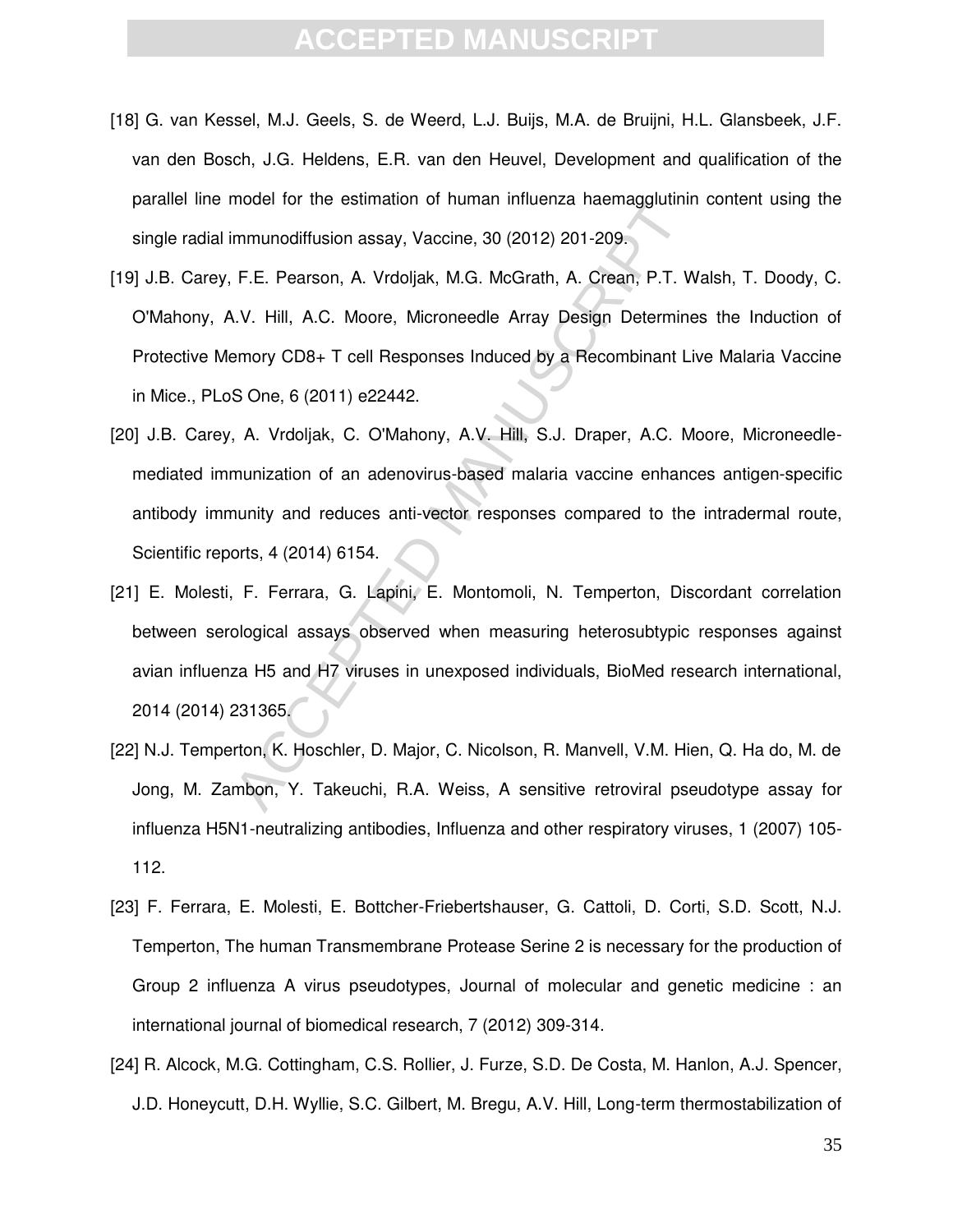live poxviral and adenoviral vaccine vectors at supraphysiological temperatures in carbohydrate glass, Sci Transl Med, 2 (2010) 19ra12.

- [25] A. Bonificio, E. Ghartey-Tagoe, S. Gallorini, B. Baudner, G. Chen, P. Singh, D.T. O'Hagan, S. Kommareddy, Fabrication of cell culture-derived influenza vaccine dissolvable microstructures and evaluation of immunogenicity in guinea pigs, Vaccine, 33 (2015) 2930- 2938.
- [26] Y.C. Kim, F.S. Quan, R.W. Compans, S.M. Kang, M.R. Prausnitz, Stability kinetics of influenza vaccine coated onto microneedles during drying and storage, Pharm Res, 28 (2010) 135-144.
- [27] Y.C. Kim, F.S. Quan, R.W. Compans, S.M. Kang, M.R. Prausnitz, Formulation and coating of microneedles with inactivated influenza virus to improve vaccine stability and immunogenicity, Journal of Controlled Release, 142 (2010) 187-195.
- eddy, Fabrication of cell culture-derived influenza vies and evaluation of cell culture-derived influenza vies and evaluation of immunogenicity in guinea pigs, Vaccin<br>F.S. Quan, R.W. Compans, S.M. Kang, M.R. Prausnitz,<br>cin [28] W.C. Weldon, V.G. Zarnitsyn, E.S. Esser, M.T. Taherbhai, D.G. Koutsonanos, E.V. Vassilieva, I. Skountzou, M.R. Prausnitz, R.W. Compans, Effect of adjuvants on responses to skin immunization by microneedles coated with influenza subunit vaccine, PLoS One, 7 (2012) e41501.
- [29] P. Van Damme, F. Oosterhuis-Kafeja, M. Van der Wielen, Y. Almagor, O. Sharon, Y. Levin, Safety and efficacy of a novel microneedle device for dose sparing intradermal influenza vaccination in healthy adults, Vaccine, 27 (2009) 454-459.
- [30] F.S. Quan, Y.C. Kim, R.W. Compans, M.R. Prausnitz, S.M. Kang, Dose sparing enabled by skin immunization with influenza virus-like particle vaccine using microneedles, J Control Release, 147 (2010) 326-332.
- [31] X. Chen, G.J. Fernando, A.P. Raphael, S.R. Yukiko, E.J. Fairmaid, C.A. Primiero, I.H. Frazer, L.E. Brown, M.A. Kendall, Rapid kinetics to peak serum antibodies is achieved following influenza vaccination by dry-coated densely packed microprojections to skin, J Control Release, 158 (2012) 78-84.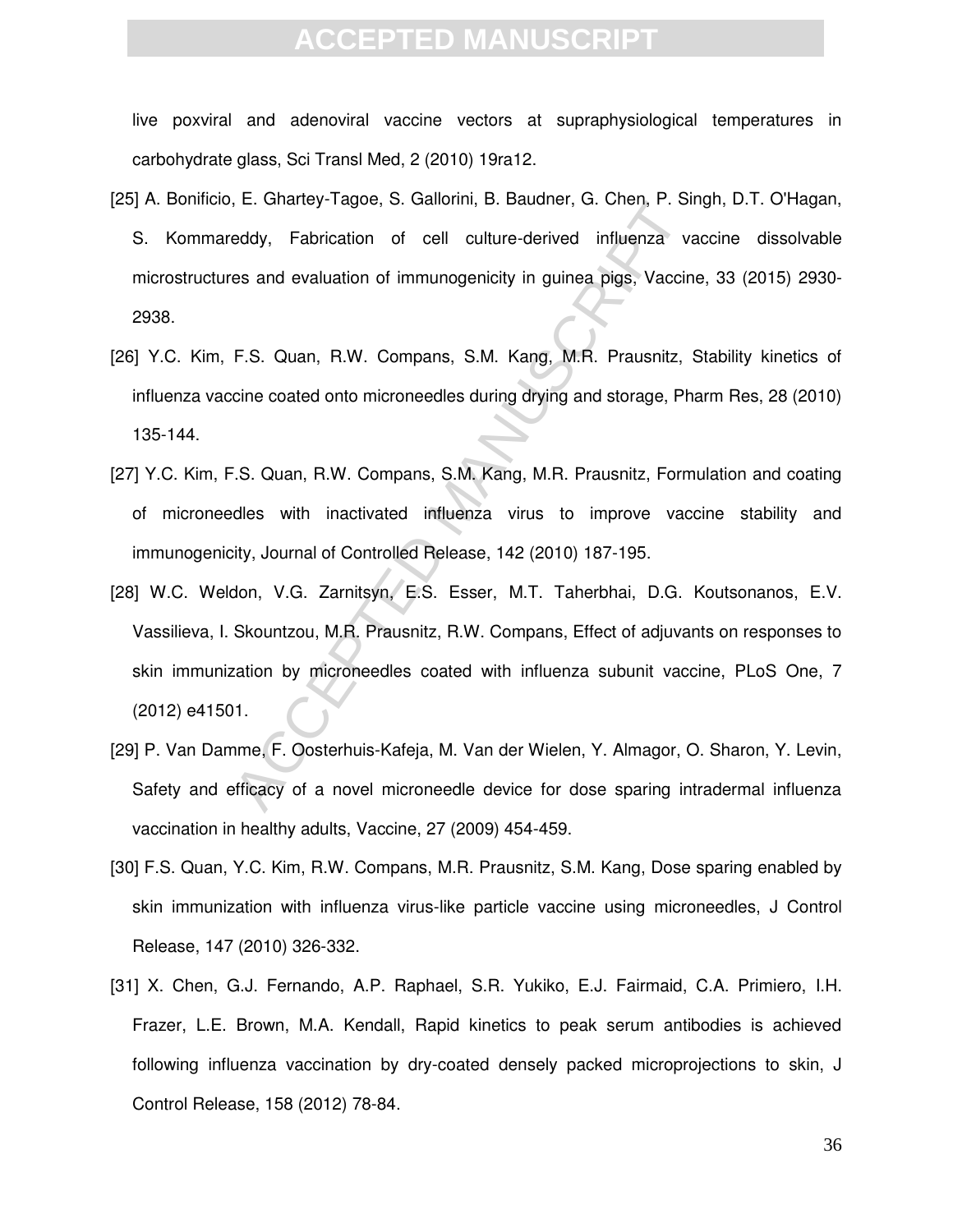- [32] E.V. Vassilieva, H. Kalluri, D. McAllister, M.T. Taherbhai, E.S. Esser, W.P. Pewin, J.A. Pulit-Penaloza, M.R. Prausnitz, R.W. Compans, I. Skountzou, Improved immunogenicity of individual influenza vaccine components delivered with a novel dissolving microneedle patch stable at room temperature, Drug delivery and translational research, 5 (2015) 360-371.
- [33] M. del Pilar Martin, W.C. Weldon, V.G. Zarnitsyn, D.G. Koutsonanos, H. Akbari, I. Skountzou, J. Jacob, M.R. Prausnitz, R.W. Compans, Local response to microneedle-based influenza immunization in the skin, mBio, 3 (2012) e00012-00012.
- [34] C.K. Li, R. Rappuoli, X.N. Xu, Correlates of protection against influenza infection in humans--on the path to a universal vaccine?, Curr Opin Immunol, 25 (2013) 470-476.
- n temperature components denvered with a hover dissolving<br>in temperature, Drug delivery and translational research, 5 (20<br>lar Martin, W.C. Weldon, V.G. Zarnitsyn, D.G. Koutsona<br>L. Jacob, M.R. Prausnitz, R.W. Compans, Local [35] G.W. Carnell, F. Ferrara, K. Grehan, C.P. Thompson, N.J. Temperton, Pseudotype-based neutralization assays for influenza: a systematic analysis, Frontiers in immunology, 6 (2015) 161.
- [36] S.P. Sullivan, N. Murthy, M.R. Prausnitz, Minimally invasive protein delivery with rapidly dissolving polymer microneedles, Advanced Materials, 20 (2008) 933-+.
- [37] D.M. Martin, F.J. Boyle, Drug-eluting stents for coronary artery disease: a review, Med Eng Phys, 33 (2011) 148-163.
- [38] C.M. Tully, T. Lambe, S.C. Gilbert, A.V. Hill, Emergency Ebola response: a new approach to the rapid design and development of vaccines against emerging diseases, The Lancet infectious diseases, 15 (2015) 356-359.
- [39] S.J. Draper, M.G. Cottingham, S.C. Gilbert, Utilizing poxviral vectored vaccines for antibody induction-progress and prospects, Vaccine, 31 (2013) 4223-4230.
- [40] R. Rowland, H. McShane, Tuberculosis vaccines in clinical trials, Expert Rev Vaccines, 10 (2011) 645-658.
- [41] A.V. Hill, A. Reyes-Sandoval, G. O'Hara, K. Ewer, A. Lawrie, A. Goodman, A. Nicosia, A. Folgori, S. Colloca, R. Cortese, S.C. Gilbert, S.J. Draper, Prime-boost vectored malaria vaccines: progress and prospects, Hum Vaccin, 6 (2010) 78-83.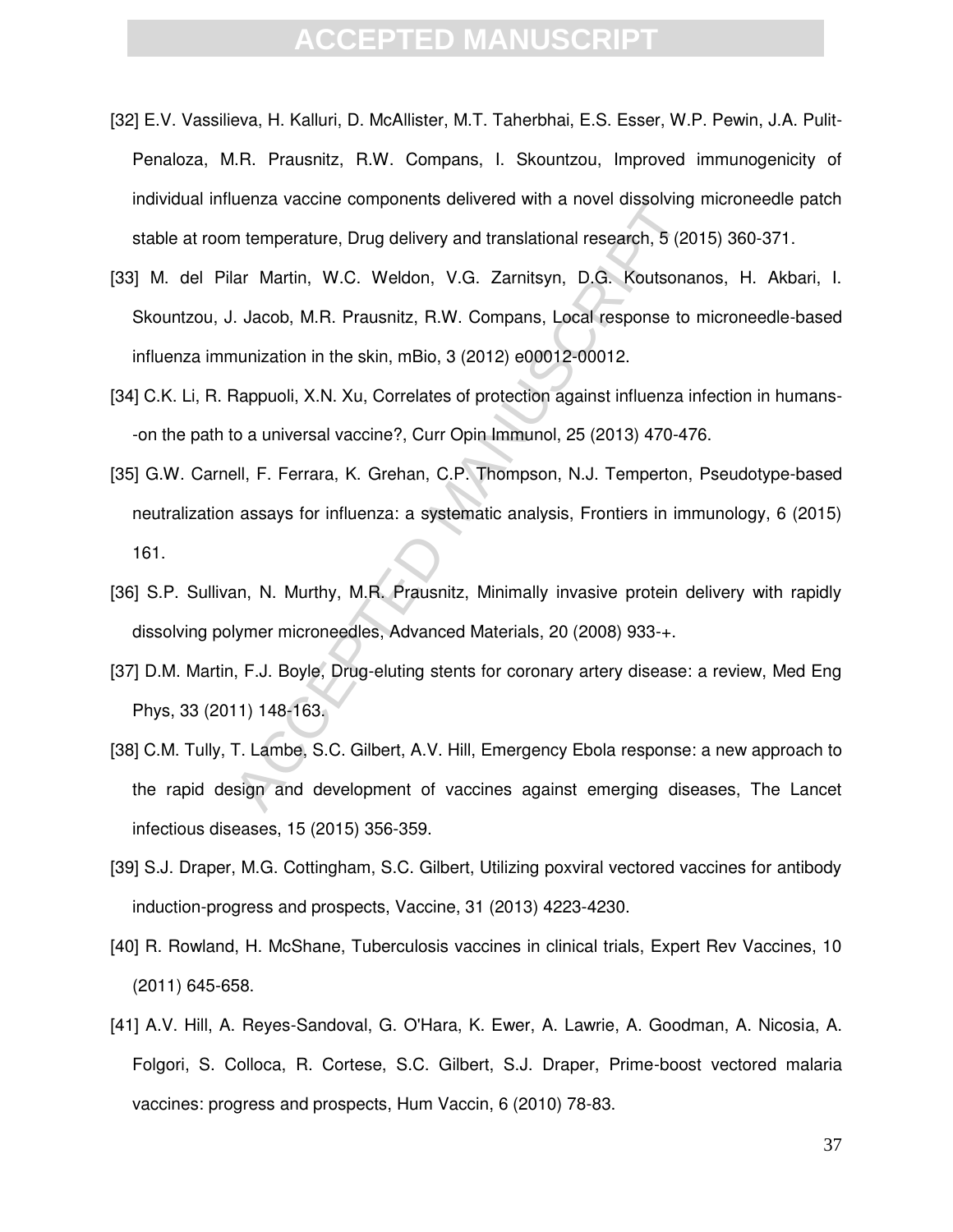### **CCEPTED MANU**

- [42] H.S. Gill, M.R. Prausnitz, Coating formulations for microneedles, Pharm Res, 24 (2007) 1369-1380.
- [43] H.S. Gill, M.R. Prausnitz, Coated microneedles for transdermal delivery, J Control Release, 117 (2007) 227-237.
- [44] F.S. Quan, Y.C. Kim, A. Vunnava, D.G. Yoo, J.M. Song, M.R. Prausnitz, R.W. Compans, S.M. Kang, Intradermal vaccination with influenza virus-like particles by using microneedles induces protection superior to that with intramuscular immunization, J Virol, 84 (2010) 7760- 7769.
- [45] F.S. Quan, Y.C. Kim, D.G. Yoo, R.W. Compans, M.R. Prausnitz, S.M. Kang, Stabilization of influenza vaccine enhances protection by microneedle delivery in the mouse skin, PLoS One, 4 (2009) e7152.
- [46] H. Talsma, J. Cherng, H. Lehrmann, M. Kursa, M. Ogris, W.E. Hennink, M. Cotten, E. Wagner, Stabilization of gene delivery systems by freeze-drying, Int J Pharm, 157 (1997) 233-238.
- 27-237.<br>
27-237.<br>
27-237.<br>
27-237.<br>
27-237.<br>
27.237.<br>
27.237.<br>
27.237.<br>
27.237.<br>
27.237.<br>
27.237.<br>
27.237.<br>
27.237.<br>
27.05. Xim, A. Vunnava, D.G. Yoo, J.M. Song, M.R. Prausnitz, S.M. King<br>
28.<br>
29. King D.G. Yoo, R.W. Comp [47] E. Feshchenko, D.G. Rhodes, R. Felberbaum, C. McPherson, J.A. Rininger, P. Post, M.M. Cox, Pandemic influenza vaccine: characterization of A/California/07/2009 (H1N1) recombinant hemagglutinin protein and insights into H1N1 antigen stability, BMC Biotechnol, 12 (2012) 77.
- [48] S. Hirobe, H. Azukizawa, T. Hanafusa, K. Matsuo, Y.S. Quan, F. Kamiyama, I. Katayama, N. Okada, S. Nakagawa, Clinical study and stability assessment of a novel transcutaneous influenza vaccination using a dissolving microneedle patch, Biomaterials, 57 (2015) 50-58.
- [49] M.J. Mistilis, A.S. Bommarius, M.R. Prausnitz, Development of a thermostable microneedle patch for influenza vaccination, J Pharm Sci, 104 (2015) 740-749.
- [50] V.G. Frolov, R.C. Seid, Jr., O. Odutayo, M. Al-Khalili, J. Yu, O.Y. Frolova, H. Vu, B.A. Butler, J.L. Look, L.R. Ellingsworth, G.M. Glenn, Transcutaneous delivery and thermostability of a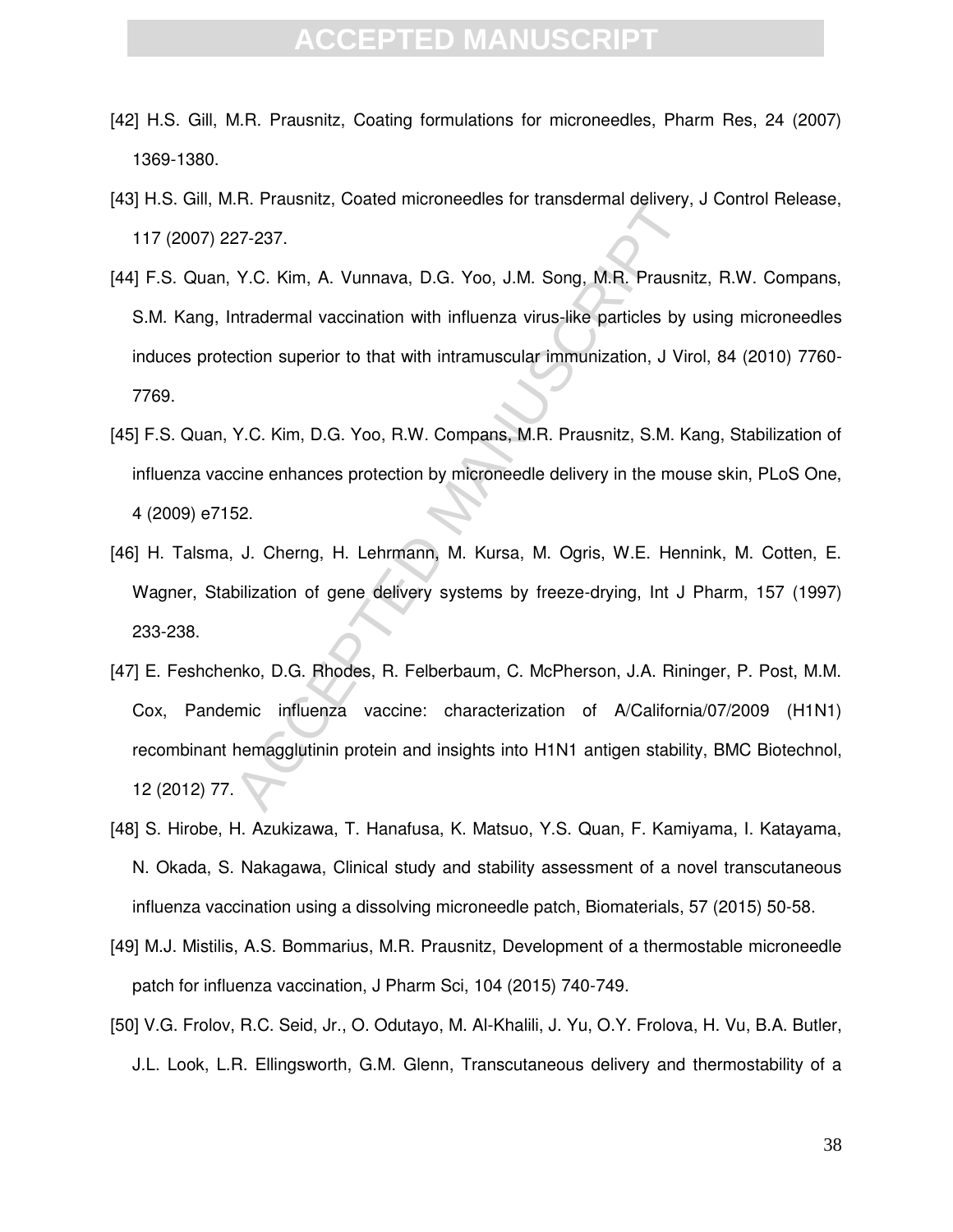dry trivalent inactivated influenza vaccine patch, Influenza Other Respi Viruses, 2 (2008) 53- 60.

- [51] U.K. Griffiths, A.C. Santos, N. Nundy, E. Jacoby, D. Matthias, Incremental costs of introducing jet injection technology for delivery of routine childhood vaccinations: comparative analysis from Brazil, India, and South Africa, Vaccine, 29 (2011) 969-975.
- [52] C. O'Mahony, Structural characterization and in-vivo reliability evaluation of silicon microneedles, Biomed Microdevices, 16 (2014) 333-343.
- [53] J.J. Norman, J.M. Arya, M.A. McClain, P.M. Frew, M.I. Meltzer, M.R. Prausnitz, Microneedle patches: usability and acceptability for self-vaccination against influenza, Vaccine, 32 (2014) 1856-1862.
- [54] J. Enfield, M.L. O'Connell, K. Lawlor, E. Jonathon, C. O'Mahony, M. Leahy, In vivo dynamic characterization of microneedle skin penetration using optical coherence tomography (OCT), J. Biomedical Optics, 15 (2010) 046001.
- man, A.O. Samos, W. Hanny, E. Sacoby, D. Matimas, Im<br>ti injection technology for delivery of routine childhood vaccin<br>Brazil, India, and South Africa, Vaccine, 29 (2011) 969-975.<br>Ony, Structural characterization and in-viv [55] P.E. Daddona, J.A. Matriano, J. Mandema, Y.F. Maa, Parathyroid hormone (1-34)-coated microneedle patch system: clinical pharmacokinetics and pharmacodynamics for treatment of osteoporosis, Pharm Res, 28 (2011) 159-165.
- [56] M.L. Crichton, A. Ansaldo, X. Chen, T.W. Prow, G.J. Fernando, M.A. Kendall, The effect of strain rate on the precision of penetration of short densely-packed microprojection array patches coated with vaccine, Biomaterials, 31 (2010) 4562-4572.
- [57] A. Kissenpfennig, S. Henri, B. Dubois, C. Laplace-Builhe, P. Perrin, N. Romani, C.H. Tripp, P. Douillard, L. Leserman, D. Kaiserlian, S. Saeland, J. Davoust, B. Malissen, Dynamics and function of Langerhans cells in vivo: dermal dendritic cells colonize lymph node areas distinct from slower migrating Langerhans cells, Immunity, 22 (2005) 643-654.
- [58] J. Wrammert, D. Koutsonanos, G.M. Li, S. Edupuganti, J. Sui, M. Morrissey, M. McCausland, I. Skountzou, M. Hornig, W.I. Lipkin, A. Mehta, B. Razavi, C. Del Rio, N.Y. Zheng, J.H. Lee, M. Huang, Z. Ali, K. Kaur, S. Andrews, R.R. Amara, Y. Wang, S.R. Das,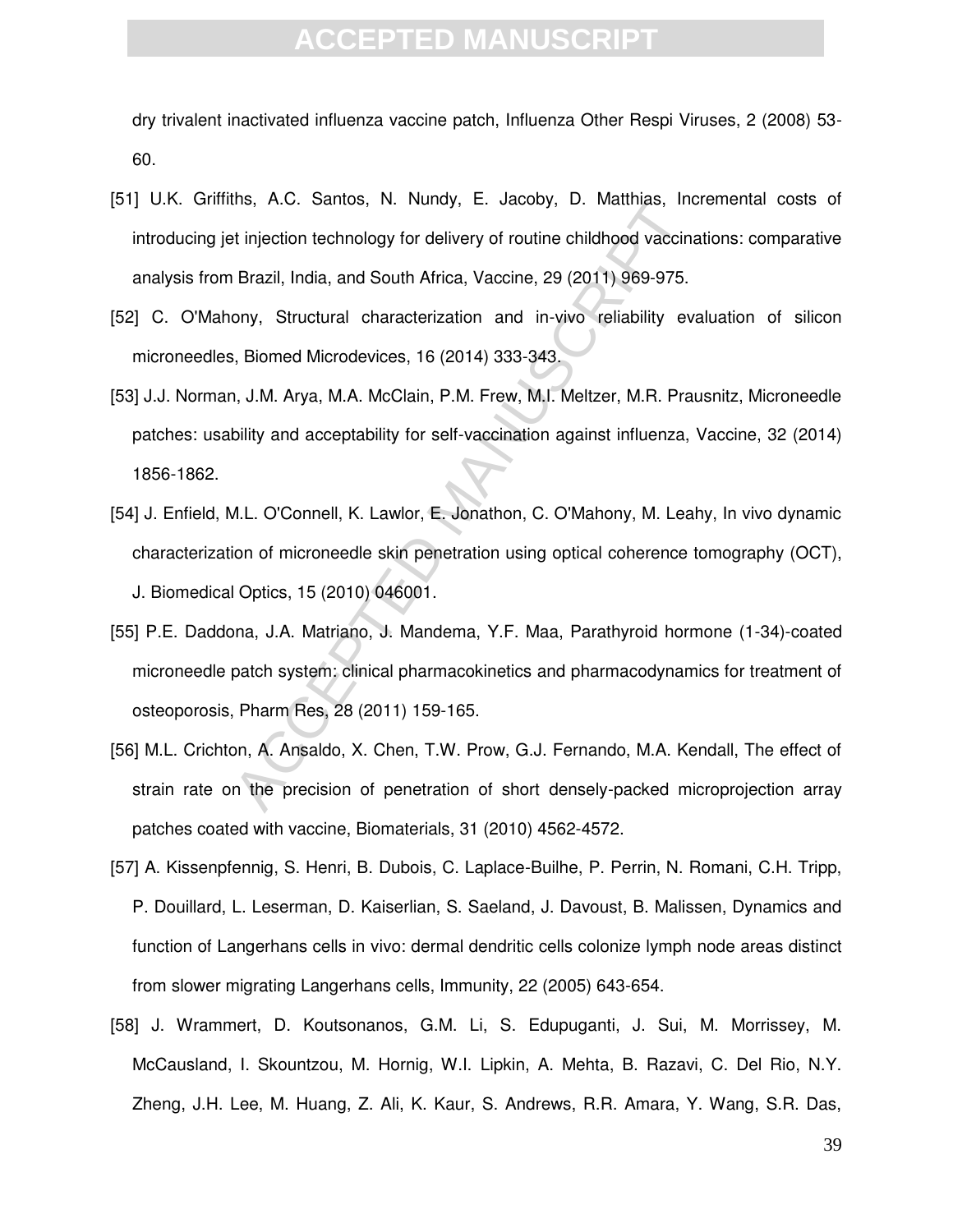C.D. O'Donnell, J.W. Yewdell, K. Subbarao, W.A. Marasco, M.J. Mulligan, R. Compans, R. Ahmed, P.C. Wilson, Broadly cross-reactive antibodies dominate the human B cell response against 2009 pandemic H1N1 influenza virus infection, J Exp Med, 208 (2011) 181-193.

- particular minimizar virus intection, 5 Lxp weed, 200 (20<br>Hai, F. Krammer, T.T. Wang, J. Maamary, D. Eggink, G.S. T<br>Stein, D. Banach, J. Wrammert, R.B. Belshe, A. Garcia-<br>in stalk antibodies elicited by the 2009 pandemic i [59] N. Pica, R. Hai, F. Krammer, T.T. Wang, J. Maamary, D. Eggink, G.S. Tan, J.C. Krause, T. Moran, C.R. Stein, D. Banach, J. Wrammert, R.B. Belshe, A. Garcia-Sastre, P. Palese, Hemagglutinin stalk antibodies elicited by the 2009 pandemic influenza virus as a mechanism for the extinction of seasonal H1N1 viruses, Proc Natl Acad Sci U S A, 109 (2012) 2573- 2578.
- [60] A.H. Ellebedy, F. Krammer, G.M. Li, M.S. Miller, C. Chiu, J. Wrammert, C.Y. Chang, C.W. Davis, M. McCausland, R. Elbein, S. Edupuganti, P. Spearman, S.F. Andrews, P.C. Wilson, A. Garcia-Sastre, M.J. Mulligan, A.K. Mehta, P. Palese, R. Ahmed, Induction of broadly crossreactive antibody responses to the influenza HA stem region following H5N1 vaccination in humans, Proc Natl Acad Sci U S A, 111 (2014) 13133-13138.
- [61] S. Khurana, C. Larkin, S. Verma, M.B. Joshi, J. Fontana, A.C. Steven, L.R. King, J. Manischewitz, W. McCormick, R.K. Gupta, H. Golding, Recombinant HA1 produced in E. coli forms functional oligomers and generates strain-specific SRID potency antibodies for pandemic influenza vaccines, Vaccine, 29 (2011) 5657-5665.
- [62] S. Khurana, W. Chearwae, F. Castellino, J. Manischewitz, L.R. King, A. Honorkiewicz, M.T. Rock, K.M. Edwards, G. Del Giudice, R. Rappuoli, H. Golding, Vaccines with MF59 adjuvant expand the antibody repertoire to target protective sites of pandemic avian H5N1 influenza virus, Sci Transl Med, 2 (2010) 15ra15.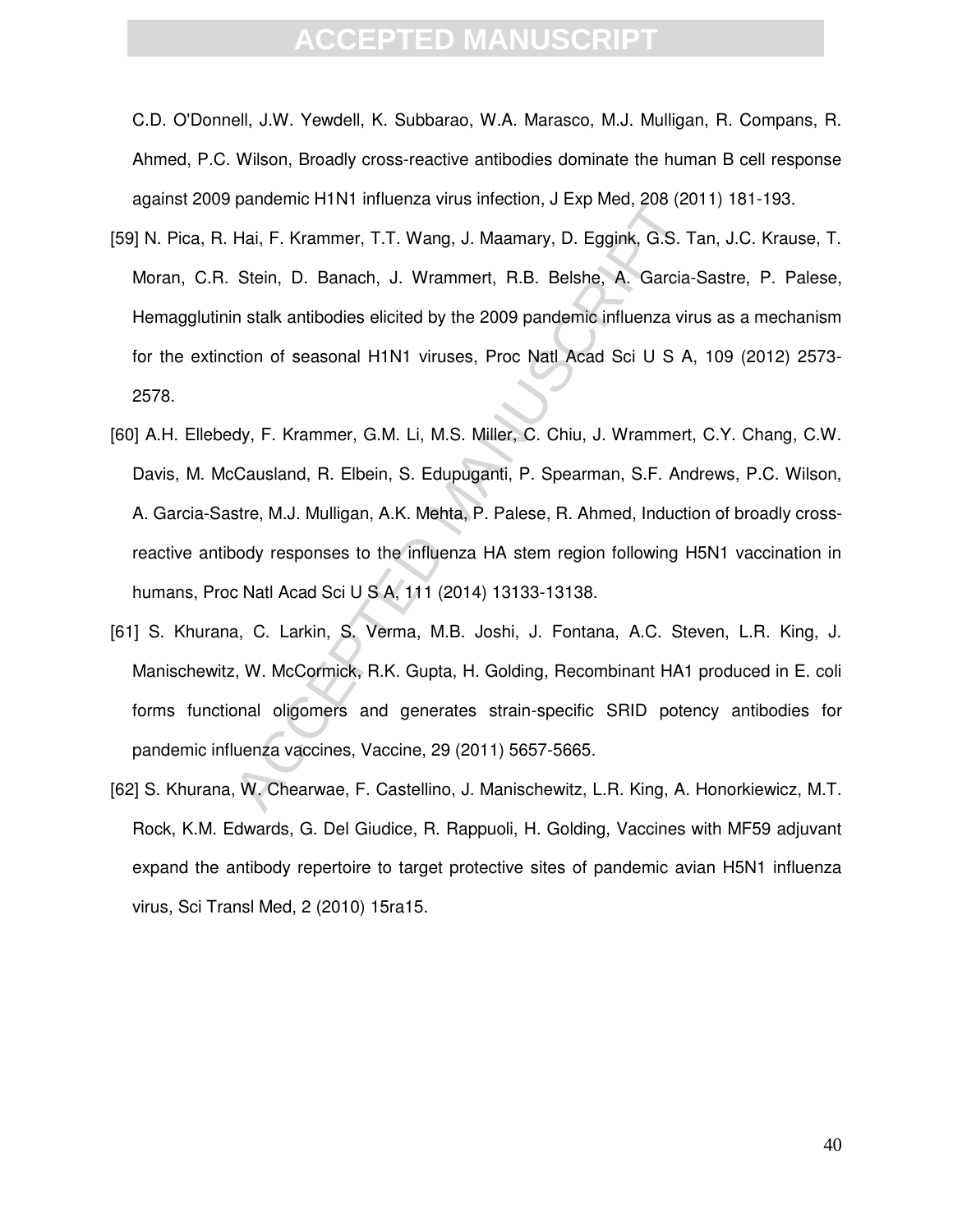#### **FIGURE LEGENDS**

1 to fill the microneedle cavities. **Step B**: Excess water was rent blade. **Step C**: (i) The concentrated formulation was apple cavities. (ii) The drug solution in the upper formulation diffused remould as the result of g **Figure. 1. Schematic diagrams of dissolvable microneedle array fabrication processes. (a**) Conventional fabrication process. **(b)** Novel fabrication process. **Step A:** Water was sprayed over a PDMS mold to fill the microneedle cavities. **Step B**: Excess water was removed from the surface using a flat blade. **Step C**: (i) The concentrated formulation was applied directly on top of microneedle cavities. (ii) The drug solution in the upper formulation diffused and equilibrated in the microneedle mould as the result of gradient formed between highly concentrated formulation and water in the cavities. (iii) The drug solution dried. **Step D**: Flexible adhesive tape was (i) applied on top of the mold to adhere to needle bases and (ii) lifted giving an array of drug-filled DMN ready for application. **(c)** Drying of drug formulation dropped on PDMS mould. Formulation consisting of 45% trehalose (w/v) and methylene blue delivered on top of PDMS mould diffuses into the mould in approximately 5 min at ambient conditions. First picture (1 min) also shows that diffusion of formulation from upper bulb into microneedle cavity is complete even after 1 min (microneedle tips are blue confirming that diffusion equilibrated concentration in the bulb and microneedle cavity). **(d**) Incomplete microneedles formed if prefilling of 280 um tall microneedle cavities with water was omitted from fabrication procedure (D1-D2).

**Figure 2. Examples of dissolvable microneedle patches.** Homogeneous microneedle array (**a1**) and individual needle (**a2**). Heterogeneous array containing microneedles made of two different formulations (**b1**) and magnified part (**b2)**. Microneedle array with formulation concentrated in the needle tips with transparent PVP base (**c1-c2**). Fluorescent microscope image of microneedle array with 280 um microneedles fabricated with 0.1 um OD red fluorescent microspheres and trehalose as excipient (**d**). Fluorescence is equally distributed throughout the needles thus proving that diffusion of large virus-size particles was equal to diffusion of much smaller excipient molecules. Equal diffusion rates ensure the needle homogeneity upon drying (**d)**.

**Figure 3. Kinetics of dissolution of DMN with formulation concentrated in the microneedle**  tips. Arrays with 500 um tall needles were fabricated with tips made of trehalose with the addition of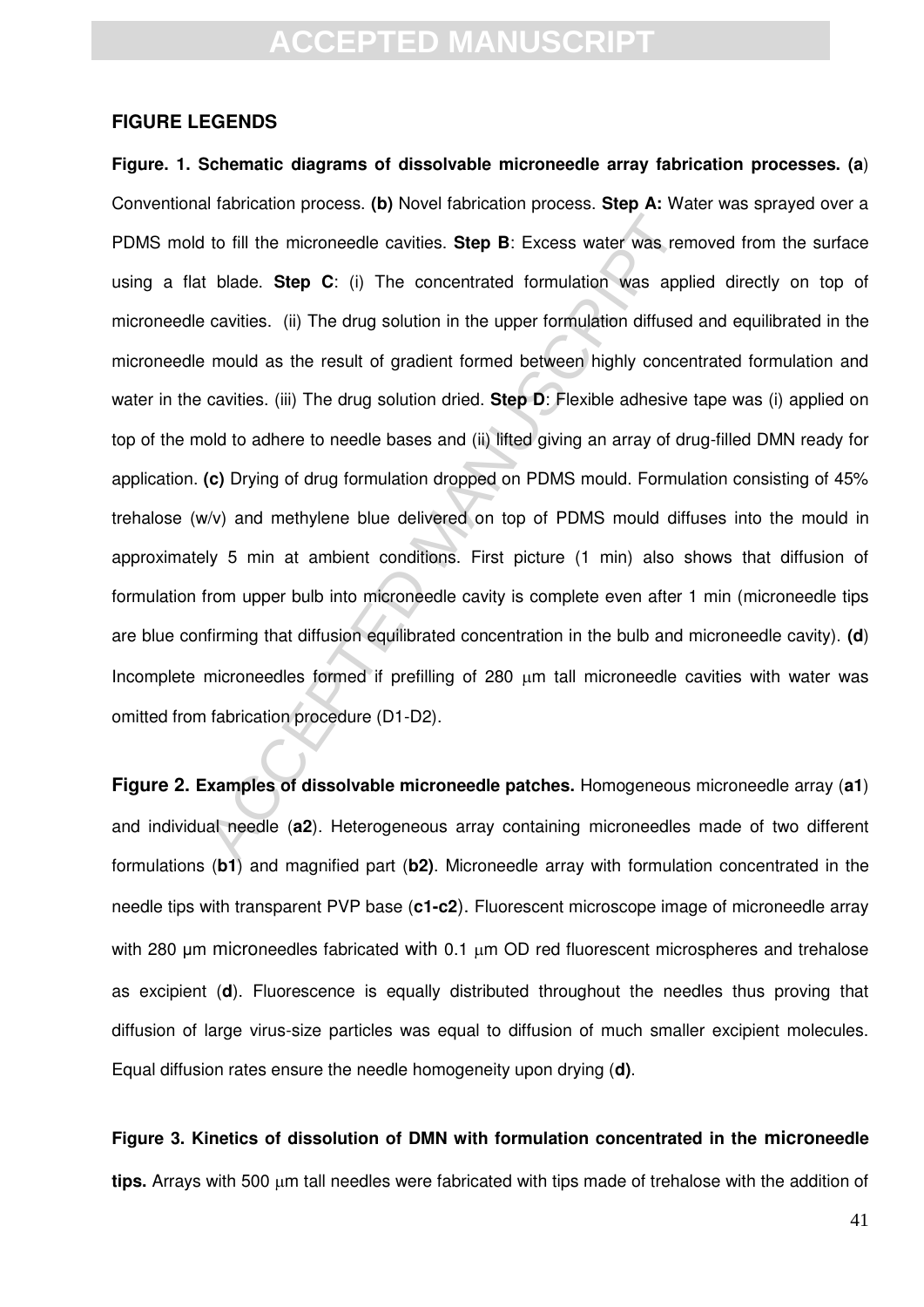Congo red dye and base made of PVP with the addition of methylene blue dye. Arrays were then applied onto cadaver pig skin and left for 1 s, 10 min and 60 min after which they were imaged using microscope.

sin-transfection using dissolvable microneedle patches with AdV-<br>actosidase throughout the entire microneedles (a, b) or distrik<br>pneedle arrays with 280  $\mu$ m long microneedles containing either .<br>500  $\mu$ m long microneed **Figure 4.** Skin-transfection using dissolvable microneedle patches with AdV-B-galactosidase or MVA  $\beta$ -galactosidase throughout the entire microneedle (a, b) or distributed in the tip only (c, d). Microneedle arrays with 280 μm long microneedles containing either AdV β-gal (a) or MVA  $β$ -gal (**b**) or 500 μm long microneedles (**c, d**) were applied onto freshly excised pig skin and later examined for B-galactosidase expression at 24 hours.

**Figure 5. Stability of AdV and MVA embedded in microneedle patches during 14 days at ambient temperature.** AdHu5-mCherry **(a)** or MVA-RFP (**b**) were embedded in DMN made of trehalose (AdV) or trehalose/PVA (MVA) and left at ambient temperature for 14 days. Y-axis represents titer in  $log(PFU)_{\text{eq}}$  units for AdV and MVA with error bars showing SD.

**Figure 6. One-year stability of influenza vaccine in microneedle patches.** Stability of HA antigen as assessed by content (**a, b**) and immunogenicity (**c, d**) when incorporated in DMN patches or as a liquid in pre-filled syringes, over time at ICH-recommended accelerated conditions (stability chamber set to 40°C, 75% RH). DMN patch composition was 1.5  $\mu$ q or 0.3  $\mu$ q HA in 11% (w/v) trehalose and 2.75% (w/v) PVA per dose or a full dose (15 µg) in liquid. **(a)** A/California/7/2009 (H1N1) and (**b**) A/Perth/16/2009 (H3N2) HA content as assessed by SRID. Immunogenicity of influenza vaccine incorporated in DMN patches or in liquid vaccine to 3 months (left) or 1 year (right). **(c)** A/California/7/2009 (H1N1) and (**d**) A/Perth/16/2009 (H3N2) HA-specific serum IgG responses. BALB/c mice were immunized by the intramuscular route for the liquid vaccine or using TIV-loaded DMN patches. Single patches containing 1.5 µg HA in DMN patches (day 45, day 90) or 0.3 µg HA (day 365) were applied to an ear of each mouse. Total IgG titers in blood were measured to recombinant HA at 4 weeks after immunization. \* p , 0.05, \*\* p , 0.01, \*\*\*p , 0.001 compared to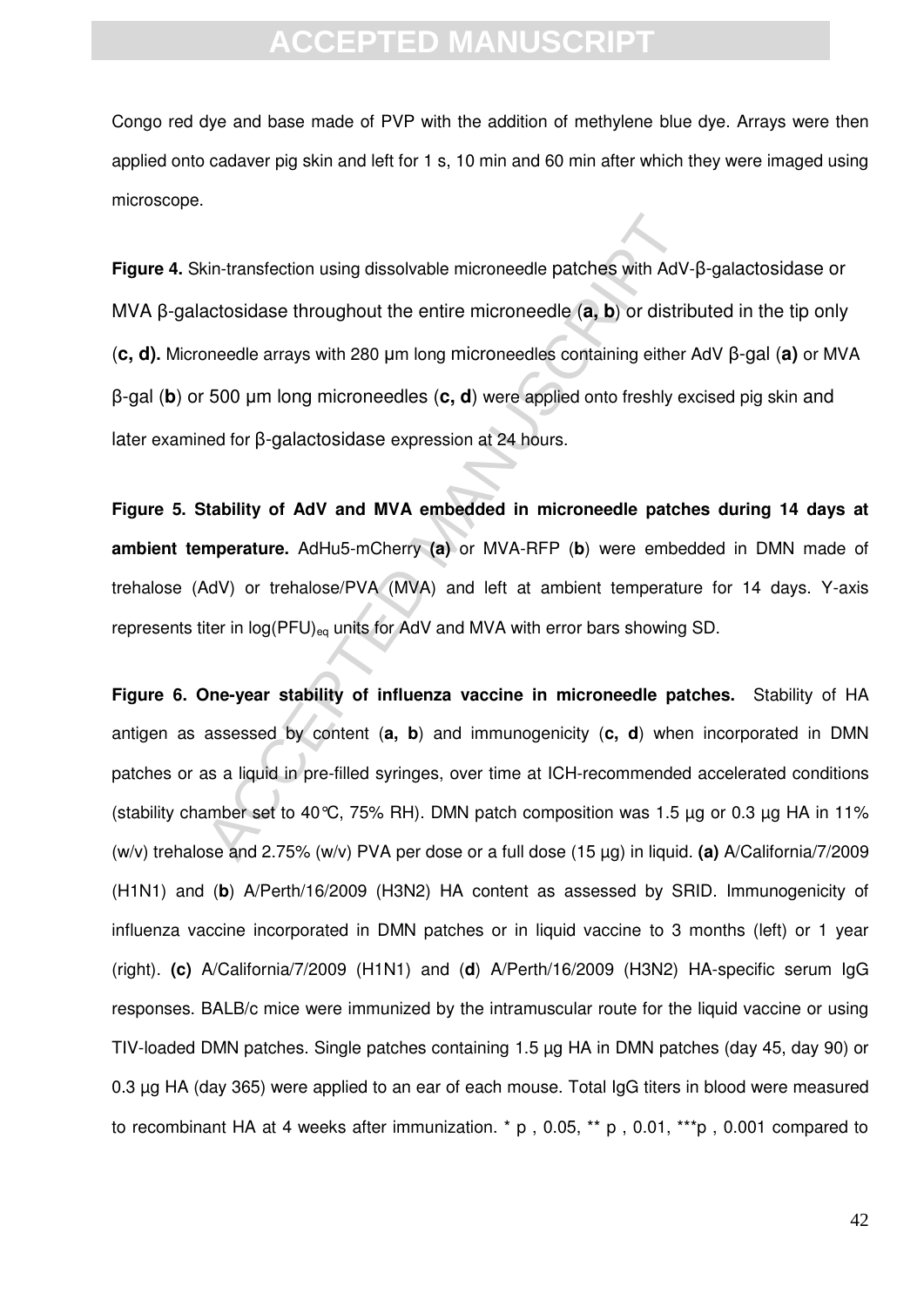liquid vaccine at the same time point by t-test. The median and interquartile range are represented by the bar and whisker plots, with individual responses ( $n = 6$ ) shown.

**Anti-Hemagglutinin responses.** (a) Serum IgG respons<br>77/2009 pdm09 (H1N1) (left) and AVictoria/210/2009 (H3N2) (ri<br>misation of mice on day 0 with 0.375 µg HA or 3 µg HA of TIV<br>oonses with interquartile range.  $* = p < 0.0$ **Figure 7 Anti-Hemagglutinin responses. (a)** Serum IgG responses to hemagglutinin A/California/7/2009 pdm09 (H1N1) (left) and A/Victoria/210/2009 (H3N2) (right) responses after a single immunisation of mice on day 0 with 0.375  $\mu$ g HA or 3  $\mu$ g HA of TIV via DMN or IM routes. Median responses with interquartile range.  $*=p$  <0.05  $*p$ <0.01 $*p$  <0.001 for 0.375 µg IM group compared to all other groups (n = 6 per group). (**b**) In a separate study, the durability of the anti-HA IgG response was assessed at 85 or 105 days after a single immunization with 3µg of each HA using DMN or the IM route. \*=p <0.05 for DMN compared to IM at day 85 by t-test. (**c**) Hemagglutination inhibition (HI) titres at four and eight weeks post prime. HI titres against H1A/California/2009 (left) and H3 A/Victoria/207 (right) strains at 4 and 8 weeks post prime with a single immunisation of 3µg HA in 4-6 week old female BALB/c Mice ( $n = 4$  -5 group). Bars represent median values with interquartile range.

**Figure 8. TIV-loaded microneedle patches induce broadly neutralising antibodies.** Pseuotyped neutralization assay to measure the neutralizing antibody response in mice immunized with TIV incorporated in DMN patches or administered by the IM route. The neutralizing antibody response in mice against (**a)** influenza group 1 viruses A/South Carolina/1/1918 (H1N1) and A/Vietnam/1203/2004 (H5N1); (**b)** HA from the group 2 virus A/Udorn/307/1972 (H3N2) HApseudotyped lentivirus reporters after immunization with or 3 µg or 0.3 µg HA. **(c)** Neutralizing antibodies to the chimeric HA, with the responses against the other group 1 viruses (displayed in (A)) for comparison, at 28 or 56 days after a single immunization with 0.3 µg HA using DMN patches or the IM route .  $*=p$  <0.05  $*p$ <0.01 for DMN compared to IM group for the same dose, by one-way ANOVA ( $n = 5$  per group).

**Figure S1 Antigen stability post fabrication.** Single radial immunodiffusion gels demonstrating that fabrication has no detectable effect on hemagglutinin A/California H1N1 (left) or A/Victoria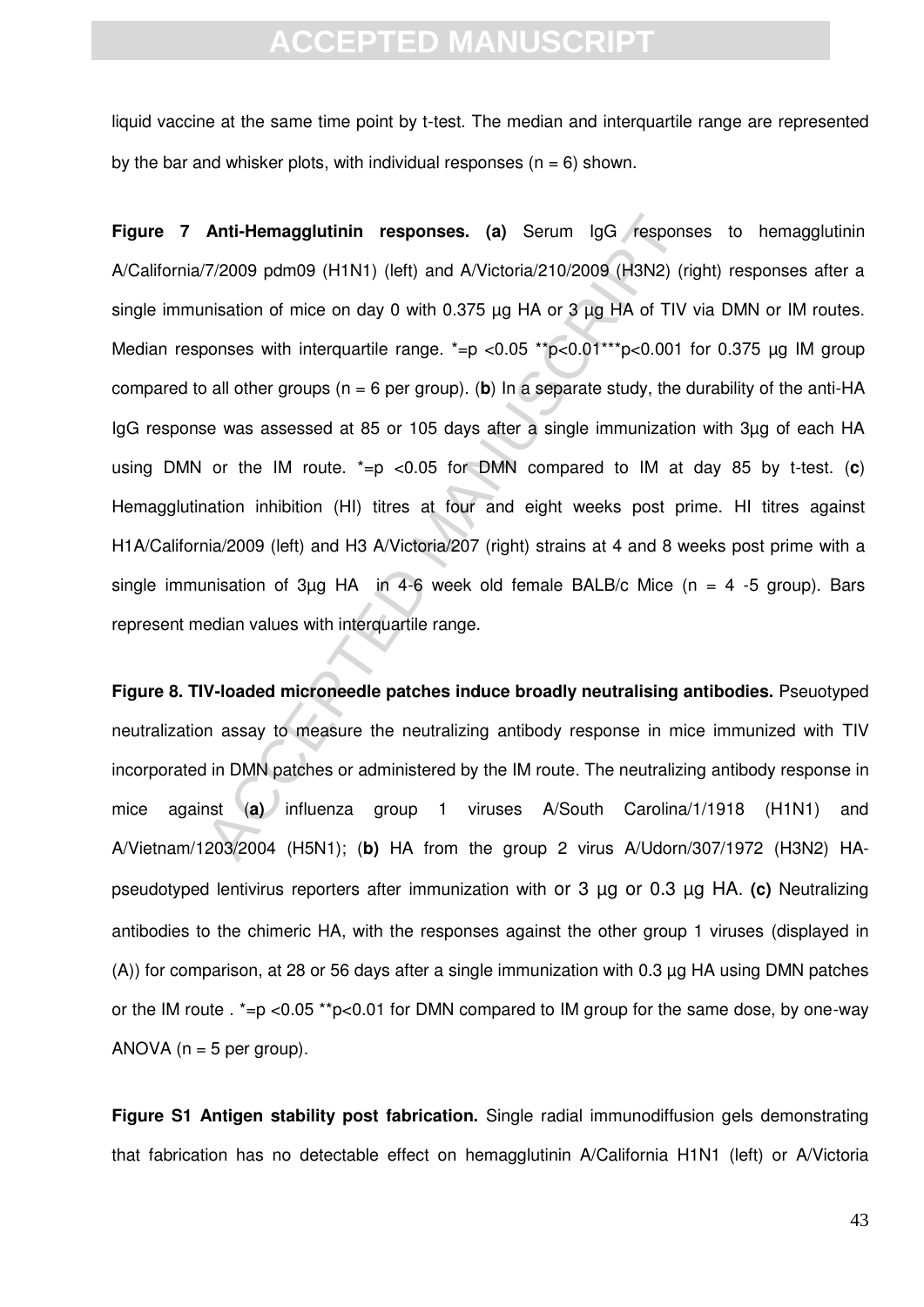H3N2 (right). Individual samples were added neat (1.0) or diluted to 0.75, 0.5, 0.25 of the neat concentration, as indicated, in duplicate. Licensed trivalent influenza virus vaccine (Fluarix), was concentrated 7.9 fold prior to formulation (Fluarix conc. 7.9x) to ensure sufficient vaccine loading in patch. Reference antigen (Ref antigen) from NIBSC, dissolvable microneedle patches (P1-6) and liquid formulation used to fabricate DMN (Liq. Form) as well as concentrated vaccine were dissolved and diluted to yield a theoretical content of  $3 \mu$ g hemagglutinin as the neat solution

rence antigen (Ref antigen) from NIBSC, dissolvable microneed<br>ation used to fabricate DMN (Liq. Form) as well as concentrated<br>to yield a theoretical content of 3 µg hemagglutinin as the neat so<br>utralising antibody response **Table 1. Neutralising antibody responses to group 1 HA antigens.** Neutralizing antibodies to the chimeric HA, with the responses against the other tested group 1 viruses for comparison, at 28 or 56 days after a single immunization with 0.3 µg HA using DMN patches or the IM route. A response to the stalk region of A/South Carolina/1/1918 (H1N1) HA is deemed positive if the  $IC_{50}$  to the chimeric, H11/H1 head/stalk antigen is greater than that observed to the A/duck/Memphis/546/1974 (H11N9) HA. Shading highlights responses that are greater than the median response observed across all samples. \*; indicates that the response to H11N9 is greater than the response H1N1 HA.

#### **AUTHOR CONTRIBUTION**

Conceived and designed the experiments: AV, EAA and ACM. Performed the experiments: AV, EAA, FF and ACM. Analyzed the data: AV, EAA, FF, NJT, AMC and ACM. Contributed reagents/materials/analysis tools: AMC. Wrote the paper: AV and ACM. All authors reviewed the final version of manuscript.

#### **COMPETING FINANCIAL INTERESTS**

The authors declare no competing financial interests. AV, AMC, ACM are named inventors on patent applications covering microneedle-mediated drug and vaccine delivery.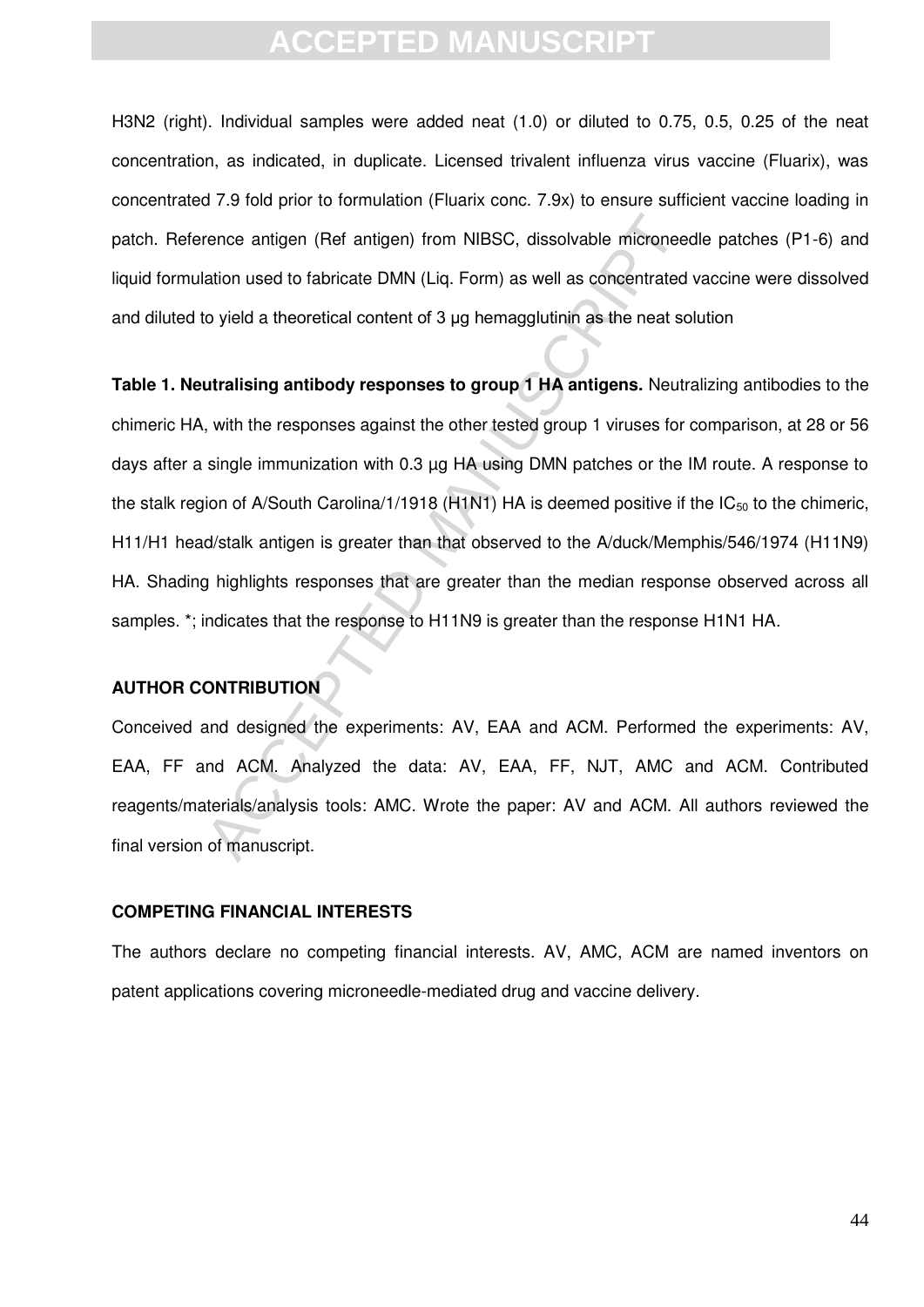### ACCEPTED MANUSCRIPT **H11 Chimeric H11- Head /H1 Stalk H1 H5 Stalk Response?? Ranking** *Median IC50 55 293 39* **Day 28**  DMN#1 49 0 41 163 NO H5 > H1 DMN#2 23 0 1036 471 NO H1 > H5 DMN#3 | 40 | 0 | 68 | 9 | NO | Negative DMN#4 | 3 | 32 | 482 | 0 | YES | H1 >Stalk DMN#5 0 57 847 180 YES H1 >H5 > Stalk DMN#6 | 40 | 0 | 658 | 356 | NO | H1 > H5 DMN#7 80 0 1105 1199 NO H1 = H5 IM #1 1 77 293 YES H1 > Stalk IM #2 54 26 316 0 NO H1 IM #3 45 15 216 25 NO weak H1 IM #4 50 3 148 55 NO H5, weak H1 IM #5 | 107 | 0 | 648 | NO | H1 IM #6 47 0 191 1 NO weak H1 **Day 56** DMN#1 56 300 37 39 \* Stalk > H1 DMN#2 98 33 1105 97 NO H1 > H5 DMN#3 | 2 | 334 | 538 | 32 | YES | H1 > stalk, DMN#4 29 127 460 95 YES H1 > stalk > H5 DMN#5 32 55 317 65 YES H1 > stalk, H5 DMN#6 41 100 193 113 YES H1, stalk, H5 IM #1 13 223 14 63 ??? Stalk > H5 IM #2 | 2 | 467 | 37 | 8 | YES | Stalk IM #3 | 0 | 61 | 56 | 25 | YES | Stalk IM #4 0 475 144 20 YES Stalk IM #5 0 1248 526 24 YES Stalk > H1 IM #6 | 157 | 617 | 66 | 7 | \* | Stalk

#### **Table 1. Neutralising antibody responses to group 1 HA antigens**